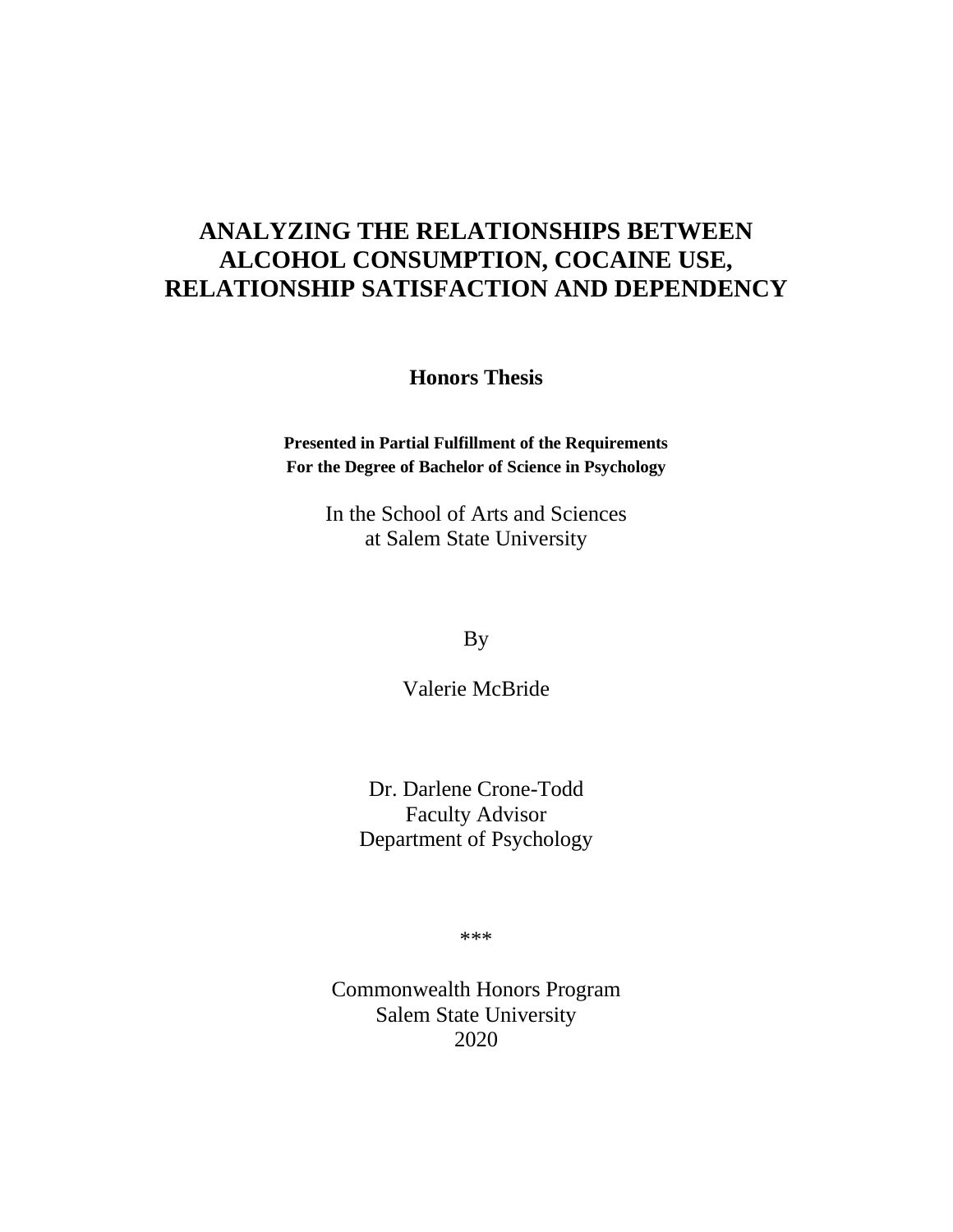#### **Abstract**

Few studies have examined the direct relationship between alcohol consumption and cocaine use while analyzing the impact of social factors on these interactions. This study examined alcohol consumption, cocaine use, and participants' relationship satisfaction while also investigating the relationships each variable had with alcohol dependency and drug dependency. An online survey was administered through surveymonkey.com to 100 participants through a link that was posted on several Facebook pages and was sent to a university e-mail list. Of these 100 participants, 19 were excluded due to missing information. Significant relationships were found between alcohol variables, social factors, and dependency. No significant relationships between cocaine use and alcohol were found, however alcohol's involvement in cocaine users reported last use was analyzed as well as how often they used and whom they were with. Some limitations to this study included a small sample and relying on self-reported data.

*Keywords: alcohol, cocaine, relationship satisfaction*, *dependency*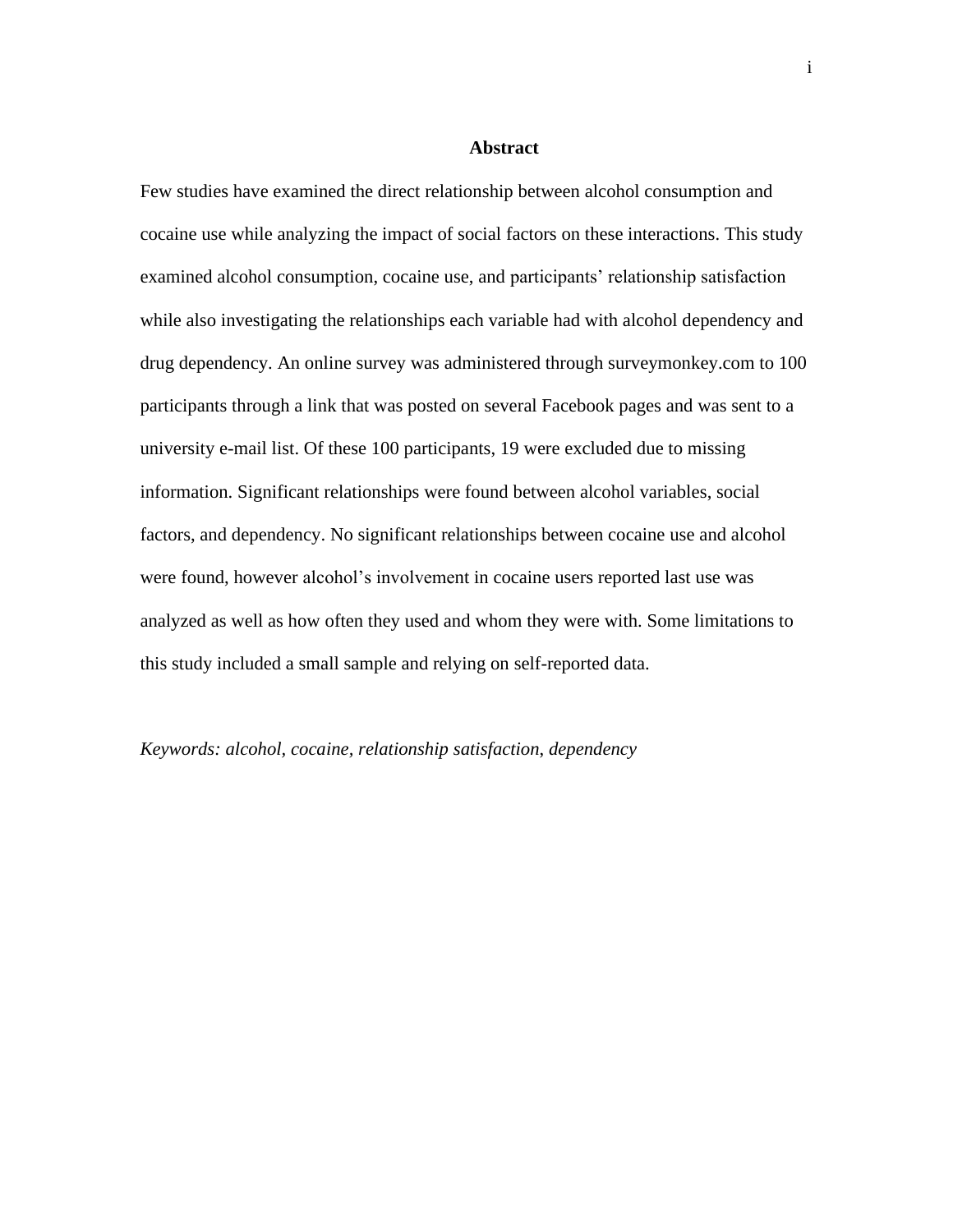## **Table of Contents**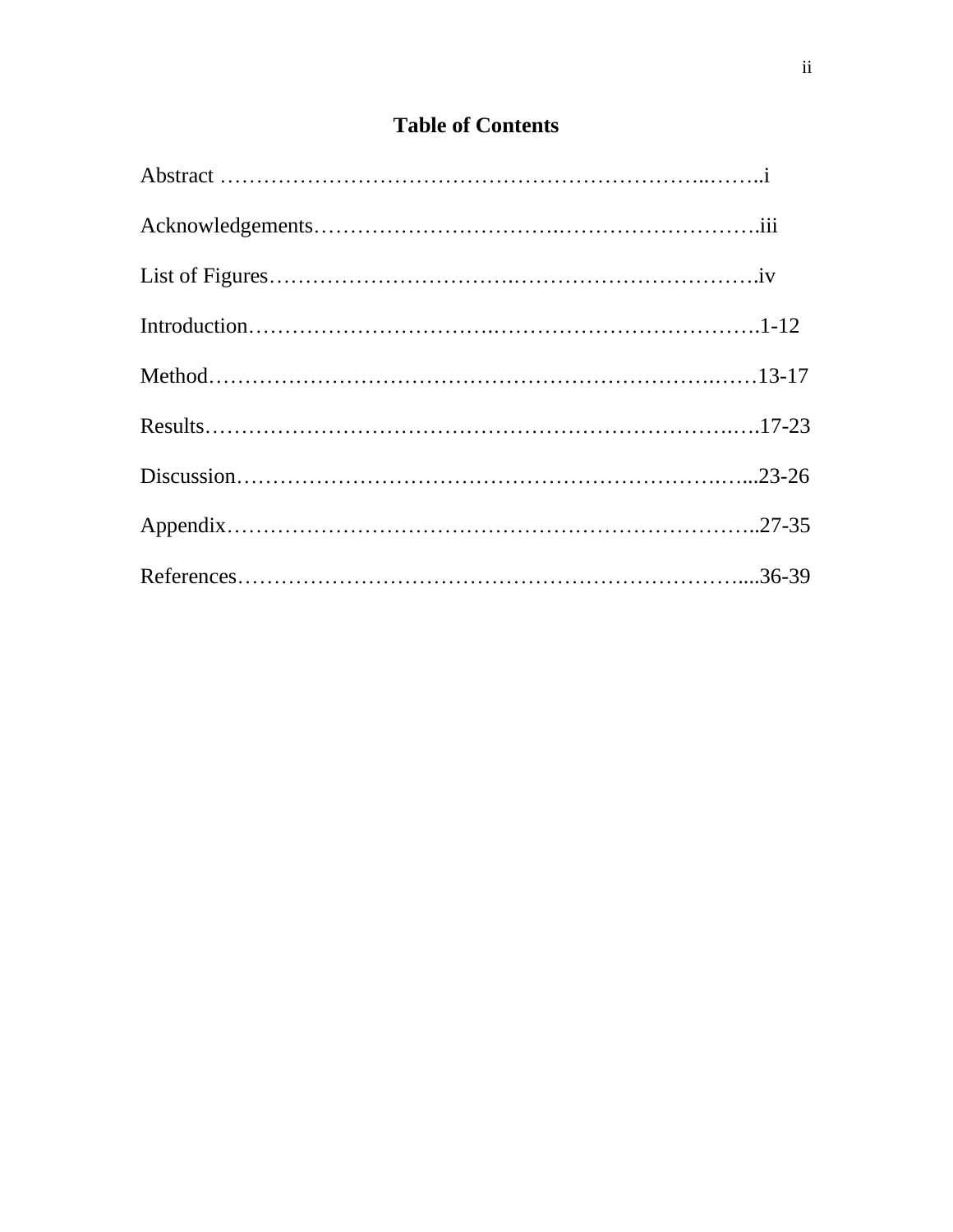#### **Acknowledgements**

While I feel as though I cannot begin to express my immense gratitude for the remarkable support and advice I have received from my research committee, I would like to start by offering special thanks to Dr. Darlene Crone-Todd for her unwavering dedication to this project as well as for her valuable suggestions and criticisms, and for her enthusiasm for bringing this research to its completion. Also, I would like to extend exceptional appreciation for her advocacy for undergraduate researchers and for her willingness to be available at all times to answer any questions or to review any portions of this research. I am entirely grateful for her support as well as the support of Dr. Ben Miller and Dr. Joanna Gonsalves who have offered extensive assistance with data analysis and grammar review. I would also like to thank them for their steadfast dedication to this project and for their willingness to answer any and all questions that arose during data analysis. The entire research team's constructiveness and pivotal guidance has made the process enjoyable and fulfilling, and I will take their advice and shared knowledge with me as I continue my academic and professional career in psychology. Lastly, I would like to extend my gratitude to Scott Nowka whose constant encouragement and support for the completion of this project has not gone unnoticed and is hugely appreciated.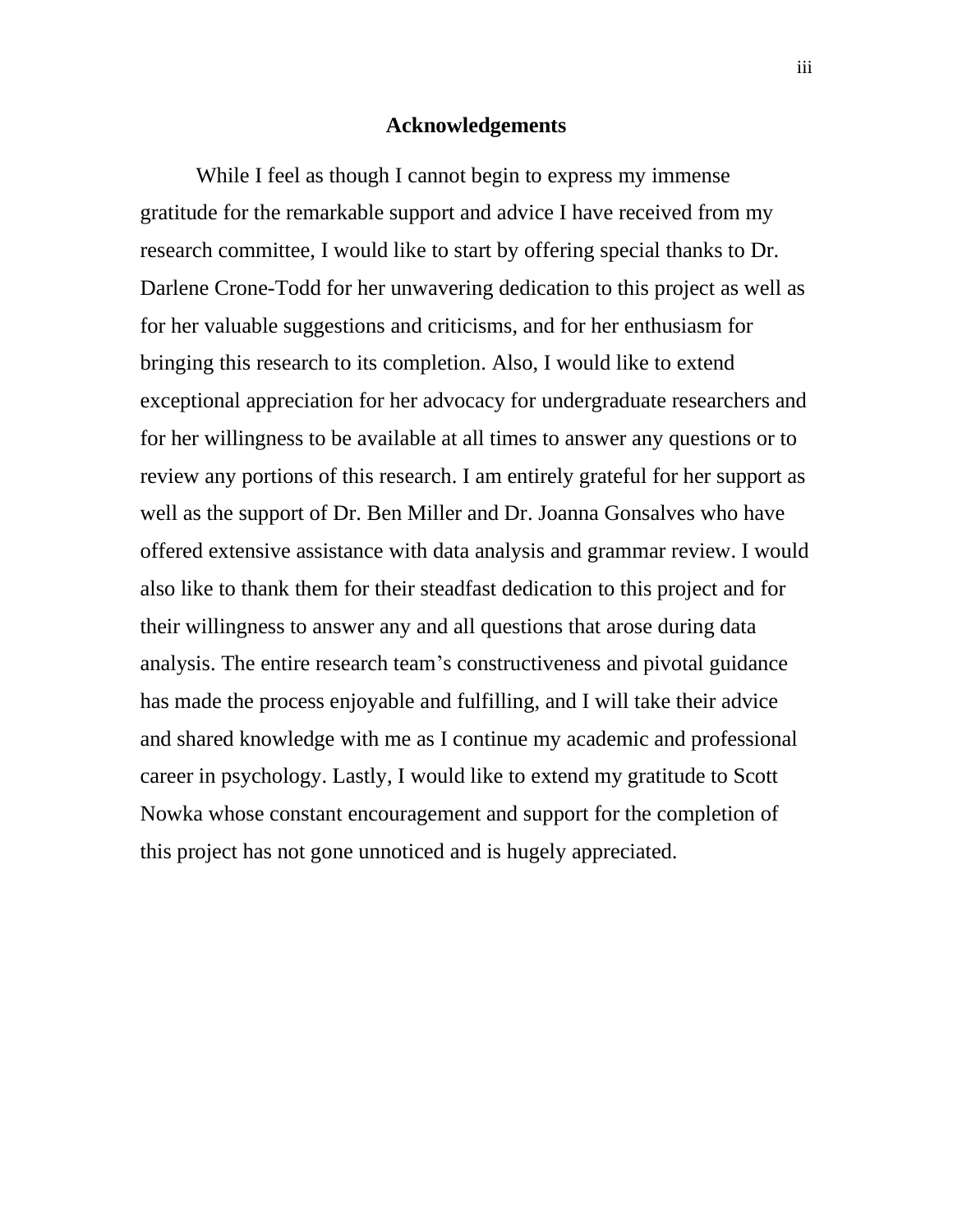## **List of Tables/Figures**

Table 1 – Correlations among drug use variables and drug dependency Table 2 – Correlations among participants' alcohol consumption variables and their friends' alcohol use variables

Table 3 – Correlations among drug dependence, alcohol dependence, and relationship satisfaction variables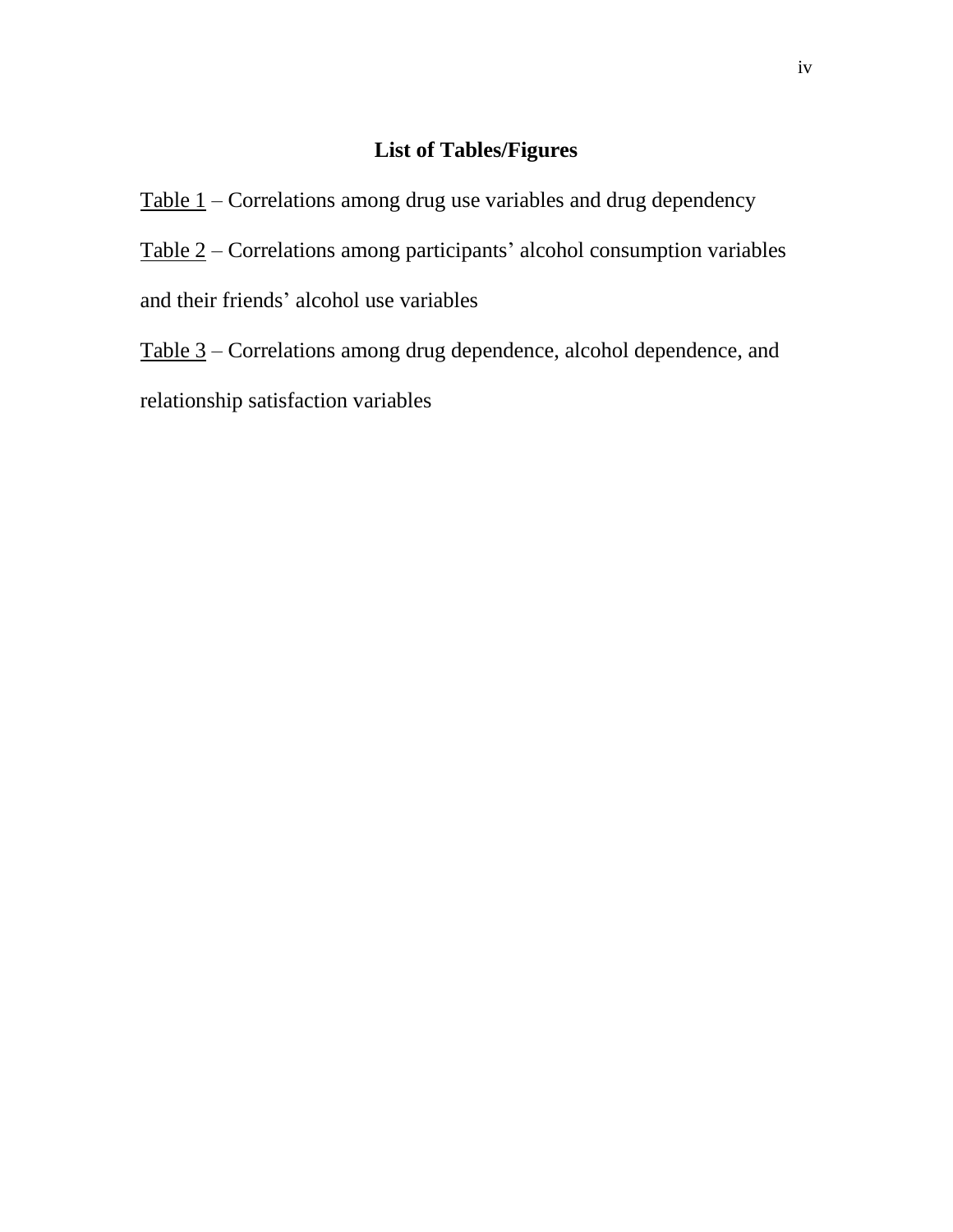#### **Introduction**

Human beings appear to be hardwired to seek out things, people, or activities that bring us pleasure. There are biological and social factors that dictate our choices, our wants, our likes and dislikes. These factors affect our behavior. Since the 1960s when psychedelics rose to fame and popularity through the counter-culture movement, psychoactive drugs have been in news headlines for decades. Every year, we are hearing more and more about the opioid crisis, the rising rates of marijuana usage and its legalization, and about increasing numbers of individuals dying as the result of a deadly substance known as Fentanyl. The area of our brain dedicated to this reward-seeking behavior is known as the nucleus accumbens (Harvard Health Publishing, 2011). This is one of the main sections of our brain that is affected by drug use. Dopamine is the main neurotransmitter that is associated with this area of the brain, and most drugs either mimic or enhance the effects of dopamine. The nucleus accumbens is also surrounded by regions of the brain that are responsible for emotion regulation and physiological responses. Therefore, a drug that alters the functioning of the nucleus accumbens will also affect the emotions and physiological responses involved when taking that drug (Harvard Health Publishing, 2011).

Throughout history, drugs, specifically psychedelics, were used in therapy sessions in order to open clients' minds and allow them to walk through traumatic life events and life stressors that they would not otherwise discuss in a sober state (Sessa, 2014). As more information and research came out about these drugs, however, they began to be abused by individuals who were getting their hands-on street-made product. The drugs were eventually made illegal and, as a result, research on therapeutic uses of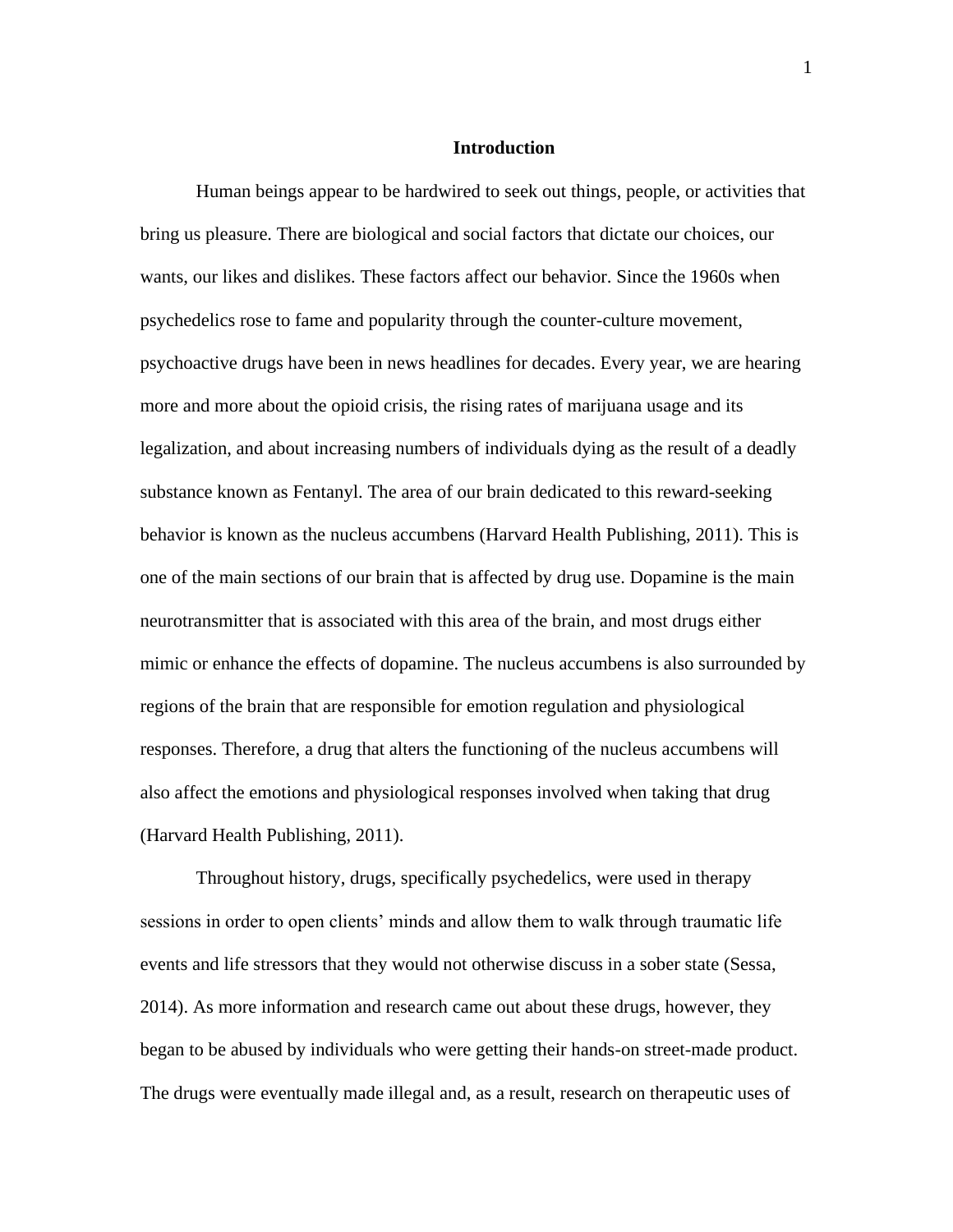hallucinogens was ended. Alcohol, cocaine, and other substances similar to them, can have devastating effects on the brain as well as the body. As with any substance, it is important to acknowledge the age of the individuals who are using these substances because their brains and bodies might still be developing. Affecting the development of the brain can have serious implications ranging from learning difficulties to impulsivity problems.

This study focuses on the rates of alcohol consumption and recreational cocaine use while also asking participants to report their level of satisfaction with their personal relationships, how often they engage in social activities (going out with friends, spending time with family, playing computer games, etc.), and asks participants to answer questions regarding both alcohol and drug dependency. Participants were offered numerous resources at the end of online survey that they took. Participants also answered questions about a variety of different drugs so as to not steer them to answer questions about cocaine (the drug of interest) in any particular way. The goal of this research was to determine whether there is a relationship between how much alcohol an individual consumes, whether they use cocaine and if it is used in conjunction with alcohol. The study also aimed to determine what roles that social relationships and activities play in these relationships and focused on alcohol/drug dependency's correlations with relationships satisfaction. This approach aided in determining the social reinforcers related to alcohol and cocaine use.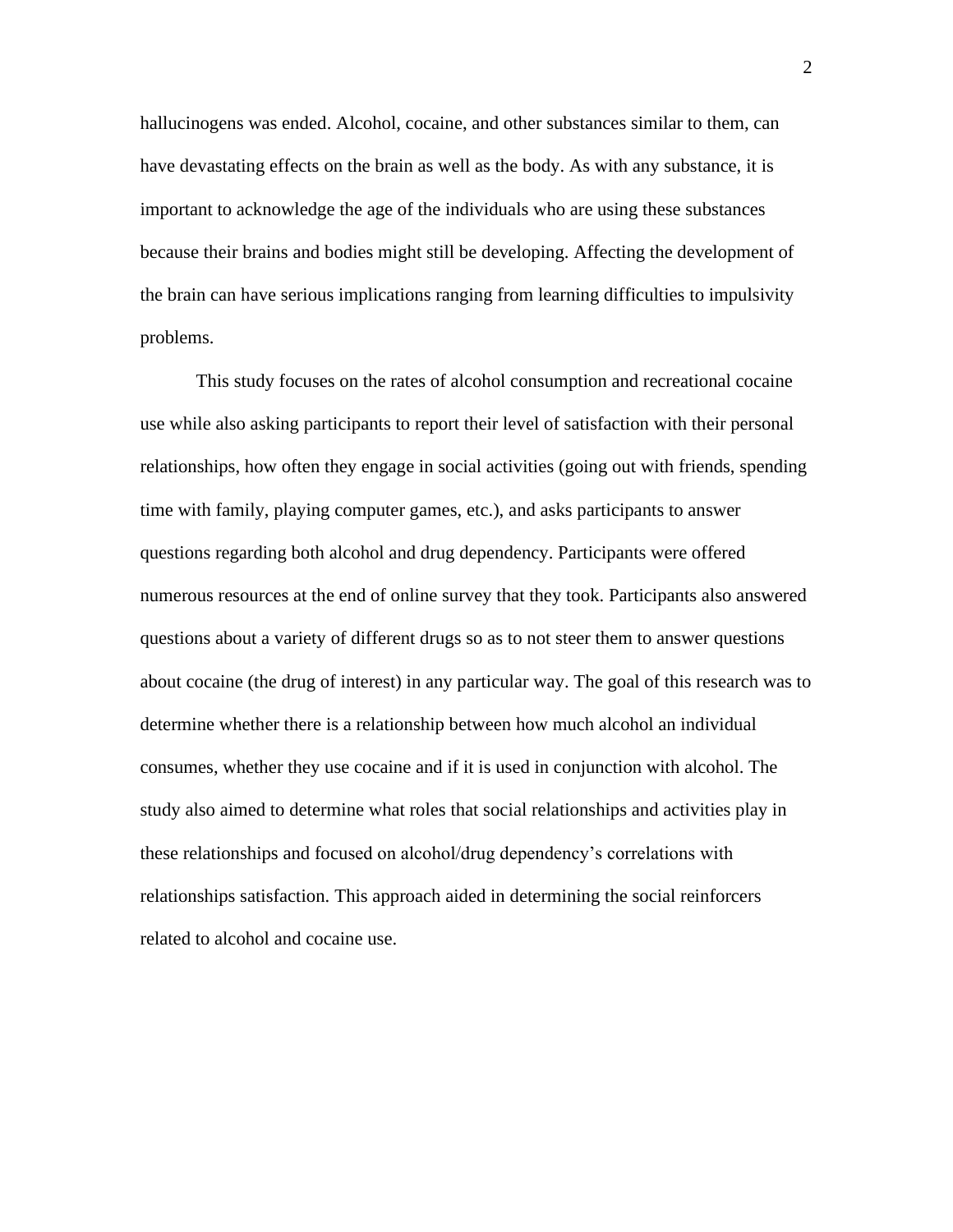#### *Background*

Many areas of the brain are affected by drug use and are even altered in some way when occasional drug use crosses the line into drug dependence. Arguably the area of the brain that is most impacted by drug use is the area of the brain located in the limbic system known as the nucleus accumbens (Harvard Health Publishing, 2011). The nucleus accumbens neighbors other areas of the brain such as the amygdala, the hippocampus, and the hypothalamus, areas that are responsible for emotion regulation, physiological responses, and memory.

The nucleus accumbens is the main pleasure and reward center in the brain. It allows us to have strong reactions to objects, people, or substances that we like and causes us to seek those rewarding things out. The main neurotransmitter associated with the nucleus accumbens is dopamine. Dopamine is one of the neurotransmitters responsible for the pleasure and reward system in our brain, but it also plays a role in craving (Harvard Health Publishing, 2011); both a consequence, and continued cause, of substance addiction. Most drugs act on dopamine receptors and can, therefore, result in cravings for specific drugs and causes individuals to seek out those rewarding substances.

Following the ingestion of a drug, the body automatically has a physiological reaction, the person's emotions are affected, and a new memory of the experience is formed (Harvard Health Publishing, 2011). Stimulants, like cocaine, release a rush of dopamine in the brain. Due to cocaine being water soluble and resembling other neurotransmitters, such as dopamine and norepinephrine, it is able to cross the bloodbrain barrier that is in place to protect our bodies and brains from potentially harmful substances. Even though the blood-brain barrier is known to be highly selective about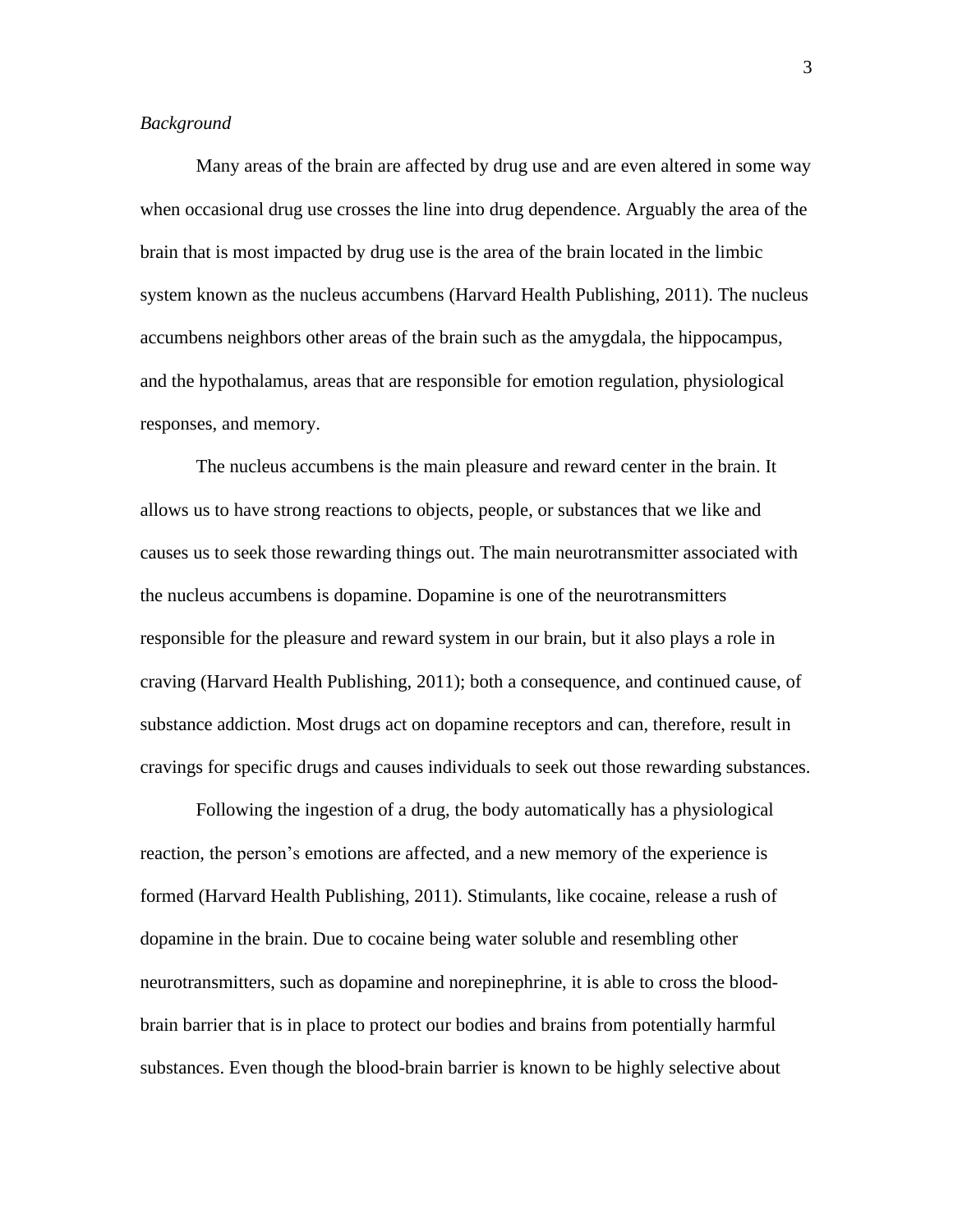which molecules are allowed to enter the brain, due to the molecular structure of cocaine and other stimulants being similar to other neurotransmitters, they are allowed to pass through the barrier with little to no resistance (Brick & Erickson, 1998). Once the drug moves freely through the barrier, it is free to enter the brain and do its damage.

Drugs can have effects on the brain in many ways. They can block the reuptake of neurotransmitters, increase the release of a specific neurotransmitter, block enzymes that would normally break the molecule down and stop it from functioning, or they can directly bind to the receptor sites themselves (Brick & Erickson, 1998). Cocaine blocks the reuptake of dopamine in the brain. Normally, when dopamine is released into the synapse between neurons, after connecting with dopamine receptors on the receiving neuron, it is taken back up into the presynaptic neuron where it can eventually be used again. Drugs like cocaine, however, block this reuptake process and allow dopamine to float freely in the synapse where it is able to continue binding to the receiving neurons and continue producing its rewarding and pleasurable effects (Brick & Erickson, 1998). However, once a drug is first introduced into the system, our brains build a protection mechanism that is put in place to try and prevent the damaging effects of overstimulation from happening again.

#### *Literature Review*

Alcohol consumption has been shown to be linked with recreational drug use in party and/or nightlife settings. Vallance et. al (2016) identified a relationship between heavy episodic drinking (HED), also known as "binge drinking", and recreational drug use, specifically cocaine use. Men who used cocaine were two and a half times more likely to report HED and women were three times more likely to report HED (Vallance

4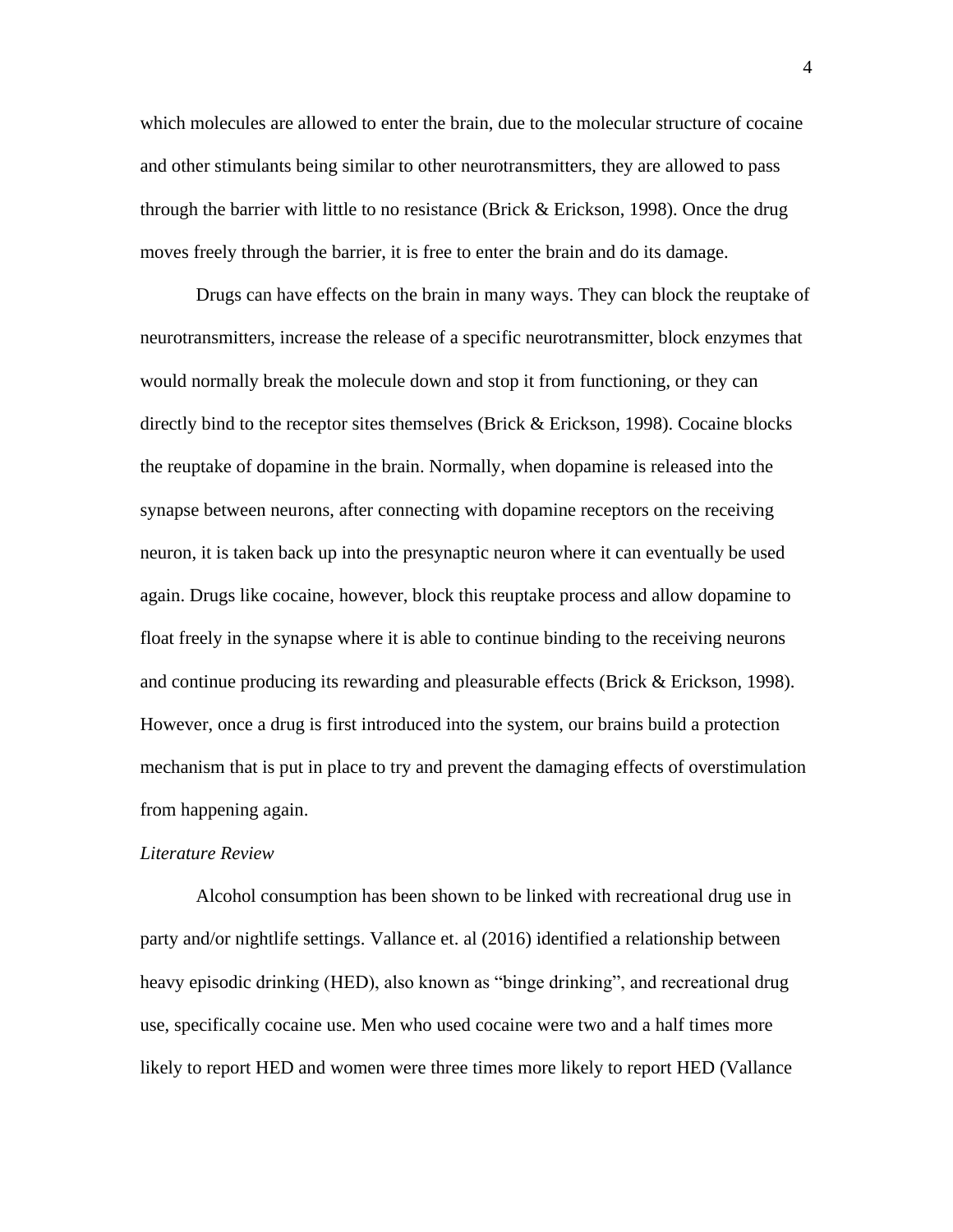et. al, 2016). It has become more common and even normalized for cocaine use to accompany alcohol consumption in party and nightlife settings because the "upper" effects of cocaine counteract the depressing effects of alcohol and allows people to stay energized and awake for longer periods of time. Consuming alcohol lowers the user's inhibitions and allows the user to "loosen up". This can lead to all sorts of impulsive behavior including drinking to excess, having unprotected sex, and trying other drugs (Brick & Erickson, 1998). In the United States today, young adults across the nation are being exposed to a greater variety of drugs as they become cheaper and more widespread on the streets.

As drugs become cheaper, they become more dangerous. Cheaper drugs usually indicate that the drug has been cut with another substance, commonly lethal drugs like Fentanyl or even bleach, and this led to the increased number of overdoses in the United States. According to the Center for Disease Control and Prevention, in 2017 alone cocaine was responsible for almost 1 out of every 5 overdose deaths. They reported that, between 2006-2012, there was a steady decline of cocaine-related overdose deaths. However, the rate of cocaine-involved overdoses has since risen by over 34% (CDC, 2019). Cocaine is becoming cheaper and this has been successfully connected to the increased rates of use (Williams et. al, 2006). The physiological effects of cocaine and alcohol play a significant role in the biological reinforcement and appeal of the drugs. Knowledge of these physiological effects allows for a better understanding of the reinforcing nature of said effects. Social reinforcers of drug and alcohol use will also be discussed.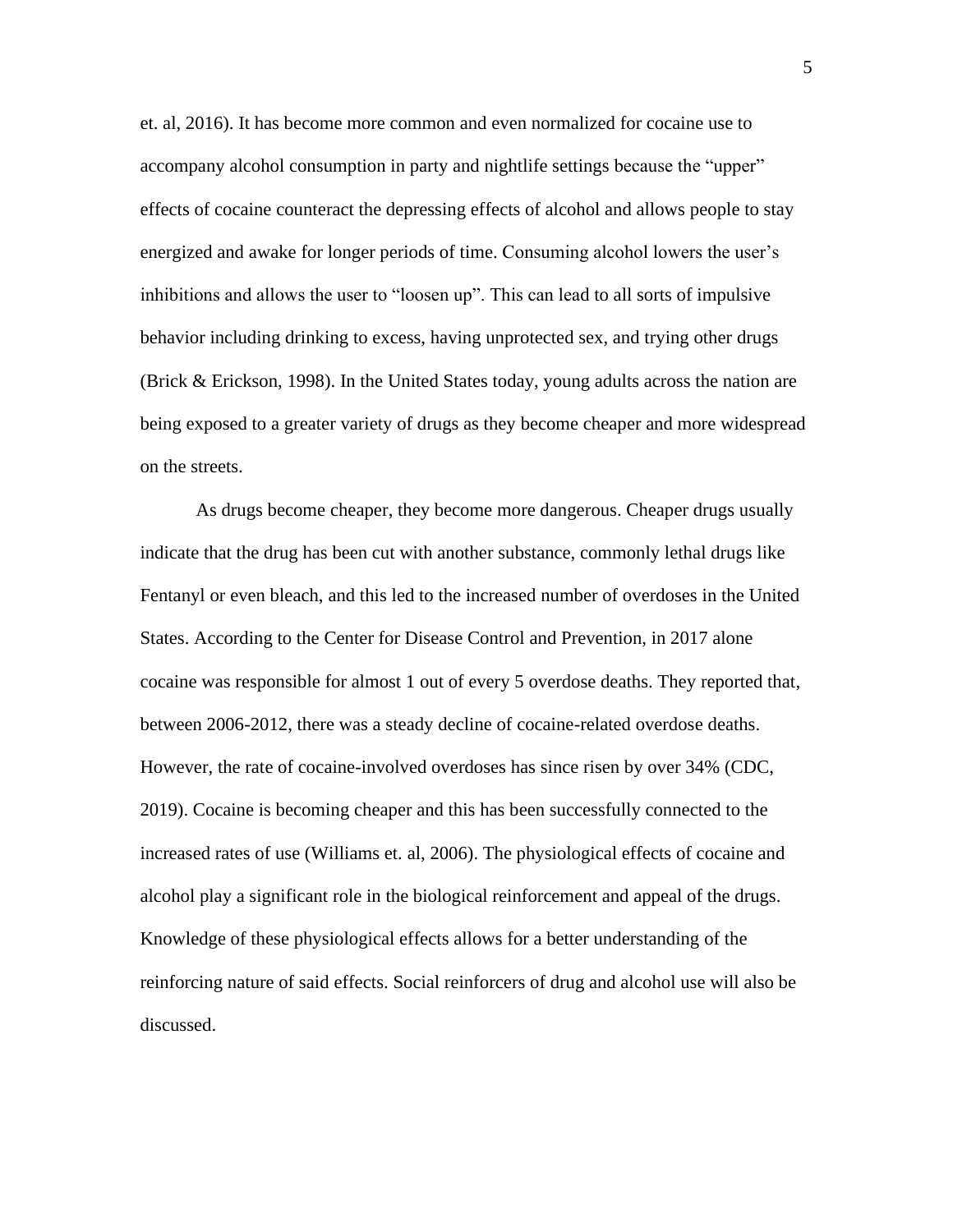#### *Appeal and Biological Reinforcement*

An important question surrounding drug use in general, but specifically in the young adult population, has to do with what makes it so appealing. Why do people, even after being made aware of the harmful and potentially fatal effects of drugs, continue to use substances, such as cocaine, on a regular basis? The answer to this question can be found when we acknowledge both physical and social factors that play a role in reinforcing the use of cocaine.

Physical factors that help to reinforce cocaine use include the sense of euphoria and omnipotence that is created, the incredible sense of well-being, and the seemingly endless energy that the drug provides. People who have reported using cocaine describe being able to stay awake for longer under the influence of stimulants and researchers claim that it "increases alertness and decreases tensions, self-doubt, and appetites" (Brick & Erickson, 1998, pg. 81). Another part of cocaine's physical appeal is that it has no severe physical withdrawal symptoms and it has an elimination half-life, the amount of time for 50% of the drug to be out of the system, of about one hour. Administering cocaine through insufflation, also known as "snorting", allows the drug to reach the brain within 3 minutes of administration (Brick & Erickson, 1998). If it is injected, the drug reaches the brain in fifteen seconds and effects begin immediately. Many young adults use cocaine to counteract the effects of alcohol at parties and social gatherings, thereby allowing them to stay awake and alert for a longer amount of time. It has even been discovered that, with "chronic use of both drugs (i.e. alcohol and cocaine), alcohol seems to increase the body's sensitivity to cocaine" (Brick & Erickson, 1998, pg. 80). The production of cocaethylene, a molecule that is produced in the liver when both cocaine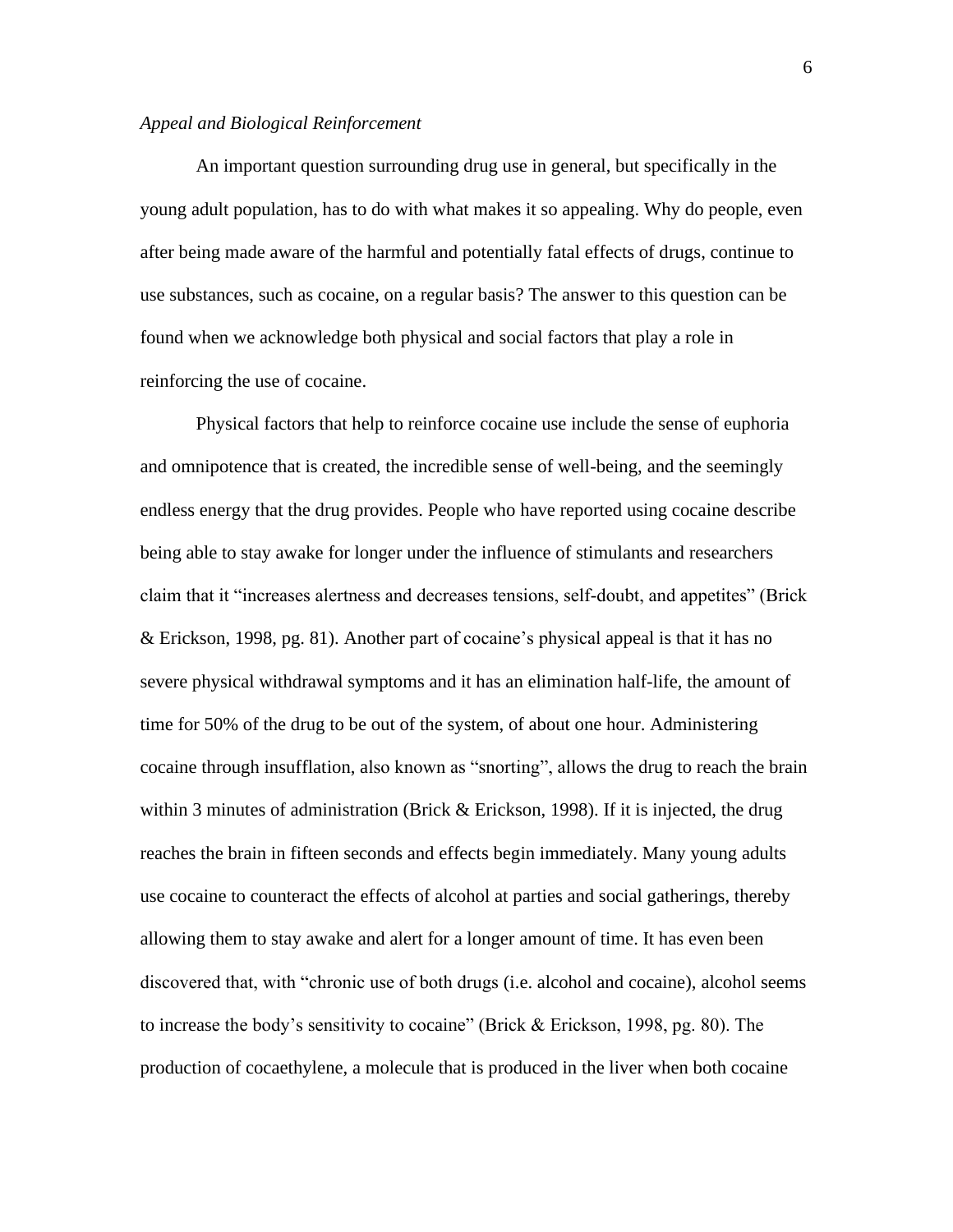and alcohol (specifically ethanol) are present in the bloodstream, has a half-life greater than three times that of cocaine, allowing it to stay in the body for longer. Cocaethylene enhances the physiological effects of cocaine and, thereby, increases the risk of potentially fatal events such as heart attack and stroke (American Addiction Centers, 2019). Due to the enhanced cardiac effects of the product of alcohol and cocaine, the risk for immediate death increases 18-25-fold when cocaethylene is present in the body (Andrews, 2008).

The effects that cocaine has on the brain are dangerous and can be fatal when mixed with alcohol or taken in too large quantities. Cocaine has been shown to cause the loss of gray matter in the brain, a process that is normal in the brain of an individual over the age of 65 and one who is suffering from dementia (American Addiction Centers, 2019). One of the most disturbing effects, among many others, was described by one researcher at the Johns Hopkins University in an analogy. She compared cocaine to a housekeeper that throws away trash but also disposes of important items, as well. A garbage disposal-like system is normal in the body and is actually meant to rid the body and brain of waste and other material (Gara & Williams, 2016). Cocaine turns this "cleaning spree" into overdrive by throwing away vital things as well, like brain cells. Ultimately, the brain cells end up digesting each other and this can have detrimental effects on the brain as well as the body. Some individuals have reported engaging in repetitive (nearing compulsive) activity, such as rearranging furniture or reorganizing the contents of a bag or purse (Brick & Erickson, 1998). Soar et. al (2012) looked at schizotypal personality traits in recreational cocaine users and found that recreational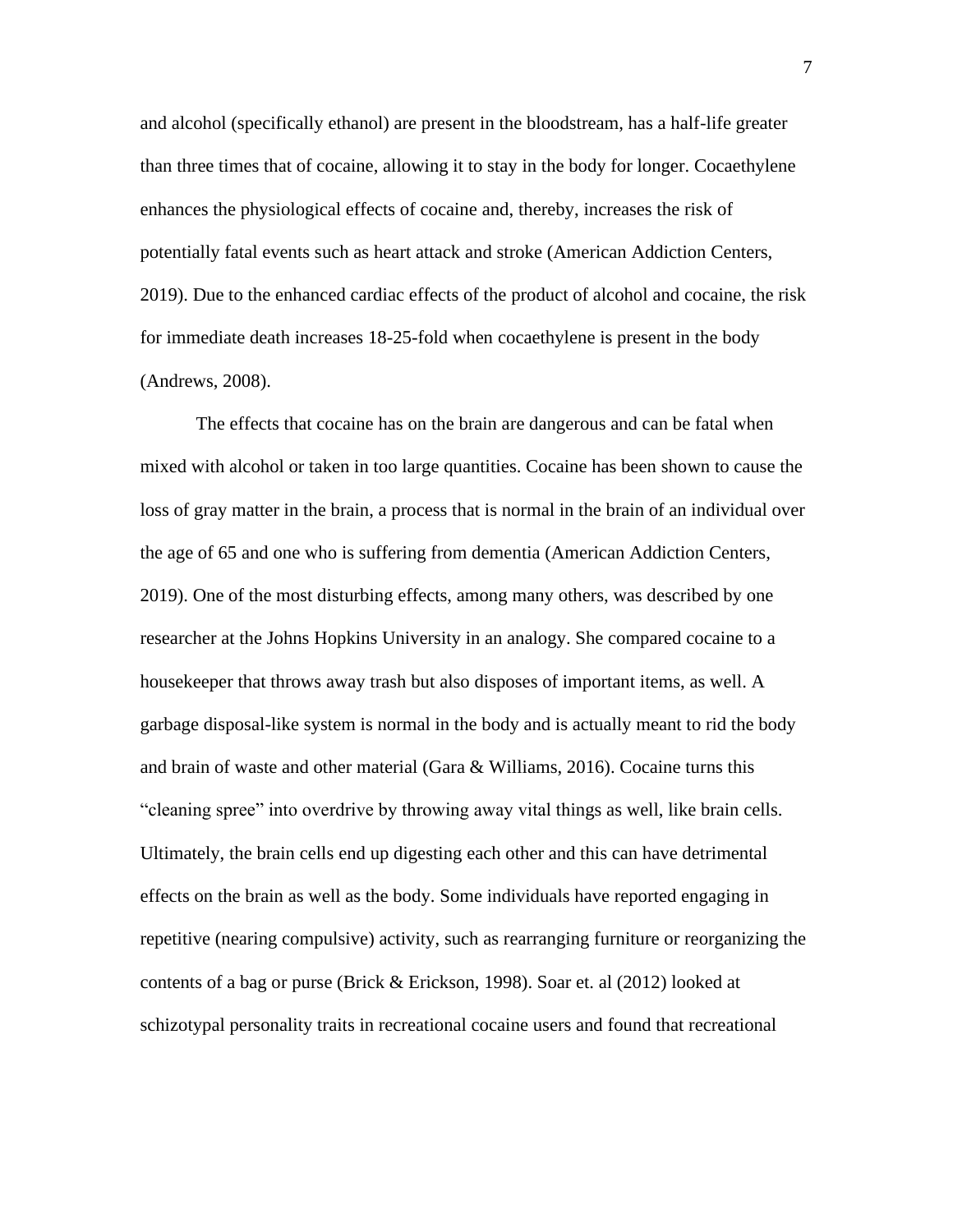users scored higher on the trait tests, indicating that there is potential for psychosis/schizophrenic-like behavior and activity from using cocaine.

Weakened blood vessels from cocaine use are the cause of severe hypertension that leads to stroke, tachycardia, and seizures from constantly stimulating the central nervous system (Brick & Erickson, 1998). The creation of cocaethylene by the presence of alcohol and cocaine in conjunction increases these risks as it remains in the system for three times longer than cocaine and exacerbates cocaine's effects (American Addiction Centers, 2019). The depletion of dopamine and serotonin in the brain caused by using cocaine over time can lead to a sense of craving. Cocaine has been said, by some experts, to be the most addicting drug of all (Brick & Erickson, 1998). It is impossible to discuss the relationship between alcohol consumption and cocaine use without acknowledging the high likelihood of addiction and dependency. While prior studies have examined the relationship between binge drinking and recreational cocaine use, previous research has seldom asked participants about their possible alcohol and/or drug dependency when asking about cocaine use. Therefore, due to the addicting properties of cocaine and its common comorbidity with alcohol, the present study will analyze the relationship between alcohol use, cocaine use, and rates of alcohol and drug dependency.

#### *Social Reinforcers*

Imitation of models is required for learning, starts during infancy and childhood, and leads to children being more likely to imitate others. Imitative behaviors occur throughout the lifespan and can involve desirable and undesirable imitation. In the context of drinking alcohol with a friend or simply with another person, the action of the other person consuming alcohol can be thought of as a modeling cue that leads to one

8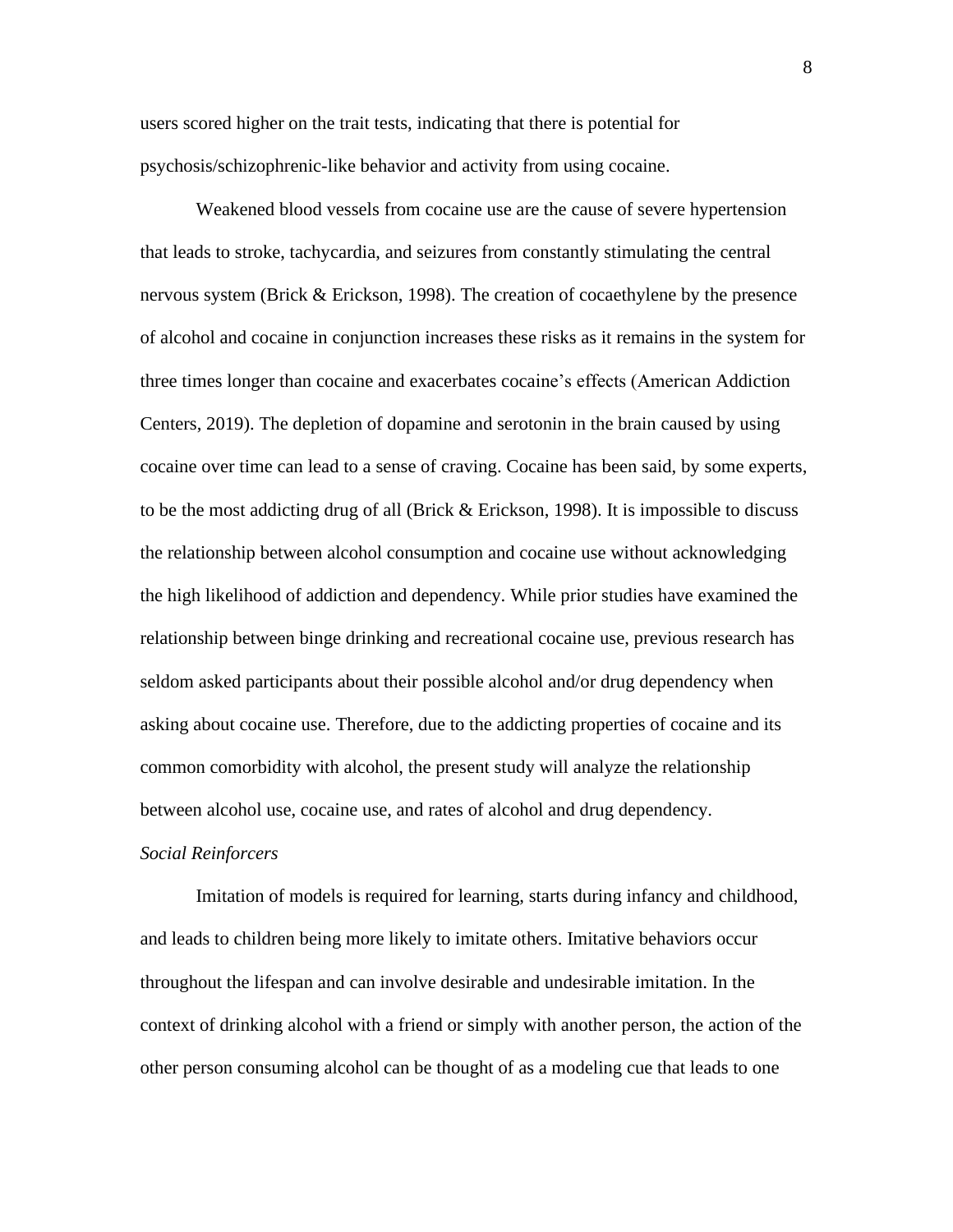drinking as well as an imitative behavior of the model (Bandura, 1969 as cited in Tomaszewski, Stickler, & Maxwell, 1980). The social settings in which we find ourselves do more to determine our behaviors than we may estimate for ourselves. Tomaszewski, et. al, found that through altering social settings with having someone exposed to a drinking companion and a non-drinking companion (i.e., the models), that social environments in which more alcohol is consumed by the models leads to more alcohol consumption by an individual person. Further, people are more likely to drink more alcohol if they are in a social setting in which their friends or acquaintances are consuming more alcohol (White et. al, 1991). This finding supports both the behavioral and social psychology perspectives that our peers have significant social influence over our behaviors, particularly when in large social settings. Therefore, the present study sought to determine the role that having friends who use cocaine and drink alcohol plays in the relationships between participants' alcohol and cocaine use.

Additionally, risk factors for future drug use have been identified in previous research on drug and alcohol abuse in adolescents. Risk factors include a lack of attachment to parents, neglectful or dismissive parenting, having friends or peers that use drugs, and having poor social skills (such as fulfilling relationships, numerous hobbies/activities) (NIDA, 2003). Other risk factors include having less socially enriching aspects to one's life such as engaging in fewer activities and having fewer relationships. Individuals that have less socially rewarding things or relationships in their lives are more likely to engage in drug use than those that have other socially enriching parts of their lives (more relationships, more hobbies).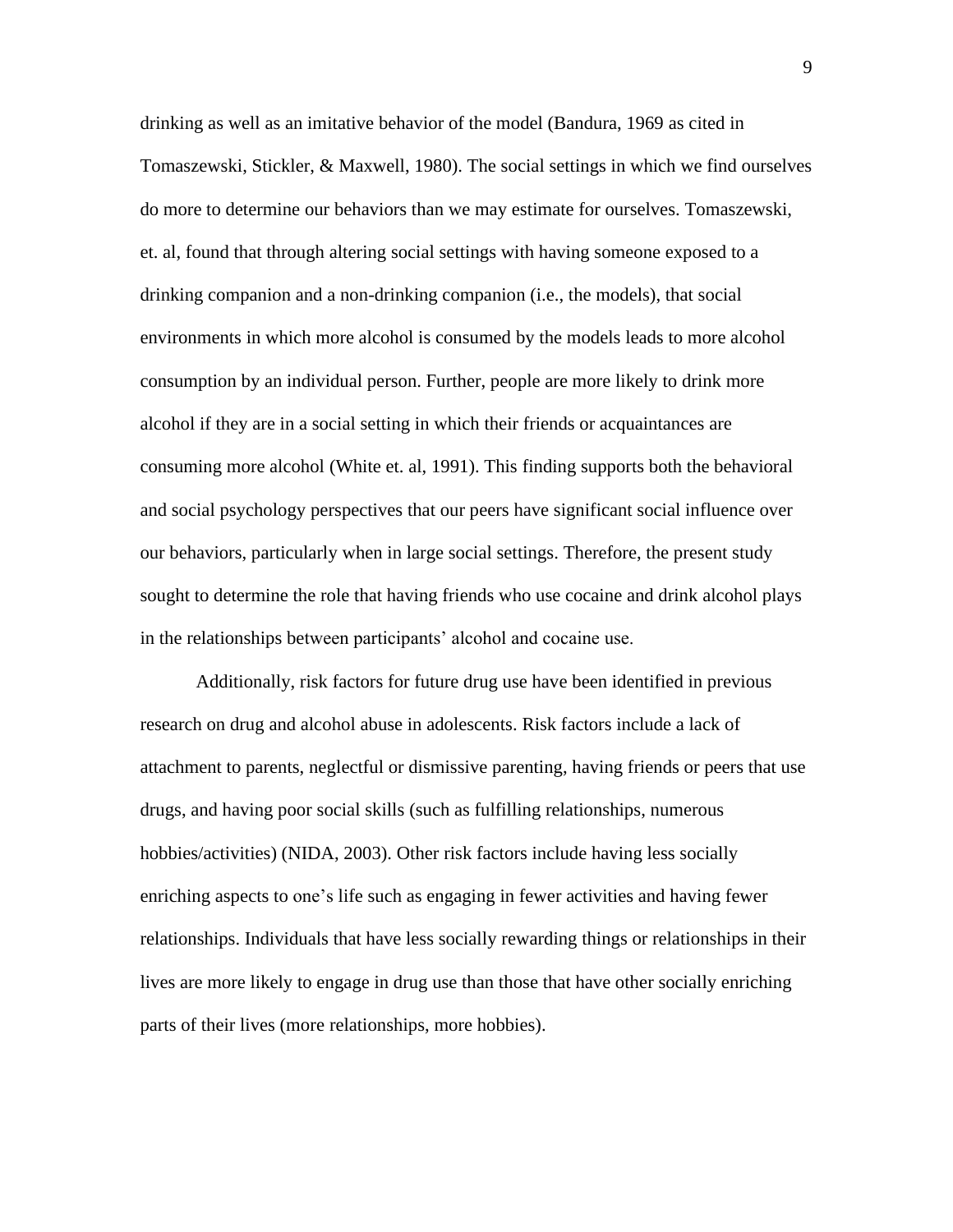#### *Recreational Use v. Addiction*

Cocaine has been said to be one of the most addicting drugs in existence. The combination of extreme grandiosity and the lack of withdrawal symptoms makes the drug appealing to people who want to feel that sense of euphoria and high energy without having to worry about the tremors and sweating that occur in normal substance withdrawal. However, these characteristics that make the drug so appealing also feed into the false belief that cocaine isn't all that bad for you. As stated earlier, cocaine is thought of as the most addicting drug and "the elimination of an aversive state coupled with a new-found euphoria makes for a behavior likely to be repeated" (Brick & Erickson, 1998). Therefore, it is highly likely that once someone uses cocaine and experiences the euphoric state of well-being, the use will be repeated. Repeated use can lead to extreme personality changes and can even cause some individuals to exhibit behavior similar to that of schizoid personality (Soar et. al, 2012). These personality changes can lead to users being short-tempered and they will eventually find usually pleasurable things to be undesirable (such as sex or playing their favorite sport). Frequent high doses of cocaine can cause a cocaine induced psychosis in which the user experiences delusions, paranoia, and hallucinations. These hallucinations, usually auditory, visual, and tactile, can last for a few days or up to a few months (Brick & Erickson, 1998).

A study conducted in Europe found that 5-6% of cocaine users will meet dependency criteria within their first year of use and about 21% of users will meet these criteria by the time that they are 45 years old (Hulka et. al, 2013). Unfortunately, addiction and dependency are costly and effective treatment programs are lacking in equal availability across the globe. Silverman et. al (2007) examined the effectiveness of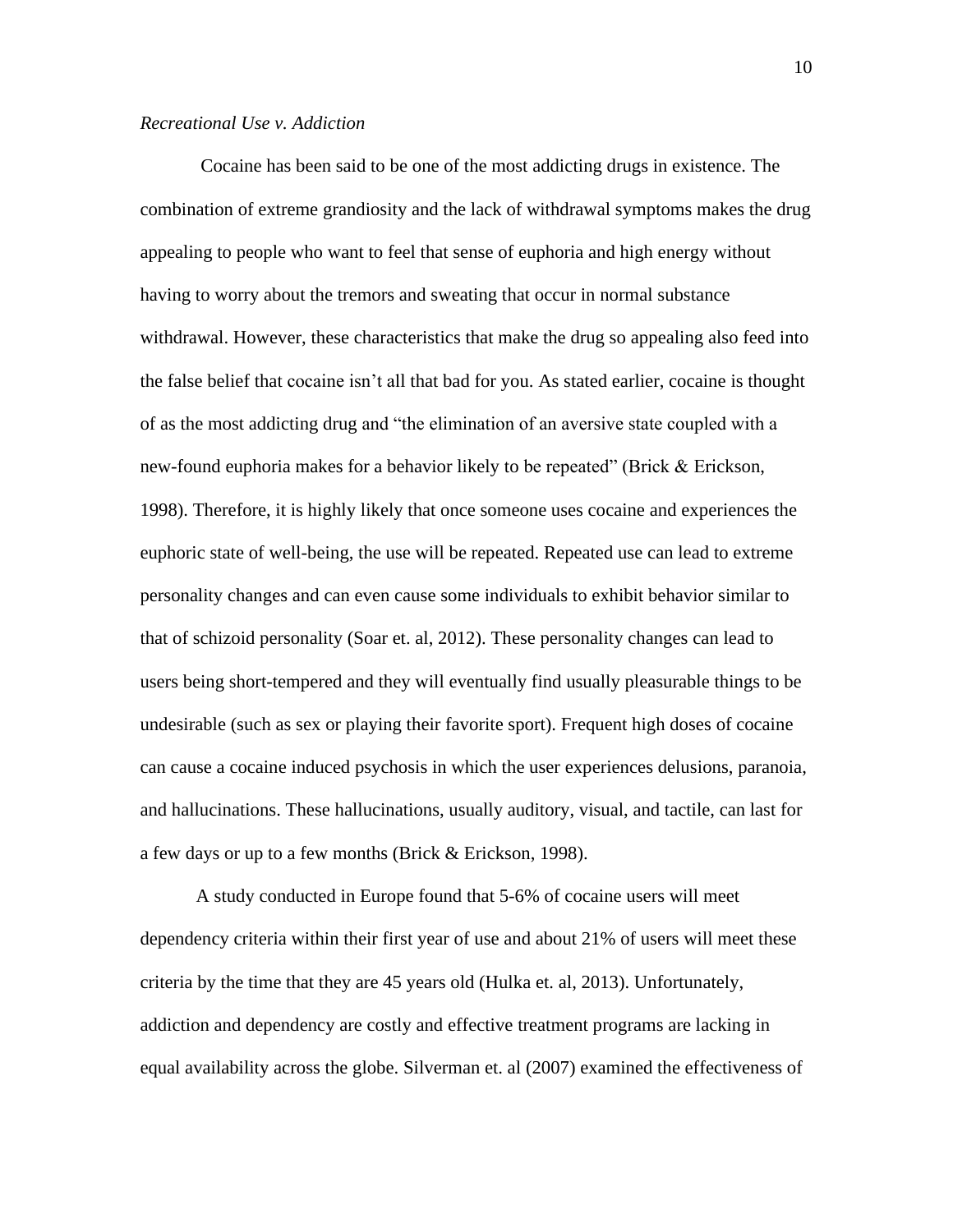conducting urinalysis tests prior to an employee's shift in maintaining cocaine abstinence – an alternative to conventional drug treatment. Using urinalysis as a prerequisite for beginning a work shift was found to result in significantly high rates of cocaine abstinence in a cocaine dependent population. This type of employment-based reinforcement can be an alternative to traditional drug treatment, especially in individuals who have been treatment-resistant (Silverman et. al, 2007). Changing society's attitudes towards addiction is one of the first and most vital steps to developing better treatment programs for those struggling with addiction. Recognizing the effects of cocaine and alcohol addiction and understanding the social reinforcers involved in drug use may allow for more effective treatment programs with lower recidivism rates. As noted earlier, the rate of cocaine-induced overdose deaths has increased since their original decline between 2006-2012 and it is crucial that researchers get to the root of the problem; when, where, and with whom are individuals (highest use among young adults) using cocaine?

#### *Rationale for Current Study*

Prior research has investigated the rate of alcohol consumption in polydrug users, but few studies have sought to examine the relationship between alcohol and cocaine specifically. Most of the research that has focused on alcohol dependency in relation with cocaine use has failed to also investigate cocaine dependency in relation with alcohol dependency. As cocaine is said to be the most addicting drug, it is vital to examine the relationship of drug dependency with alcohol dependency. Lastly, the social factors that accompany drug use may play a significant role in participants' cocaine use and alcohol consumption. Therefore, social factors may also play a significant role in both alcohol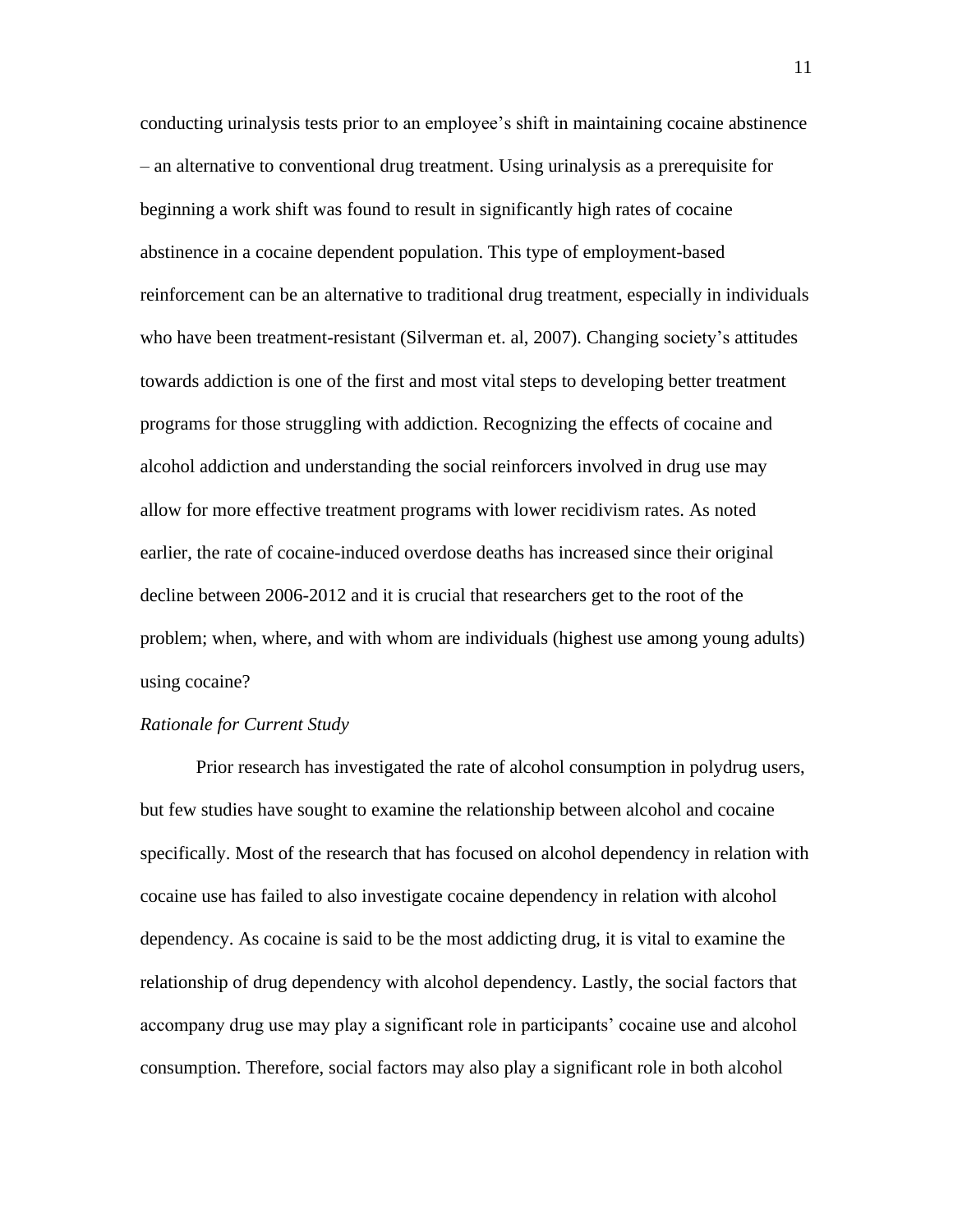and drug dependency. The present study aimed to determine the significance of social factors in the relationships between alcohol consumption and cocaine use, as well as between alcohol dependency and drug dependency. Based on prior research, social relationships have a great impact on people's behavior, so examining relationship satisfaction and social activities in conjunction with alcohol and cocaine use will help to determine whether social factors play a significant role in determining participants' behavior. Therefore, the present study seeks to test five main hypotheses:

**H1:** Participants who self-report using cocaine will also have higher rates of alcohol consumption.

**H2:** Participants who self-report using cocaine will also report having lower selfreported relationship satisfaction.

**H3:** Participants who self-report using cocaine will also self-report participating in fewer social activities (reading, playing video games, going out with friends, etc.)

**H4:** Participants are more likely to self-report engaging in cocaine and alcohol use if they self-report having friends that engage in such behaviors.

**H5:** Participants whose self-reported scores for drug and alcohol dependency are scored as "high" or "moderate" (levels of dependency) will also report feeling less satisfied in their interpersonal relationships.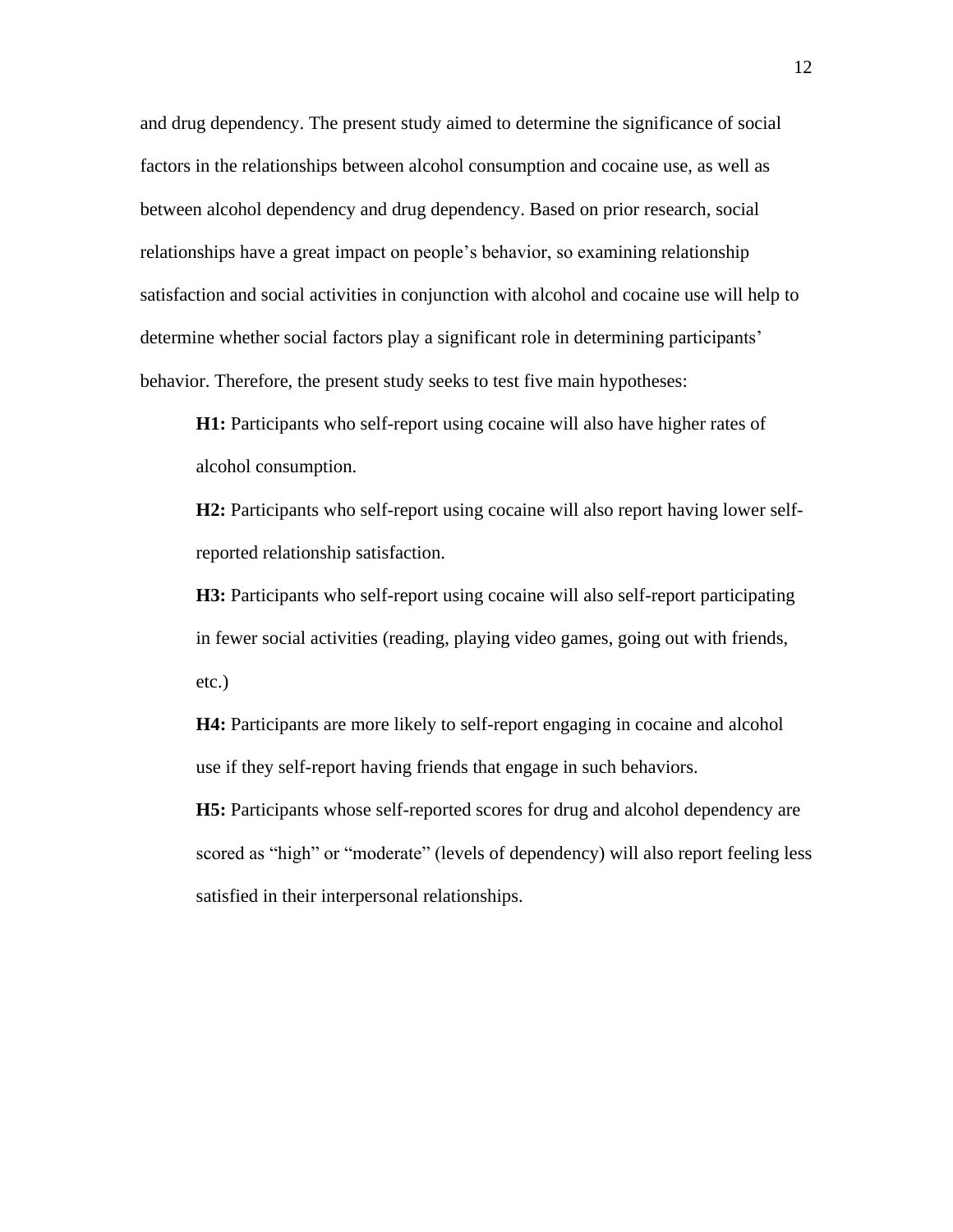#### **Method**

#### *Participants*

The online survey used to collect data for this study was approved by the Institutional Review Board at Salem State University. Participants were recruited through a convenience and snowball sampling method via an online social media platform (Facebook) and via e-mail. A link to the online survey was posted on numerous Facebook pages for thousands of individuals to see and was disseminated through an e-mail list at the university. Social media users that saw the post were encouraged to share it on their own Facebook pages and/or share it via e-mail with their peers and family members. Any individual of any age, ethnicity, and gender identity was permitted to complete the survey. This study focuses on the young adult population (18-25) as it has been shown to have the highest rates of cocaine use. However, all age ranges were considered in data analysis in order to develop a better understanding of the prevalence of cocaine use, alcohol consumption, and dependency across the board. The only exclusion criterion was that participants must be 18 years old or older in order to complete the survey.

## *Materials*

The materials used in this study included an online questionnaire consisting of the following: (a) demographic questions including age, gender identity, ethnicity, and employment/student status, (b) an adaptation of questions from the European School Survey Project on Alcohol and Other Drugs (ESPAD), (c) the CAGE questionnaire to determine alcohol dependence, and (d) the Drug Abuse Screening Test (DAST-10) to determine drug dependency. Demographic questions included information about the participants' age, ethnicity, gender identity, and employment status. The CAGE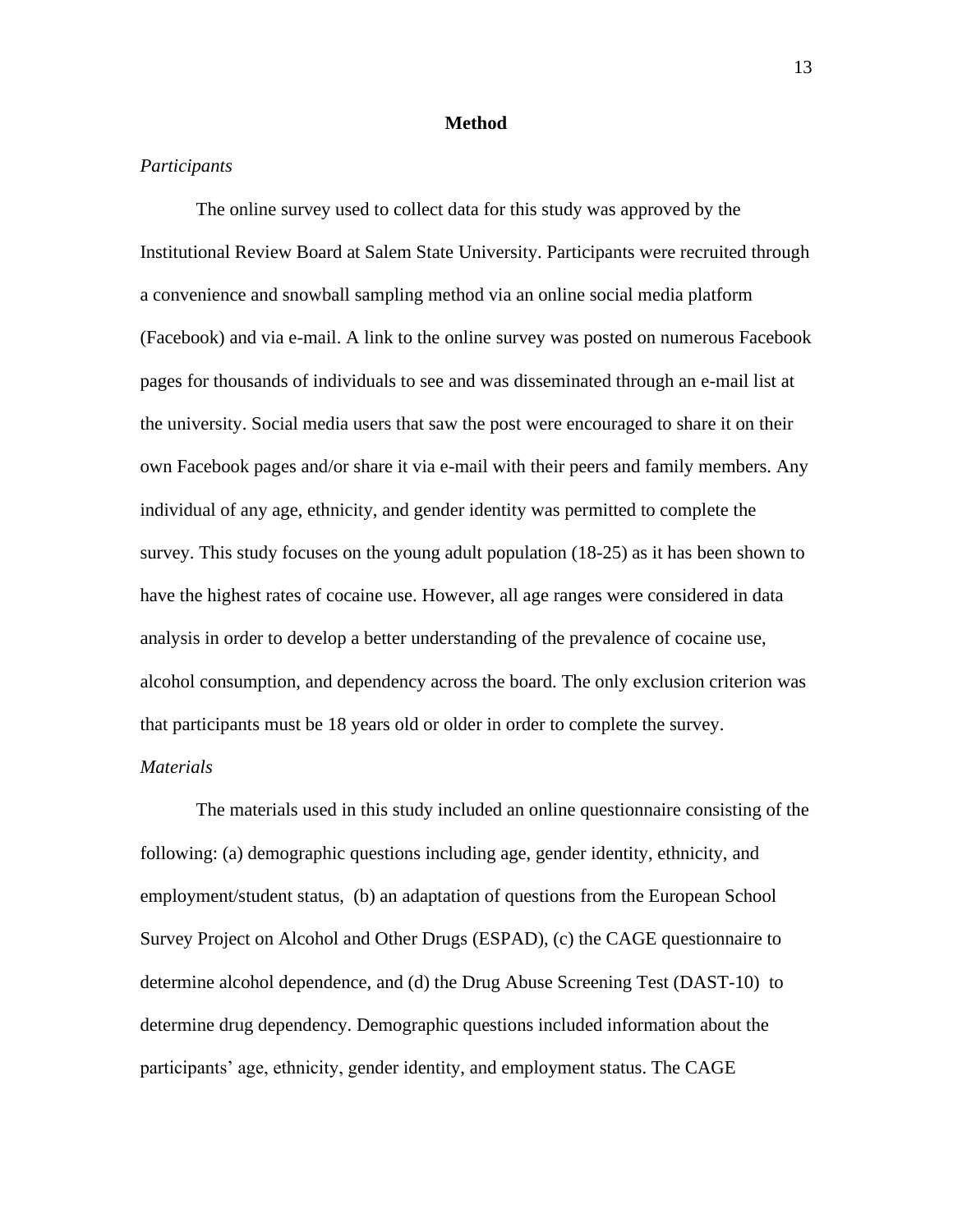questionnaire for alcohol dependence is a 4-item survey in which participants answer either "Yes" or "No" to questions relating to their feelings about their alcohol consumption ("Have you ever felt guilty about drinking", "Have you ever felt the need to cut down on your drinking"). This questionnaire is intended to measure an individual's level of dependence on alcohol. Each letter in the CAGE acronym represents the 4 questions that are asked (C indicates the question about cutting down on alcohol use, A represents the question about feeling annoyed at others' criticisms, G representing feeling guilty, and E indicating the need for alcohol as an "eye opener" the morning after a hangover). The ESPAD is a lengthy questionnaire that asks participants about their hobbies, relationships with others, their drug use, and alcohol consumption. Questions from this survey were adapted in order to best fit the research questions being asked ("How satisfied are you usually with your relationship with your father", "In the last 12 months, how often did you drink because it helps you enjoy a party", "How many of your friends would you estimate use cocaine"). Responses to these questions are in the form of Likert scales (5 or 7 point). The DAST-10 was used to measure drug dependence among participants. The 10 item questionnaire asks participants about their experiences and feelings towards their personal, self-reported drug use ("Do you ever feel bad or guilty about your drug use", Have you ever engaged in illegal activities in order to obtain drugs") and questions are answered with "Yes" or "No" responses.

#### *Design*

This study is correlational in nature and attempts to determine whether there is a relationship between how much alcohol an individual consumes and if they use cocaine, as well as to determine if having friends that use cocaine and/or engaging in social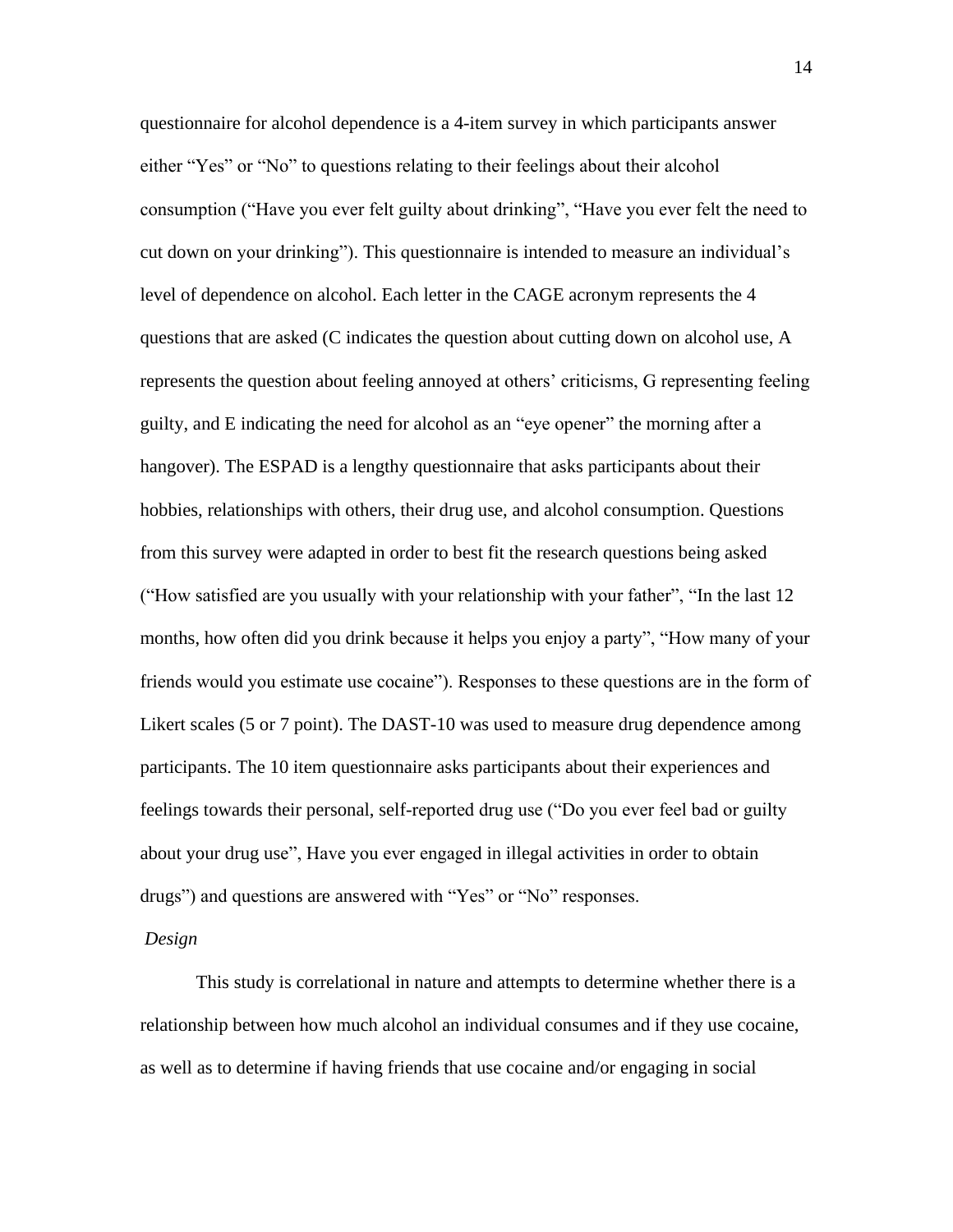activities would be significantly related to cocaine use and dependency. The study also examined the role that relationship satisfaction plays in those relationships. Through the use of composite variables created in order to have a single variable that was representative of each category (i.e. a composite variable for relationship satisfaction, another for alcohol consumption, another for social activities, and composite variables for CAGE questionnaire responses and DAST-10 responses). These variables were then tested through correlational analysis to determine if significant relationships exist between the variables.

#### *Procedures*

The online survey was administered through surveymonkey.com. Participants' anonymity and confidentiality were protected as no questions required that participants submit their name, location, or any other identifying information, and no IP addresses were collected or stored during data analysis. Participants answered questions of a potentially sensitive nature, so ensuring that their responses were anonymous and entirely confidential was imperative. Upon completion of the survey, a list of resources was offered for participants in case they wanted to reach out to hotlines, organizations, or other sources of support for guidance. The resources included the Substance Abuse and Mental Health Hotline, a 24/7 confidential hotline where individuals can receive treatment referrals and information for those who are struggling with substance use disorders or have family members who are, a link to the American Addiction Centers website as well as the inclusion of their helpline, and a link to the Alcoholics Anonymous website. The confidential substance use resource at Salem State University was always included.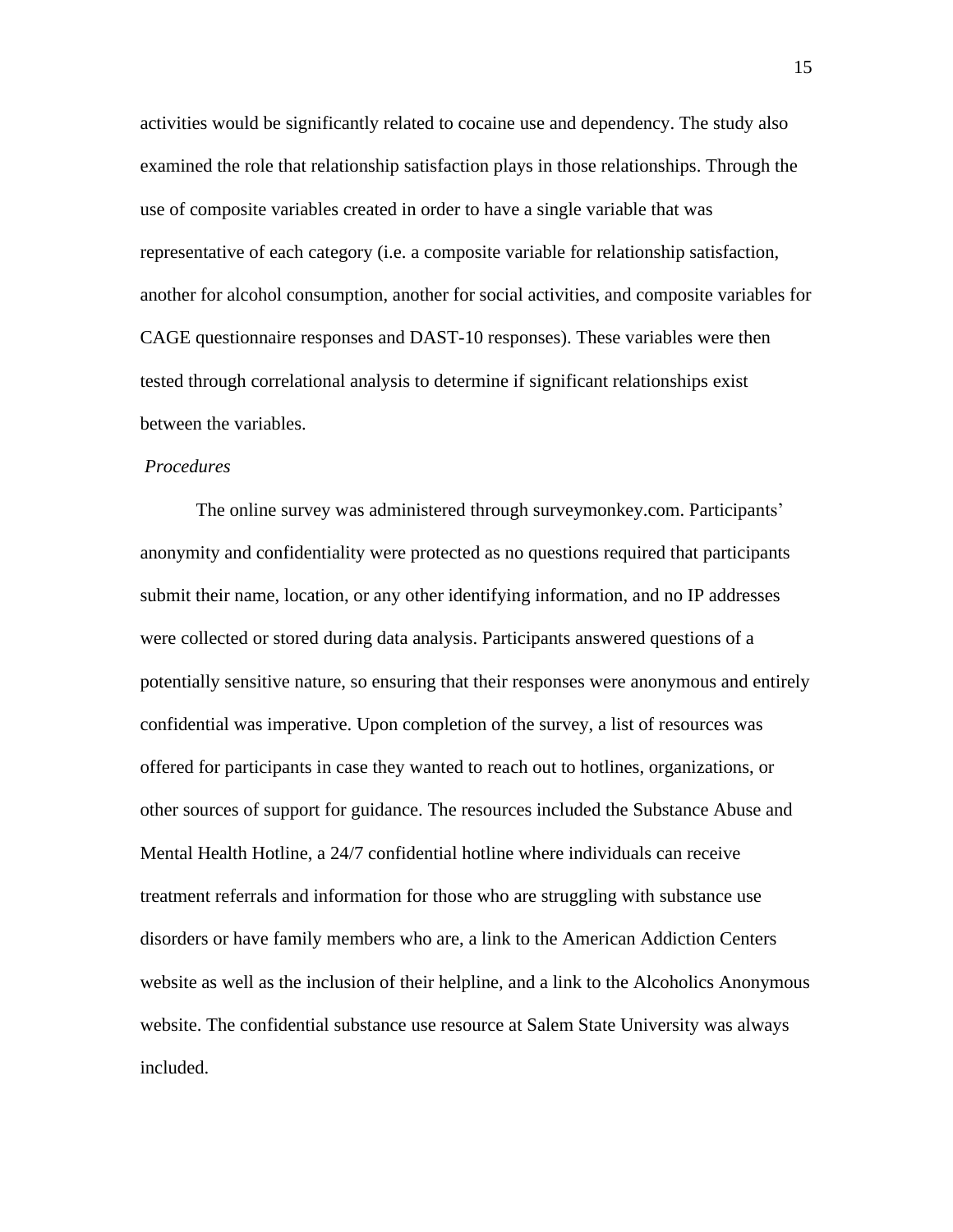Participants were directed to the survey after clicking a link that was posted to several Facebook pages by the researchers and was sent out through a university e-mail list by faculty members. The survey link was accompanied by a brief explanation of the research and stated any potential risks and explained the survey's confidentiality and anonymity. Upon opening the survey, participants were required to confirm that they were 19 years old or older. If they selected that they were not at least 18 years old, then they were brought to the disqualification page and did not complete the survey. Following the age confirmation, participants were required to read and acknowledge that they read the disclosure statement which provided details about the survey, any potential risks and benefits of answering the questions, and an explanation of how confidentiality and anonymity was ensured. Once participants acknowledged that they had read the statement and consented to participate in the study, they began the survey, starting with demographic questions. If participants did not consent to participate, they, too, were brought to the disqualification page and did not complete the survey. Following the set of demographic questions were questions regarding hobbies and activities. From there, participants answered when the last day was that they drank alcohol. If a participant selected that they never drink alcohol, then skip logic built into the survey program brings them to the questions regarding cocaine. If participants self-reported that they have drunk alcohol at any point in their lifetime, then they proceeded to answer questions about how much they used and continued on to answer the CAGE dependency questions. Following questions pertaining to alcohol consumption, participants self-reported whether, in their lifetime, they had ever used cocaine. If a participant self-reported that they never used cocaine, then they skipped ahead to the matrix of other recreational drugs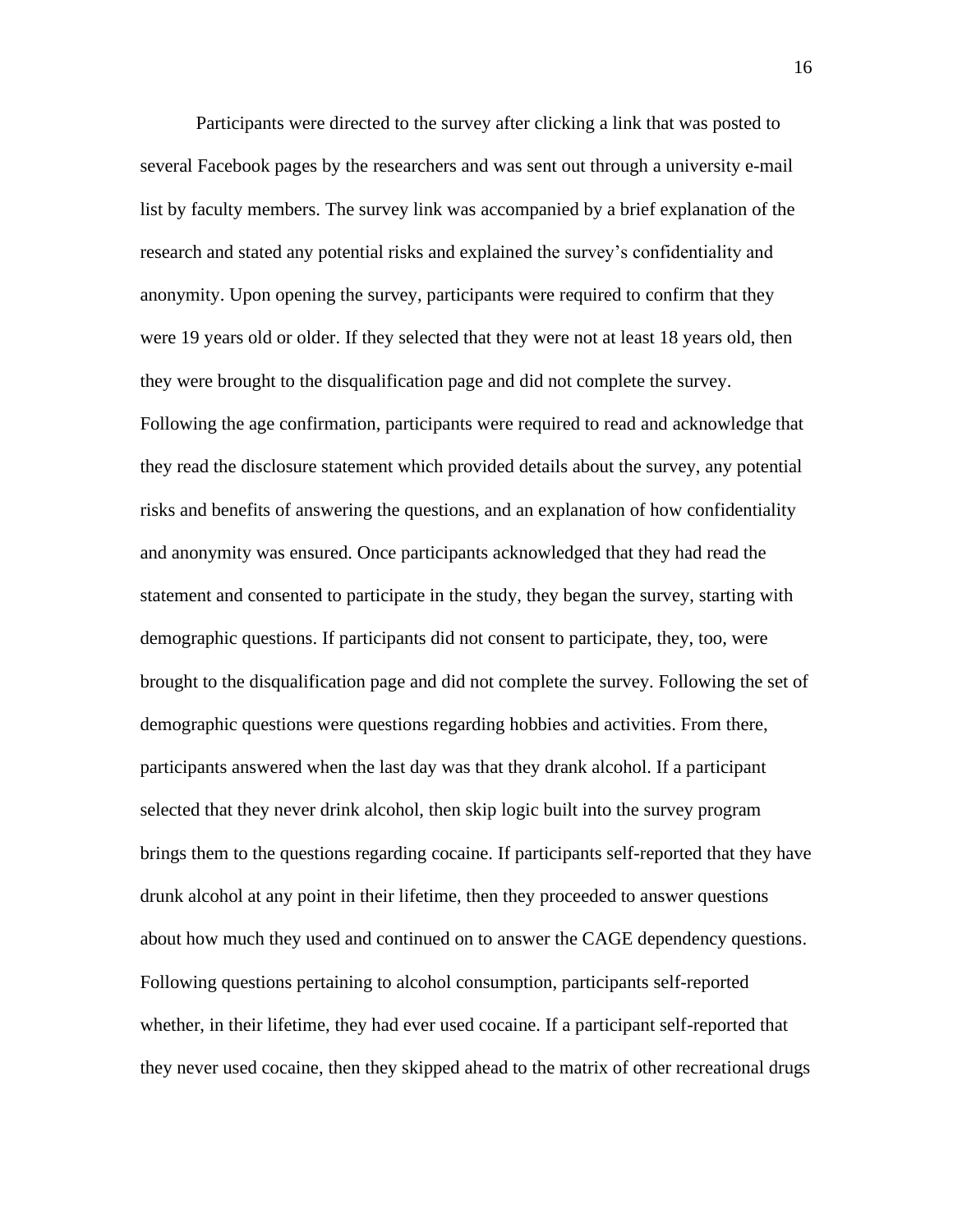in which they answered how many occasions in their lifetime they had had the opportunity to try drugs without trying them. Following was the same matrix but asking participants to report on how many occasions they had used the drugs. Once participants moved through these matrices, they answered questions about their relationship satisfaction, their estimates of how many of their friends engaged in certain behaviors (i.e. getting drunk, drinking alcohol, using cocaine), and finally, answered DAST-10 questions. No questions required a response other than the first two pertaining to age verification and consent. All other questions were voluntary and could be skipped if a participant wished.

#### **Results**

The study allowed participants of all ages to participate in the survey, if they were 18 years old or older. Participants (n=100) accessed the survey and 19 were excluded due to missing information. All excluded participants answered either only the age verification and consent questions or only answered survey questions up to the end of the demographic questions, leaving a total of  $n = 81$  participants. Most of the participants were in the young adult population, between the ages of 18-25 (84%, 68/81 participants). When examining general drug use scores, 72% of participants' scores were in the low range of drug use, indicating that they very rarely used drugs in general. Approximately one quarter (28%) of participants scored in the medium range of drug use, and no participants scored in the high range of drug use. DAST-10 scores are interpreted in four different sections: (a) no problems reported, (b) low level of dependence, (c) moderate level of dependence, and (d) severe level of drug dependence. A minority (28.4%) of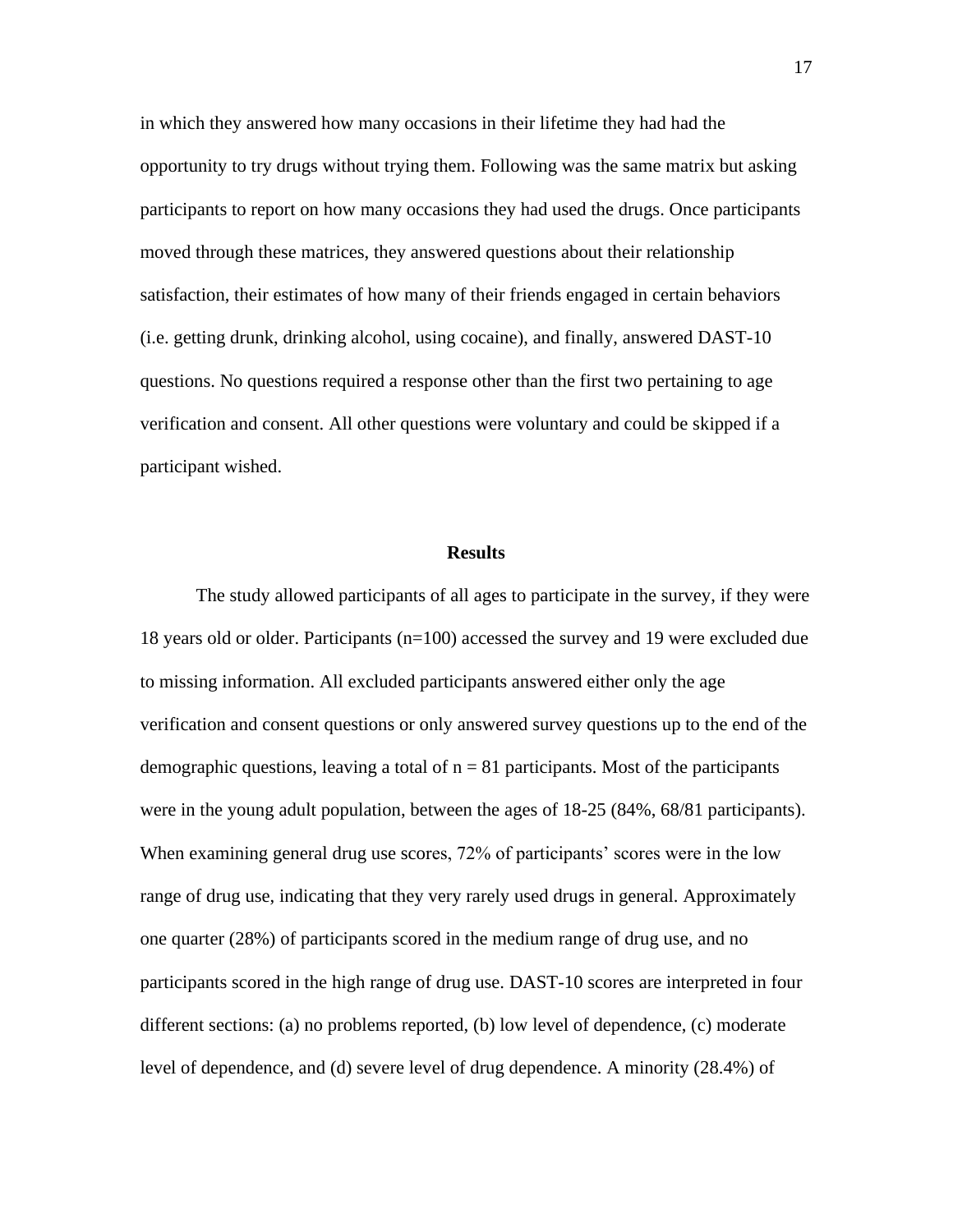participants had no problems reported, 35.8% scored in the low-level bracket of DAST-10 interpretations, 28.3% scored in the moderate level, and 3.7% of participants scored in the severe level of drug dependence. To theorize why 3.7% of respondents score high in the DAST-10 but no participants scored high for general drug use, further analysis was done. A Pearson correlation between a composite variable of DAST-10 scores and variables for every drug listed in the drug use matrix (item #28 in Appendix). Significant correlations were found for every drug but methamphetamine with marijuana being the largest ( $r(78) = .666$ ,  $p = .000$ ) followed by nicotine ( $r(78) = .609$ ,  $p = .000$ ), then both amphetamines and sedatives that were not prescribed to the participants ( $r(78) = .387$ ,  $p =$ .000, *r*(78) = .387, *p* = .001), ecstasy/MDMA (*r*(78) = .367, *p* = .001), and lastly, hallucinogens  $(r(78) = .337, p = .003)$ . There were also significant correlations between multiple drugs (see Table 1). CAGE scores are interpreted by no dependence (scores of 0), low dependence (scores of 1), and excessive drinking (scores of 2 or higher). Just over half (53.1%) of participants fell under the "No dependence" category, while 21% of scores were indicative of low alcohol dependency and 22.2% of participants' scores indicated excessive drinking. Almost all (97.5%, or 79/81) participants self-reported using alcohol at least once in their lifetime and 10.1% of these 79 participants also selfreported using cocaine at least once in their lifetime. This latter subgroup accounted for 9.9% of the total n=81 participants.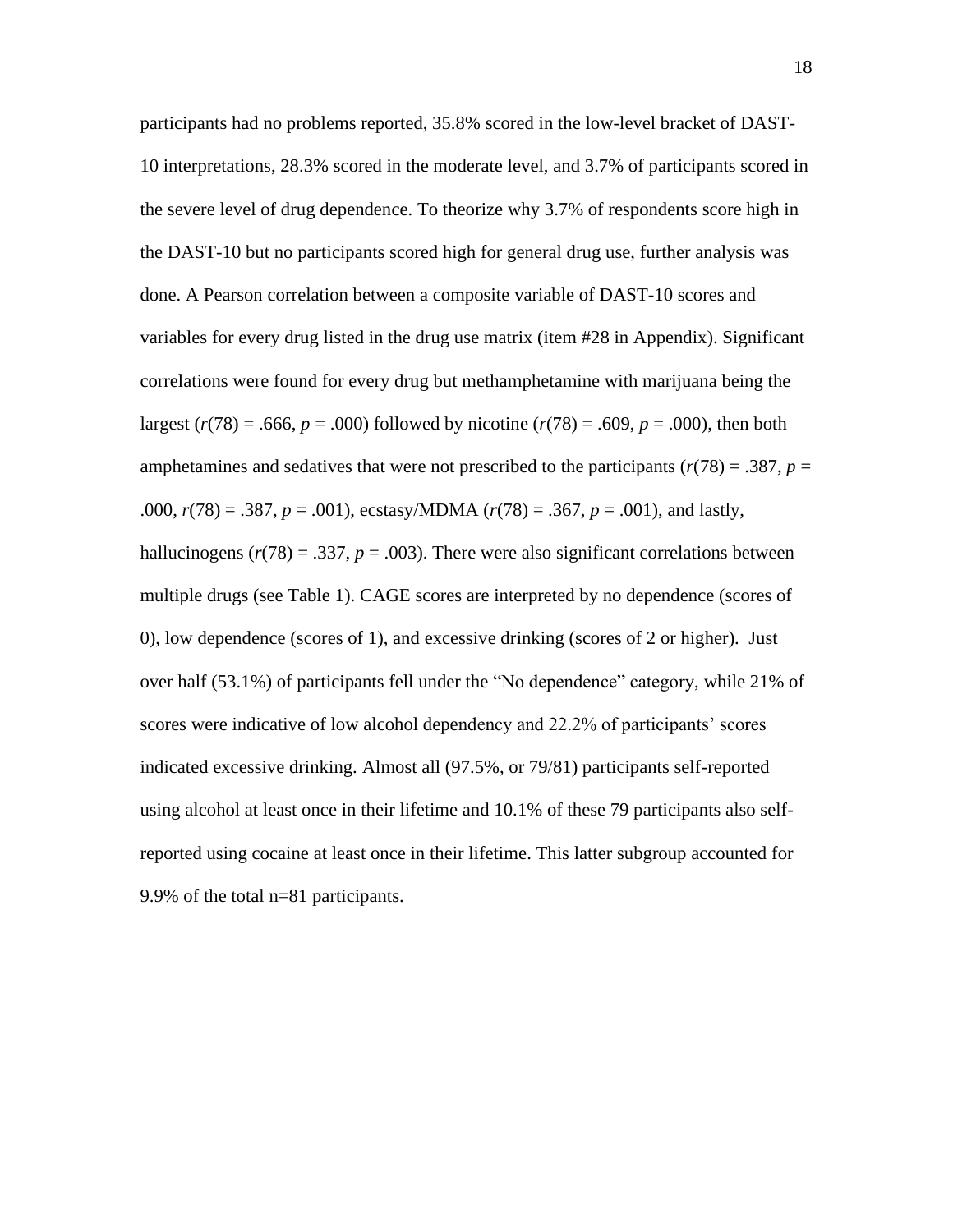|                                                                   |                            |                           |                                     | $  -$                       |                                                                               |              |                                          |                                               |                                                                           |                      |
|-------------------------------------------------------------------|----------------------------|---------------------------|-------------------------------------|-----------------------------|-------------------------------------------------------------------------------|--------------|------------------------------------------|-----------------------------------------------|---------------------------------------------------------------------------|----------------------|
|                                                                   |                            |                           |                                     | <b>Correlations</b>         |                                                                               |              |                                          |                                               |                                                                           |                      |
|                                                                   |                            | <b>DRUGdepen</b><br>dence | Marijuana/ha<br>shish<br>(cannabis) | Ecstasy/MDM<br>$\mathbf{A}$ | Amphetamin<br>es without a<br>prescription<br>(like)<br>Adderall/Rita<br>lin) | Nicotine     | Heroin                                   | Hallucinogen<br>s (LSD,<br>Mushrooms,<br>DMT) | Sedatives/tra<br>nquilizers<br>without a<br>prescription (<br>like Xanax) | Methamphet<br>amine  |
| <b>DRUGdependence</b>                                             | <b>Pearson Correlation</b> | 1                         | .666'                               | .367                        | .387                                                                          | .609         | $\mathbf{p}$                             | .337                                          | .387                                                                      | .070                 |
|                                                                   | Sig. (2-tailed)            |                           | .000                                | .001                        | .000                                                                          | .000         | $\sim$                                   | .003                                          | .000                                                                      | .541                 |
|                                                                   | N                          | 78                        | 78                                  | 78                          | 78                                                                            | 78           | 78                                       | 78                                            | 78                                                                        | 78                   |
| Marijuana/hashish                                                 | <b>Pearson Correlation</b> | $.666$ **                 | $\mathbf{1}$                        | .118                        | $.330**$                                                                      | $.570**$     | b                                        | $.347$ **                                     | .153                                                                      | .112                 |
| (cannabis)                                                        | Sig. (2-tailed)            | .000                      |                                     | .298                        | .003                                                                          | .000         | $\ddot{\phantom{a}}$                     | .002                                          | .180                                                                      | .322                 |
|                                                                   | N                          | 78                        | 80                                  | 79                          | 79                                                                            | 80           | 80                                       | 79                                            | 79                                                                        | 80                   |
| Ecstasy/MDMA                                                      | <b>Pearson Correlation</b> | $.367$ **                 | .118                                | 1                           | .060                                                                          | .181         | $^\mathrm{b}$                            | $-.020$                                       | $.911$ **                                                                 | $-.017$              |
|                                                                   | Sig. (2-tailed)            | .001                      | .298                                |                             | .602                                                                          | .111         | $\ddot{\phantom{a}}$                     | .864                                          | .000                                                                      | .879                 |
|                                                                   | N                          | 78                        | 79                                  | 79                          | 79                                                                            | 79           | 79                                       | 79                                            | 79                                                                        | 79                   |
| Amphetamines without<br>a prescription (like<br>Adderall/Ritalin) | <b>Pearson Correlation</b> | $.387$ **                 | $.330**$                            | .060                        | $\mathbf{1}$                                                                  | $.457$ **    | b                                        | .280                                          | .031                                                                      | $-.038$              |
|                                                                   | Sig. (2-tailed)            | .000                      | .003                                | .602                        |                                                                               | .000         | $\cdot$                                  | .012                                          | .785                                                                      | .742                 |
|                                                                   | N                          | 78                        | 79                                  | 79                          | 79                                                                            | 79           | 79                                       | 79                                            | 79                                                                        | 79                   |
| Nicotine                                                          | <b>Pearson Correlation</b> | $.609**$                  | $.570**$                            | .181                        | $.457***$                                                                     | $\mathbf{1}$ | b                                        | $.350$ **                                     | .270                                                                      | .123                 |
|                                                                   | Sig. (2-tailed)            | .000                      | .000                                | .111                        | .000                                                                          |              | Sé.                                      | .002                                          | .016                                                                      | .279                 |
|                                                                   | N                          | 78                        | 80                                  | 79                          | 79                                                                            | 80           | 80                                       | 79                                            | 79                                                                        | 80                   |
| Heroin                                                            | <b>Pearson Correlation</b> | b                         | $\mathbf b$                         | b                           | $\mathbf b$                                                                   | $\mathbf b$  | $\mathbf b$                              | b                                             | $\mathbf b$                                                               | $\mathbf b$          |
|                                                                   | Sig. (2-tailed)            | $\sim$                    | $\mathcal{L}$                       | $\mathcal{L}$               | $\mathcal{L}^{\mathcal{L}}$                                                   | ×            |                                          | ×                                             | $\lambda$                                                                 | $\ddot{\phantom{1}}$ |
|                                                                   | N                          | 78                        | 80                                  | 79                          | 79                                                                            | 80           | 80                                       | 79                                            | 79                                                                        | 80                   |
| Hallucinogens (LSD,                                               | <b>Pearson Correlation</b> | $.337***$                 | $.347**$                            | $-.020$                     | $.280$ <sup>*</sup>                                                           | $.350$ **    | b                                        | 1                                             | $-.005$                                                                   | $.357$ **            |
| Mushrooms, DMT)                                                   | Sig. (2-tailed)            | .003                      | .002                                | .864                        | .012                                                                          | .002         | $\sim$                                   |                                               | .966                                                                      | .001                 |
|                                                                   | $\mathbf N$                | 78                        | 79                                  | 79                          | 79                                                                            | 79           | 79                                       | 79                                            | 79                                                                        | 79                   |
| Sedatives/tranquilizers                                           | <b>Pearson Correlation</b> | $.387$ **                 | .153                                | $.911$ **                   | .031                                                                          | .270'        | $\ddot{\phantom{a}}^{\phantom{\dagger}}$ | $-.005$                                       | $\mathbf{1}$                                                              | .141                 |
| without a<br>prescription (like Xanax)                            | Sig. (2-tailed)            | .000                      | .180                                | .000                        | .785                                                                          | .016         | $\alpha$                                 | .966                                          |                                                                           | .214                 |
|                                                                   | N                          | 78                        | 79                                  | 79                          | 79                                                                            | 79           | 79                                       | 79                                            | 79                                                                        | 79                   |
| Methamphetamine                                                   | <b>Pearson Correlation</b> | .070                      | .112                                | $-.017$                     | $-.038$                                                                       | .123         | b<br>$\cdot$                             | $.357$ **                                     | .141                                                                      | $\mathbf{1}$         |
|                                                                   | Sig. (2-tailed)            | .541                      | .322                                | .879                        | .742                                                                          | .279         | $\blacksquare$                           | .001                                          | .214                                                                      |                      |
|                                                                   | N                          | 78                        | 80                                  | 79                          | 79                                                                            | 80           | 80                                       | 79                                            | 79                                                                        | 80                   |

\*\*. Correlation is significant at the 0.01 level (2-tailed).

\*. Correlation is significant at the 0.05 level (2-tailed).

b. Cannot be computed because at least one of the variables is constant.

\*\*\* The drug variables are representative of how many occasions in which participants used each drug, DRUGdependence is a composite variable created by using the summed scores from participants' responses to the ten DAST-10 questions

#### *Hypothesis 1*

In order to test cocaine use's relationship to alcohol, a cocaine score (item #24 in the Appendix) was analyzed with a composite variable created to represent the amount of

alcohol a participant consumes. The relationship was insignificant  $(r(77) = .145, p =$ 

.209). Therefore, H1 cannot be supported by this study.

#### *Hypothesis 2*

The variable that was representative of participants' cocaine use was tested with a composite variable comprised of participants' summed relationship satisfaction scores in order to determine if relationship satisfaction was related to cocaine use. The relationship

Table 1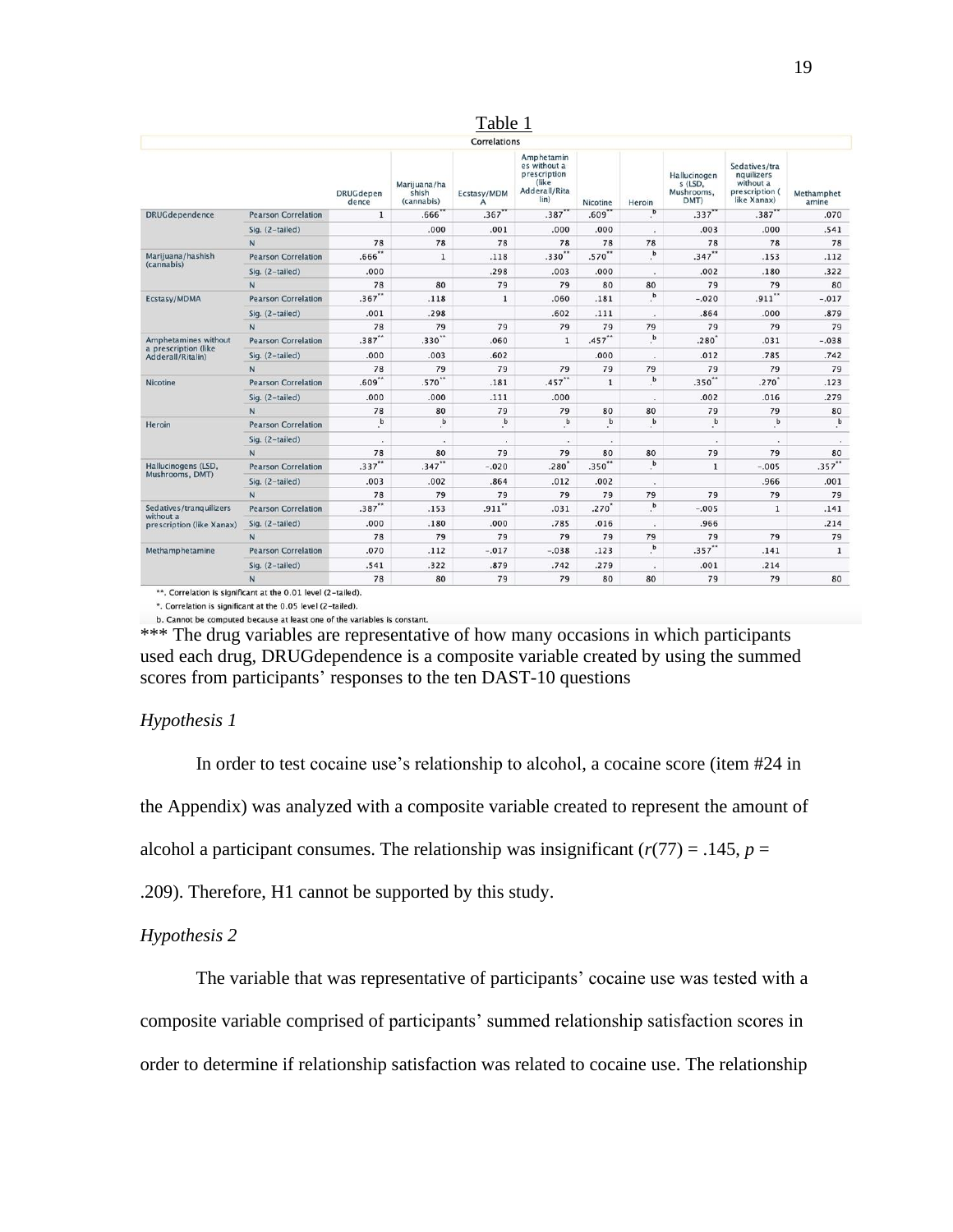was insignificant  $(r(78) = .039, p = .733)$ . Therefore, H<sub>2</sub> cannot be supported by this study.

#### *Hypothesis 3*

The cocaine variable was analyzed using a composite variable created in order to represent participants' level of social engagements (reading, playing computer games, going out with friends) in order to determine the relationship between cocaine use and the amount of social enrichments in a participant's life. The relationship was insignificant  $(r(80) = -.106, p = .351)$ , and thus H3 cannot be supported.

#### *Hypothesis 4*

To test the relationship between drinking alcohol and using cocaine and having friends who also do so, each participant variable was analyzed with its "friend" counterpart. Specifically, the composite variable of the amount of alcohol a participant self-reported consuming was used in a Spearman correlation with the variable that indicated how many members of a participant's friend group they would estimate drank alcoholic beverages. Similarly, the variable that indicates a participant's self-reported cocaine use was analyzed with the variable that indicates how many members of a participant's friend group would they estimate use cocaine. The relationship between a participant's self-reported alcohol use and having friends that drink alcoholic beverages was significant  $(r(76) = .329, p = .004)$  (see Table 2). However, no significant relationship was found between a participant's cocaine use and their estimations of how many of their friends used cocaine  $(r(78) = .194, p = .089)$ . Therefore, only part of H4 is supported: Having friends who use the drug is correlated with one's own drug use, but the number of friends using it is not.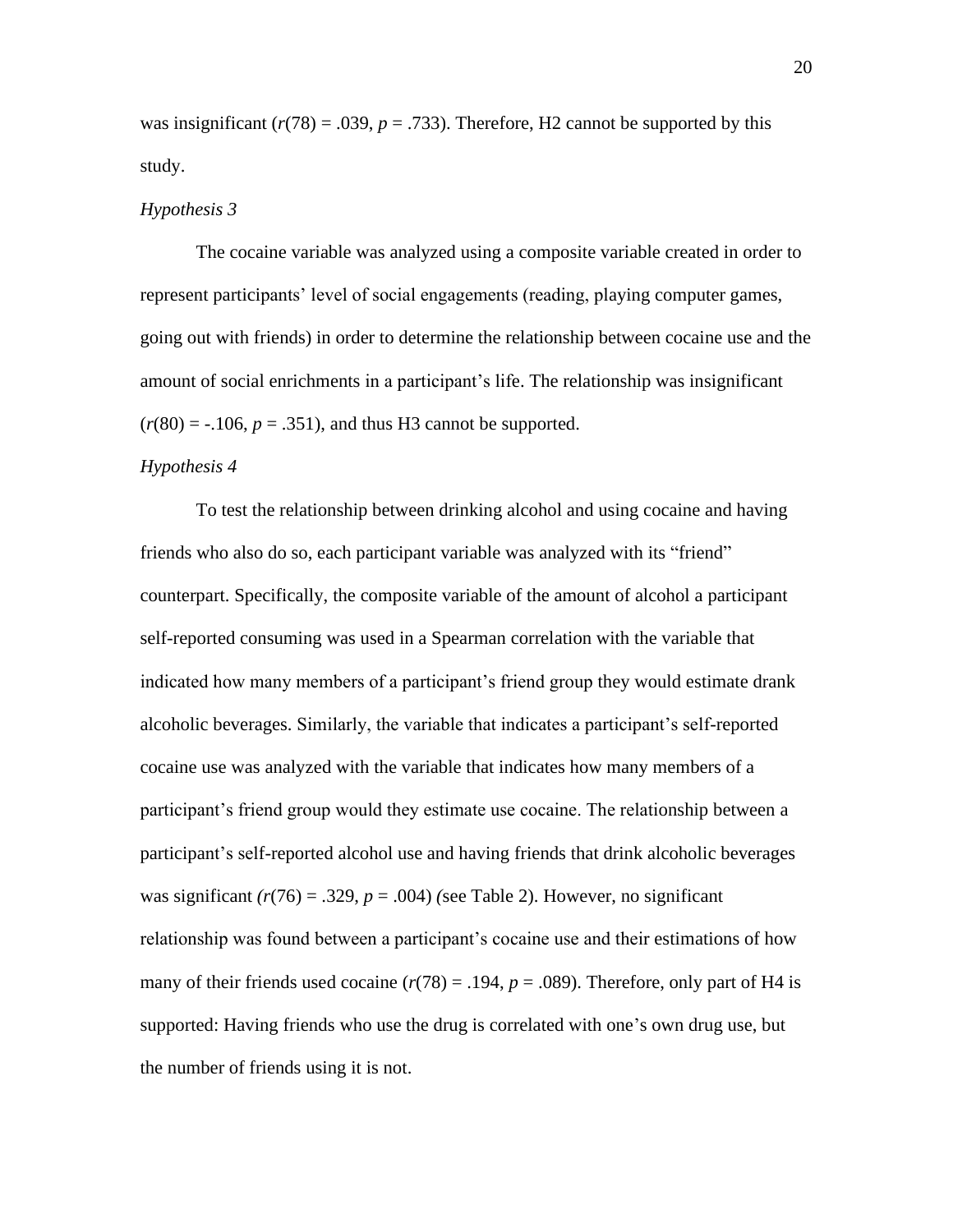#### Table 2

#### **Correlations**

|                |                               |                                | AMOUNTofal | <b>Drink</b><br>alcoholic<br>beverages? |
|----------------|-------------------------------|--------------------------------|------------|-----------------------------------------|
| Spearman's rho | AMOUNTofalc                   | <b>Correlation Coefficient</b> | 1.000      | $.329***$                               |
|                |                               | Sig. $(2-tailed)$              | ٠          | .004                                    |
|                |                               | N                              | 78         | 76                                      |
|                | Drink alcoholic<br>beverages? | <b>Correlation Coefficient</b> | **<br>.329 | 1.000                                   |
|                |                               | Sig. (2-tailed)                | .004       |                                         |
|                |                               | N                              | 76         | 79                                      |

\*\*. Correlation is significant at the 0.01 level (2-tailed).

\*\*AMOUNTofalc indicates a participants alcohol use and "Drink alcoholic beverages?" is the variable indicating a participant having friends that drink alcohol.

#### *Hypothesis 5*

Scores from the CAGE questionnaire were summed to create a composite score for alcohol dependence, the scores from individual relationship satisfaction questions (father, mother, friends, and significant others) were summed to create a single variable for relationship satisfaction, and the scores from DAST-10 were summed to create a single composite variable representative of drug dependence. The composite variable for alcohol dependence was tested with a composite variable for drug dependence and with relationship satisfaction (see Table 3). The only significant relationship was found between alcohol dependence and drug dependence, having a positive relationship  $(r(75) =$ .436,  $p = .000$ ). No significant relationship was found between relationship satisfaction variables and alcohol dependence or drug dependence  $(r(76) = -.013, p = .909, r(78) = -$ .077,  $p = .505$  respectively). Therefore, only part of H5 is supported: While different substance dependencies are correlated, drug dependency is not correlated with relationship satisfaction.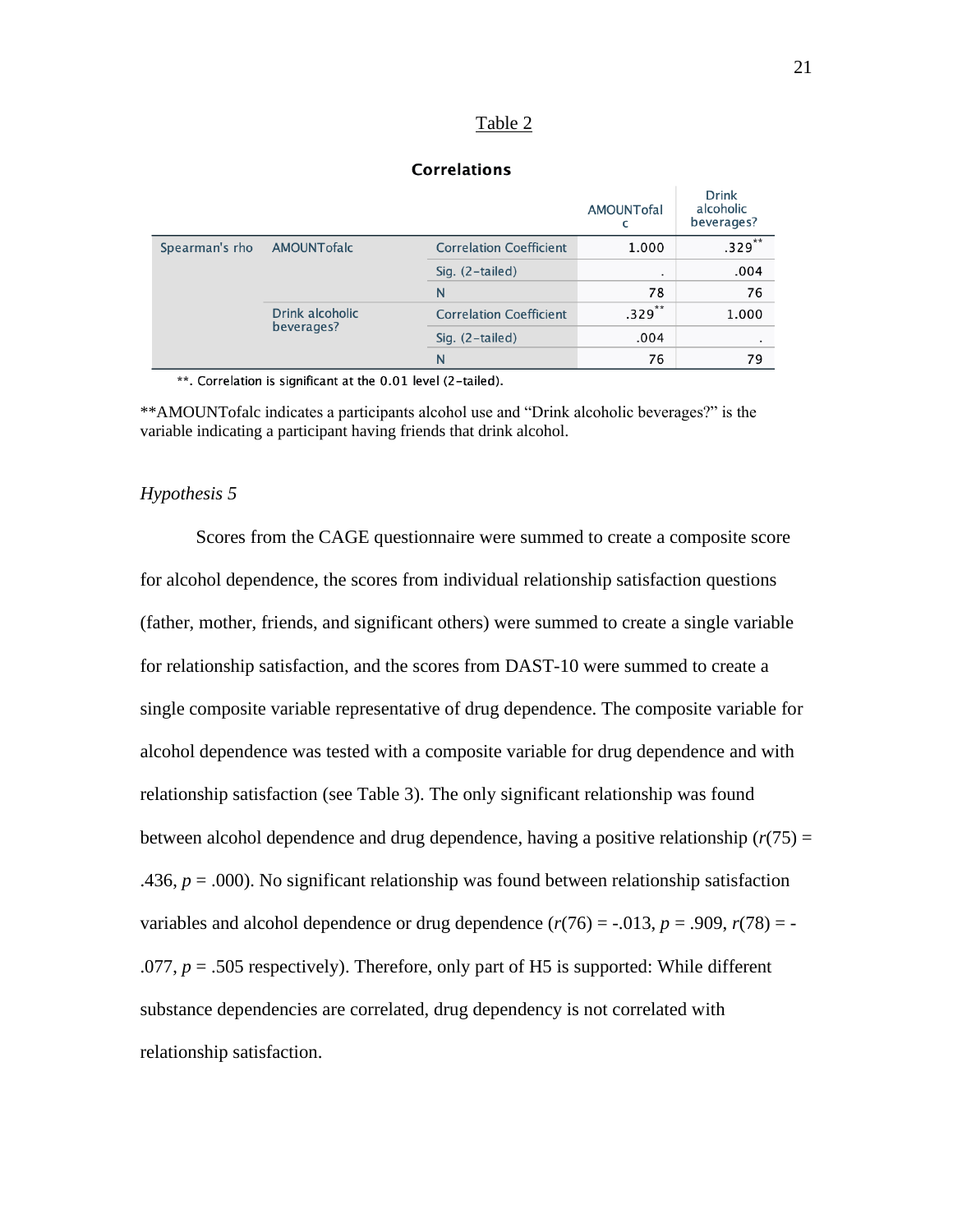#### Table 3

#### **Correlations**

|                      |                            | ALCdepende<br>nce | <b>DRUGdepen</b><br>dence | <b>RELATIONsat</b><br>1S |
|----------------------|----------------------------|-------------------|---------------------------|--------------------------|
| ALCdependence        | <b>Pearson Correlation</b> | 1                 | $.436$ **                 | $-.013$                  |
|                      | Sig. (2-tailed)            |                   | .000                      | .909                     |
|                      | N                          | 78                | 75                        | 76                       |
| DRUGdependence       | <b>Pearson Correlation</b> | $.436$ **         | 1                         | $-.077$                  |
|                      | Sig. (2-tailed)            | .000              |                           | .505                     |
|                      | N                          | 75                | 78                        | 78                       |
| <b>RELATIONsatis</b> | <b>Pearson Correlation</b> | $-.013$           | $-.077$                   |                          |
|                      | Sig. $(2-tailed)$          | .909              | .505                      |                          |
|                      | N                          | 76                | 78                        | 79                       |

\*\*. Correlation is significant at the 0.01 level (2-tailed).

\*\*\* ALCdependence is the composite variable of participants' CAGE scores, DRUGdependence is the composite variable of participants' DAST-10 scores, and RELATIONsatis is a composite variable of participants' relationship satisfaction scores

#### *Cocaine Results*

Examining solely self-reported cocaine users, 50% reported only using the drug once (4/8 users), 25% reported using it a few times (2/8 users), and 25% reported using cocaine on a regular basis (2/8 users). A smaller number of cocaine users (12.5%) did not drink alcohol during the last time that they used. However, 50% of cocaine users reported alcohol being involved during the last time that they used cocaine (12.5% drank alcohol BEFORE using cocaine and 37.5% of users drank alcohol around the same time that they used cocaine). The remaining 12.5% of self-reported cocaine users do not remember whether alcohol was involved during the last time that they used the drug. Of the selfreported cocaine users, 12.5% reported using the drug alone (it is interesting to note that this participant also reported not drinking alcohol at all during their last use and had reported using the drug a few times in their lifetime); 75% of cocaine users reported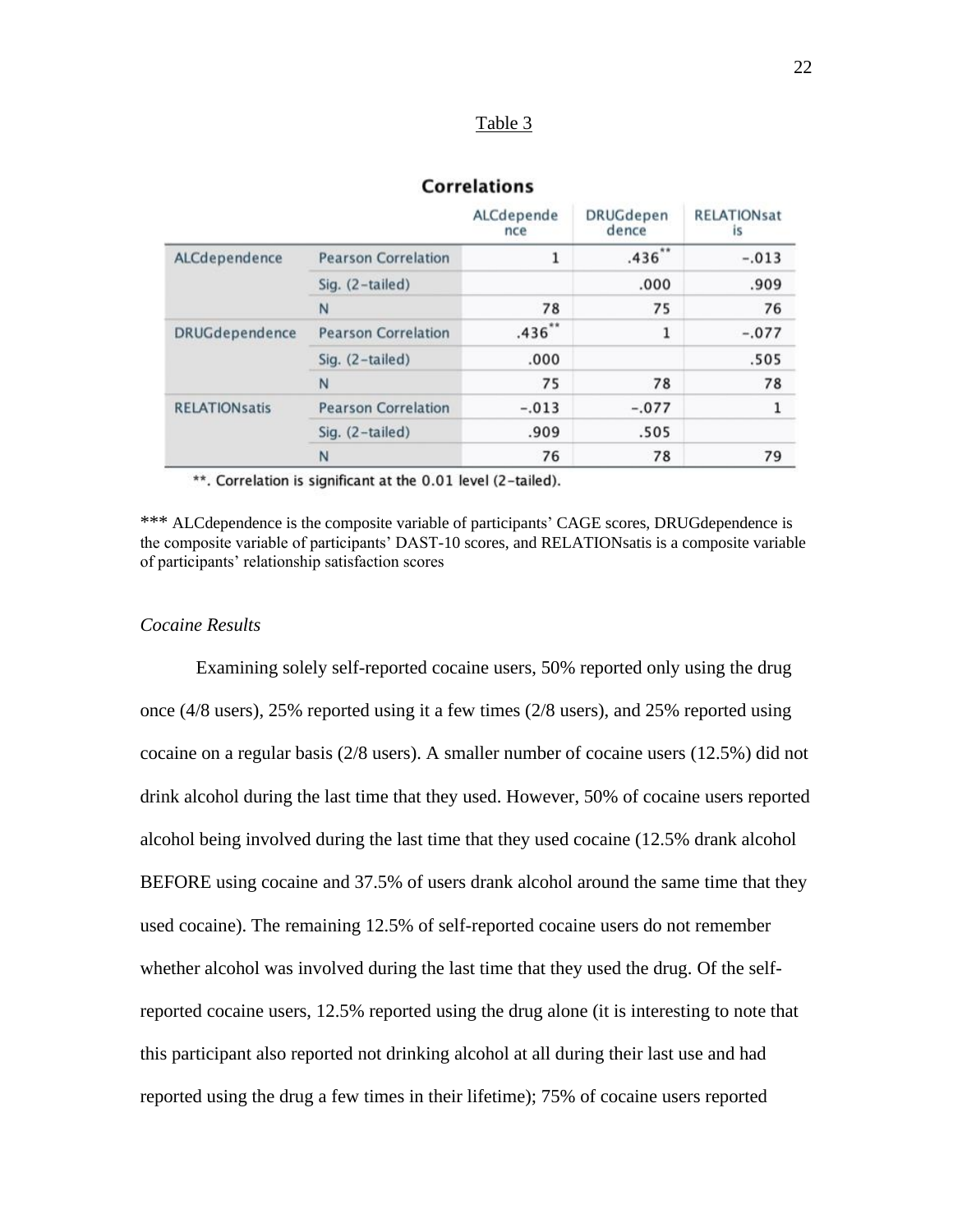using the drug with friends (50% of those participants only tried cocaine once while 16.6% of users reported using the drug regularly, and 33.3% used cocaine a few times); and 12.5% of cocaine users reported using the drugs with family. "Family" was used as a general term and family relationships were not specified. The mean age of cocaine users was 30 years old; the mean relationship satisfaction scores were in a range to be interpreted as "Very satisfied", and 62.5% of cocaine users were female (5/8 self-reported users) while the other 37.5% were male.

#### **Discussion**

The amount of alcohol a participant consumes was found to be positively related with having friends who drink alcoholic beverages, which is consistent with previous research (Tomaszewski et. al, 1980) showing that individuals tend to imitate the modeled behavior of those with whom they are in close relationships. This concept of modeling was only consistent with previous research (Tomaszewski et. al, 1980) when comparing participants' alcohol consumption with their estimations of how many of their friends also drink alcohol. Surprisingly, the same concept did not apply to participants' cocaine use and their friends' cocaine use. This difference could be attributed to growing changes in the perception of recreational cocaine use. While cocaine overdose deaths have increased, the general use of cocaine among the United States population has declined, partly due to the increased knowledge about the potentially fatal effects of high doses and chronic use. Drug dependence was positively correlated with alcohol dependence, consistent with prior research (McCabe et. al, 2006) about the comorbid nature of alcohol and drug use.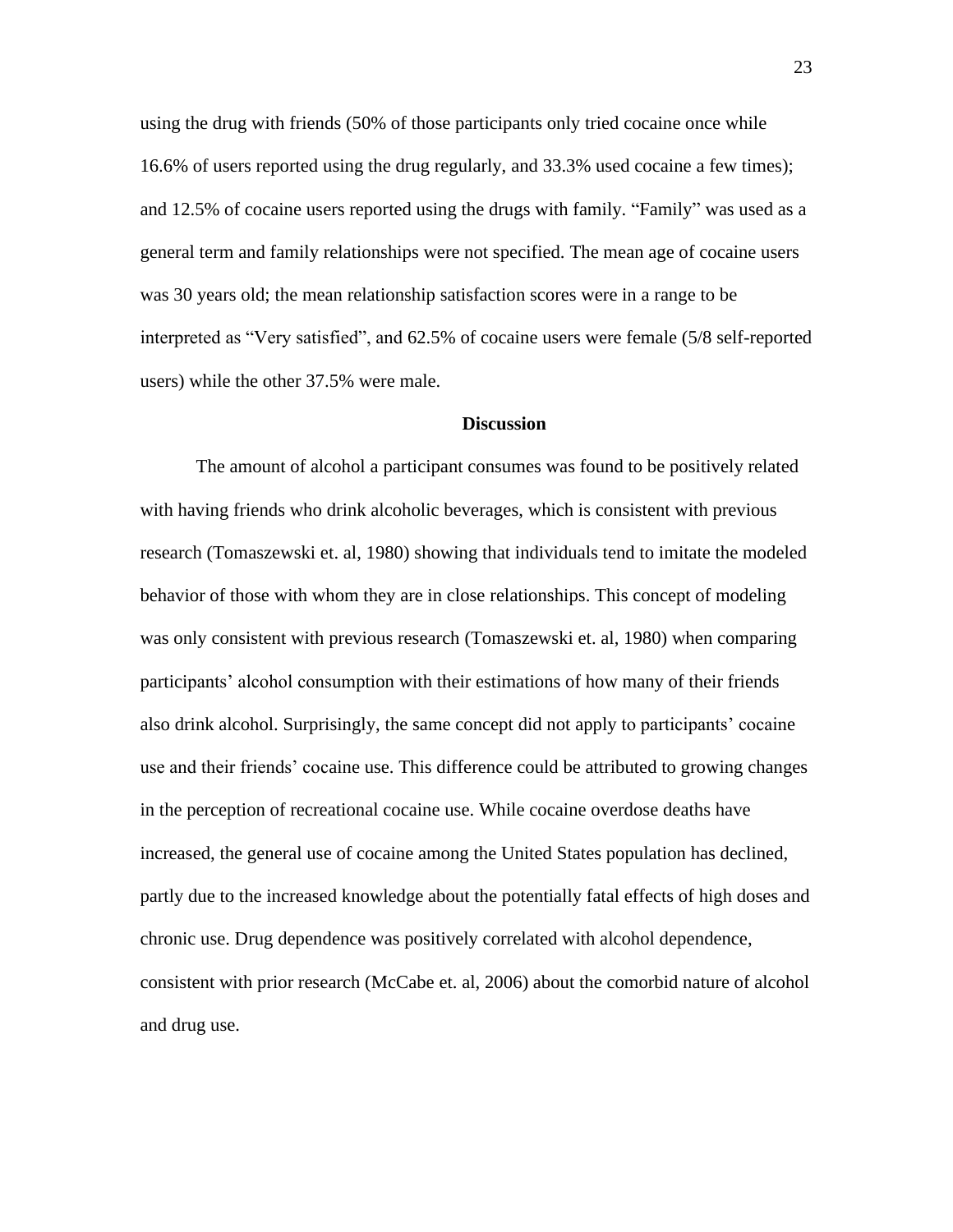Relationship satisfaction did not appear to play a significant role in any of the relationships. One possible explanation for this could be found in the fact that 75% of cocaine users reported using the drug with their friends, and it has already been shown that participants are more likely to drink alcohol if they report having friends who do so. Therefore, if drinking alcohol is a regular part of a friend group's behavior, then it can be expected that participants may be satisfied with these relationships if they consider the behavior to be a normal part of their gatherings. Also, if the participants who selfreported using cocaine are using with their friends, then they may consider using cocaine as a normal behavior for their friend group, or it may be irrelevant in determining participants' satisfaction with their relationships.

When examining participants' general drug use in relation to drug dependence in an additional analysis, each drug in the matrix (item #28 in Appendix) was significantly and positively correlated with drug dependence with the exception of methamphetamine. Further, various drugs were significantly and positively correlated with one another, which is consistent with previous research (Grove et. al, 2009) regarding polydrug use and the relationships between multiple drug use and dependency. Perhaps surprisingly, the present study suggests that having friends who use cocaine is not significantly correlated with participants' cocaine use; however, 28.4% of participants reported that at least a few of their friends use cocaine to their knowledge. Additionally, and inconsistent with prior findings (NIDA, 2003) engaging in social activities was not significantly related to cocaine use. The study had a very small sample of cocaine users and, therefore, results may not be indicative of the reality of cocaine's relationship with social factors. Also, previous research (NIDA, 2016) has shown that the age group with the highest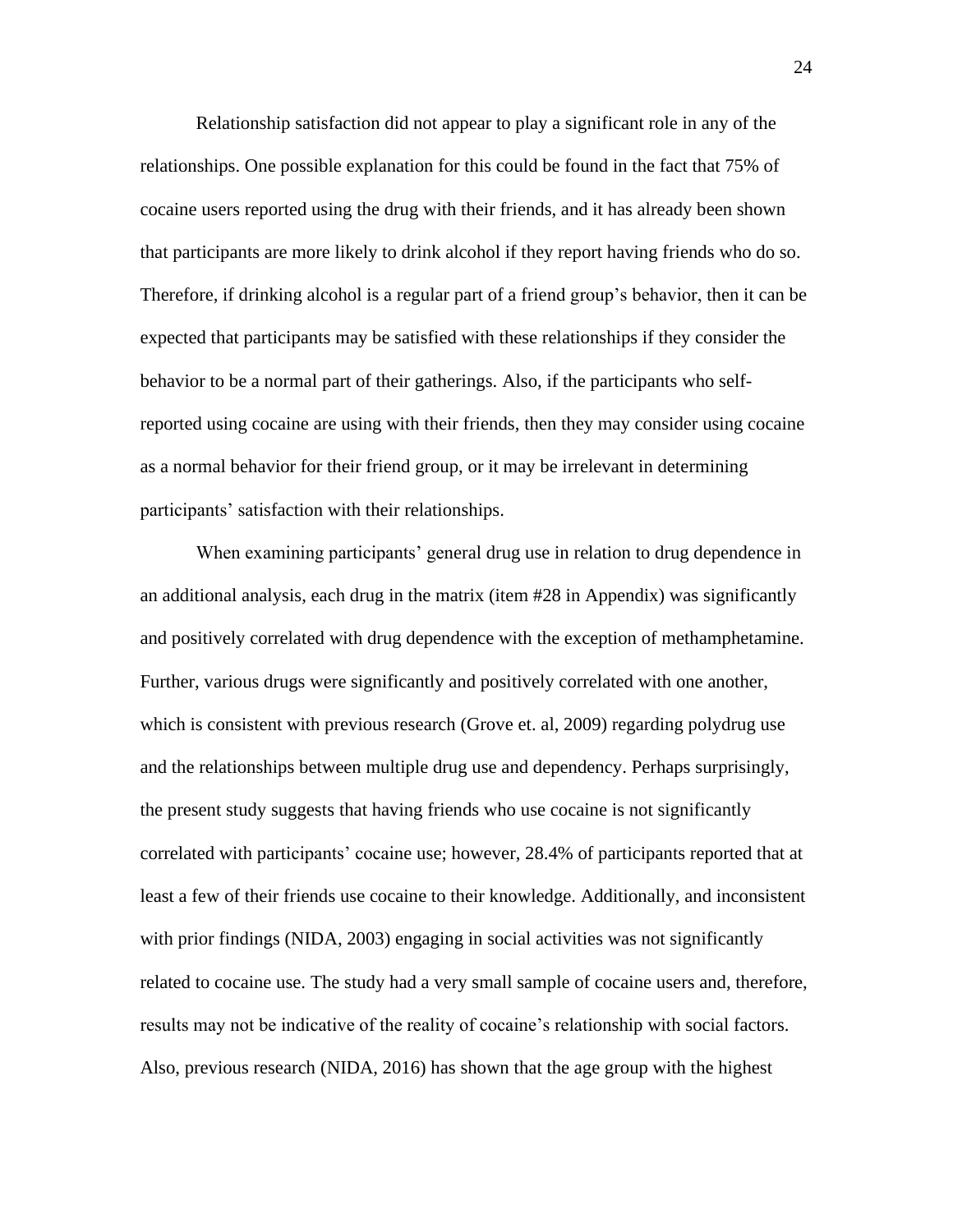cocaine use is young adults (18-25). However, the mean age of the participants who selfreported using cocaine was 30. As stated previously, the small number of cocaine users in this sample may influence the results and their consistency with prior studies. Lastly, having friends that drink alcohol was significantly related to participants' own alcohol use. Alcohol is known to be a social drug that is often present at family, work, and social gatherings. The addition of a social acceptability scale may provide a clearer explanation for the difference in friends' influence on participants behavior. Lastly, while only 9.9% of the total sample self-reported using cocaine, 27% of participants reported having had the opportunity to try cocaine at least once in their lifetime without trying it. This is consistent with prior studies that have examined the increasing availability of cocaine (NIDA, 2016).

Some limitations to this study include the use of self-report measures. Self-report relies heavily on the honesty of participants and participants may be hesitant to report engaging in illegal behavior (using cocaine, drinking alcohol under the age of 21). Selfreport methods also limit the ability to draw causality between variables, allowing for only correlational conclusions to be made. Additionally, the study asks participants to report on their experience with illegal drug use. Some participants may be hesitant to report such behavior, regardless of the survey's guaranteed confidentiality and anonymity. The sample size of this study was also rather small, with only 81 total participants and 8 self-reported cocaine users, so the sample cannot be representative of the United States population. A large and unexpected limitation to this study was the covid-19 pandemic. Many of the questions pertaining to alcohol and activities asked participants to answer how much alcohol they have had in the last 30 days and not all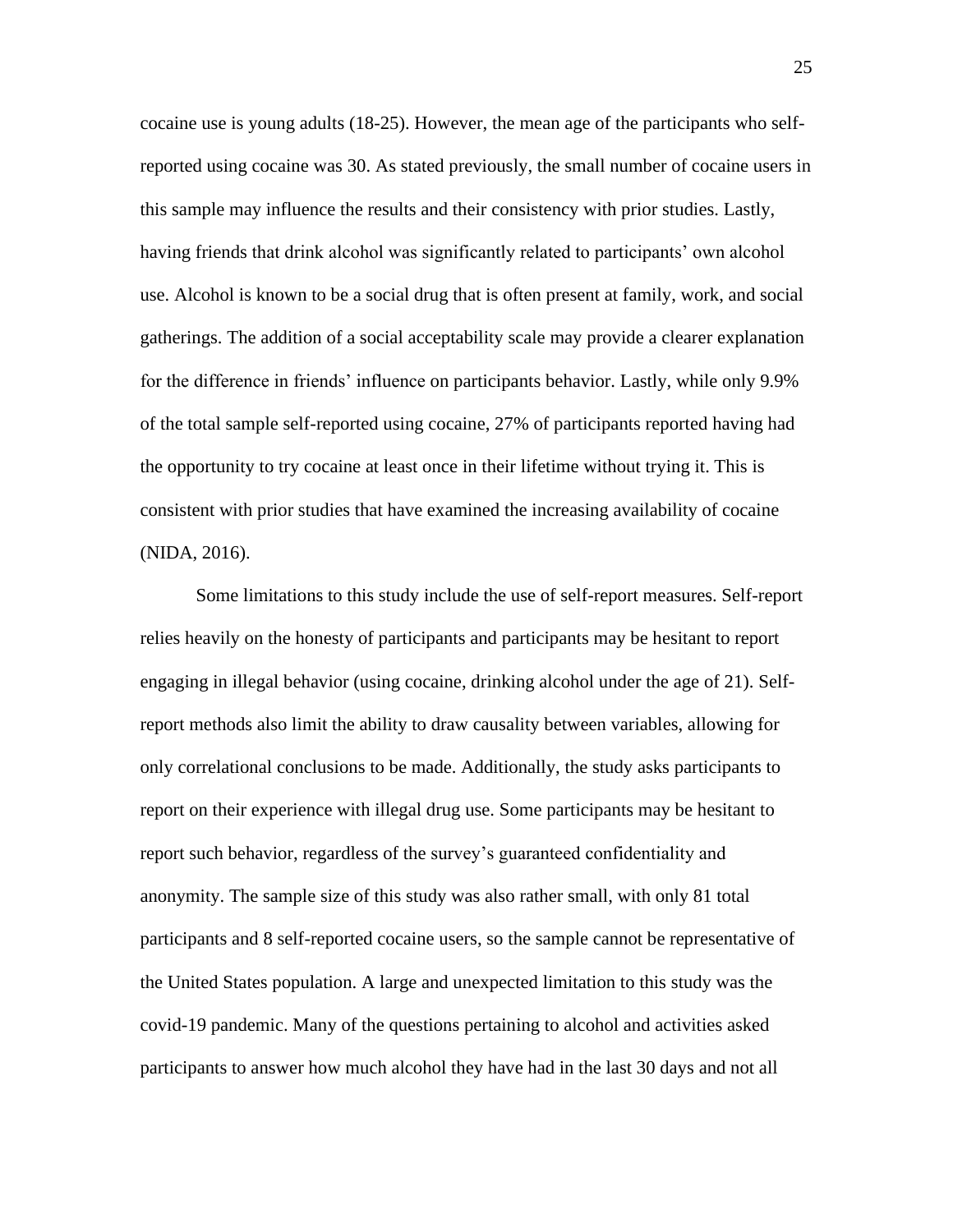activities (going out with friends and family, going to parties) could be continued during the unprecedented time. Alcohol sales have also increased during the quarantine that, at the time of the study, had been in place for at least a month (NCSolutions, 2020). This increase in alcohol sales may have inflated alcohol consumption measures and relationships as online alcohol sales have risen by 253% with in-person sales increasing by 55% (Associated Press, 2020). Lastly, the snowball sampling method that was utilized in this study does not guarantee that the sample is representative of the larger population. Also, people who shared the survey and/or participated in the survey may have shared the study with people who they know might fit the target population (cocaine users and alcohol users).

Future research should include utilizing a social acceptability scale to determine how participants think society views the use of certain drugs. This may allow for a possible explanation as to why friends had little relation to participants' cocaine use but had significant relation to participants' alcohol use. This social acceptability variable could be constructed by asking participants what they think their parents, friends, significant other, or coworkers would think if they used cocaine, got drunk, drank alcohol, etc. Also, the addition of an interview aspect to the study could allow for more specific and concise responses as to what the setting was in which participants last used cocaine. Allowing participants to explain who they were with, where they were, and what drugs were involved during the time of use could allow for a less vague depiction of the setting in which people normally use cocaine and/or use cocaine in conjunction with alcohol.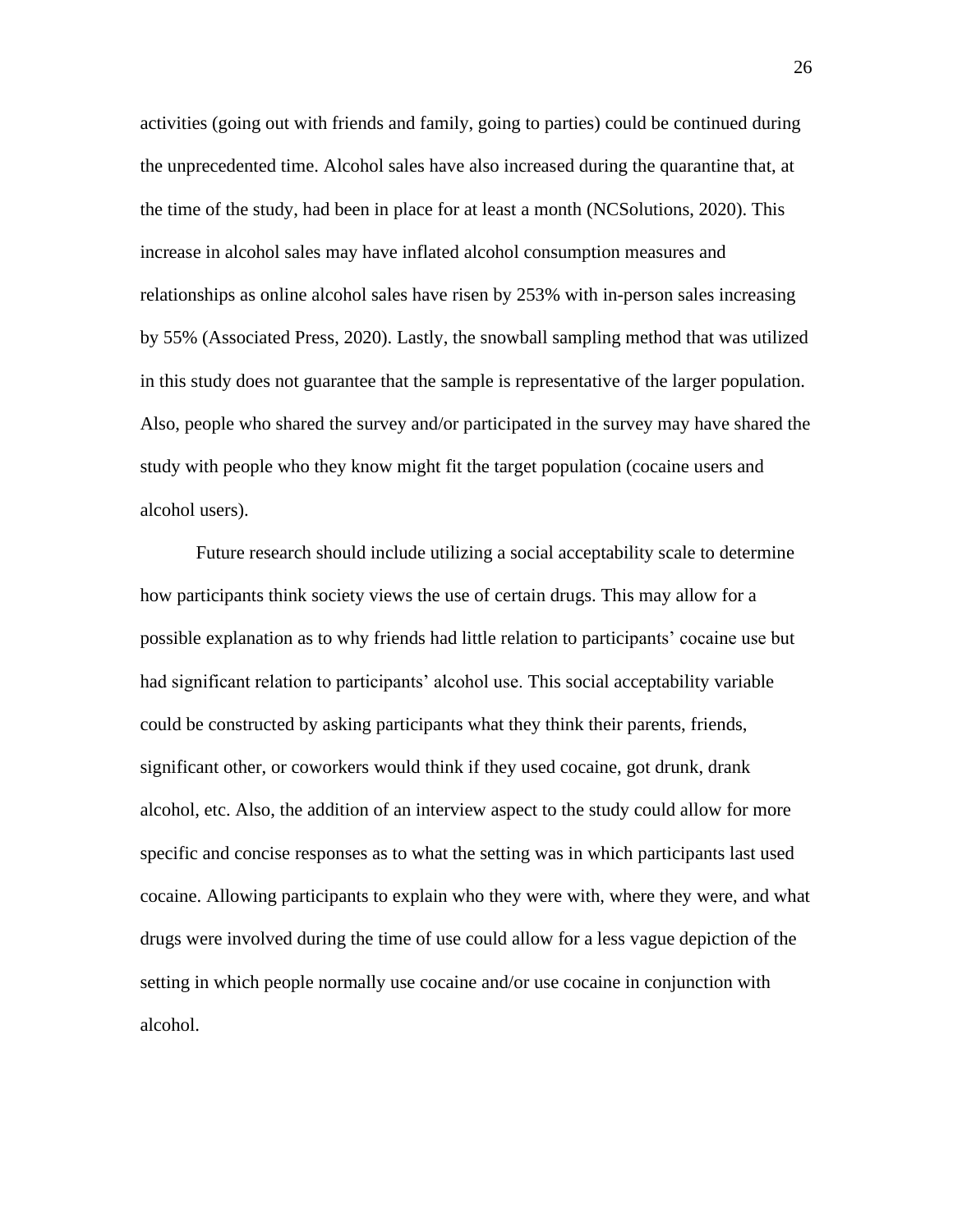#### **Appendix**

- 1. Before proceeding, please confirm that you are 18 years of age or older.
	- a. I am 18 years old or older
	- b. I am under 18 years old
- 2. (Disclosure Statement)
	- a. I have read the above information and I consent to participate
	- b. I do not consent to participate
- 3. What is your age? (Please type the number)
- 4. What gender identity do you identify with?
	- a. Male
	- b. Female
	- c. Prefer not to say
	- d. Other
	- *\*\*\* if 'Other' is chosen, then:*
- 5. Please write the gender identity that you identify with
- 6. What is your ethnicity?
	- a. Hispanic or Latino
	- b. Black or African American
	- c. White or Caucasian
	- d. Asian or Asian American
	- e. Native Hawaiian or other Pacific Islander
	- f. More than one ethnicity
	- g. Other
	- *\*\*\* if 'Other' is chosen, then:*
- 7. Please write your ethnicity.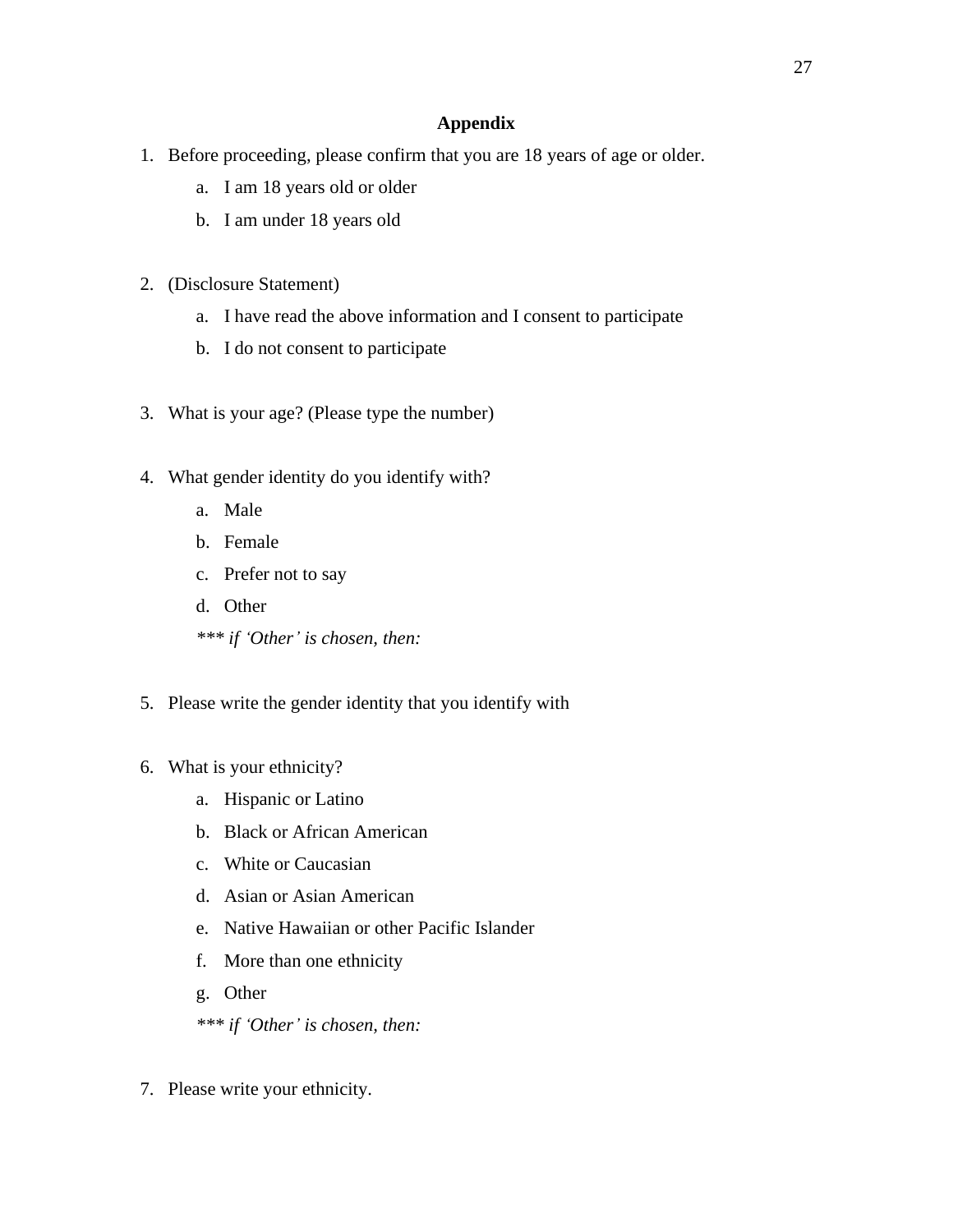- 8. Report your highest level of education
	- a. Some high school
	- b. High school/GED
	- c. Some college
	- d. Associate's
	- e. Bachelor's
	- f. Master's
	- g. Doctorate
- 9. Are you currently attending a college/university?
	- a. Yes
	- b. No
	- *\*\*\* if 'No' is chosen, then skip to question #11*
- 10. During the LAST 30 DAYS, on how many days have you missed one or more

classes?

|                     | None | $1$ day | 2 days | $3-4$ days | 5-6 days | 7 days or |
|---------------------|------|---------|--------|------------|----------|-----------|
|                     |      |         |        |            |          | more      |
| Because of illness  |      |         |        |            |          |           |
| Because you skipped |      |         |        |            |          |           |
| or 'cut' class      |      |         |        |            |          |           |
| Because of a        |      |         |        |            |          |           |
| hangover from       |      |         |        |            |          |           |
| drugs/alcohol       |      |         |        |            |          |           |
| For other reasons   |      |         |        |            |          |           |

- 11. Are you currently employed?
	- a. Yes
	- b. No
	- *\*\*\* if 'No' is chosen, then skip to question #14*
- 12. Are you a part-time or full-time employee
	- a. Part-time
	- b. Full-time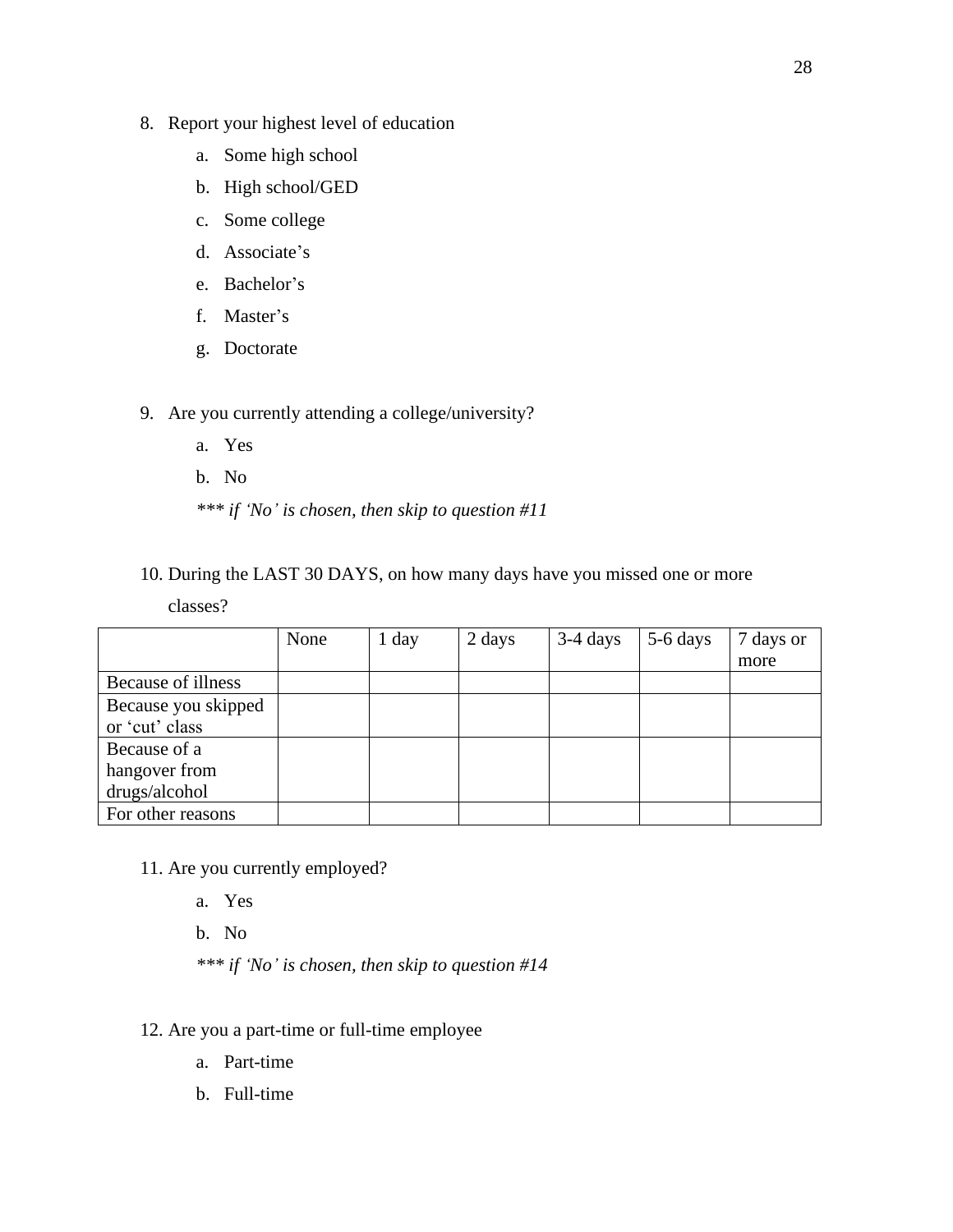# 13. During the LAST 30 DAYS, on how many days have you missed one or more shifts

## at work?

|                        | None | $1$ day | 2 days | $3-4$ days | 5-6 days | 7 or more |
|------------------------|------|---------|--------|------------|----------|-----------|
|                        |      |         |        |            |          | days      |
| Because of illness     |      |         |        |            |          |           |
| Because you just       |      |         |        |            |          |           |
| didn't want to go into |      |         |        |            |          |           |
| work                   |      |         |        |            |          |           |
| Because of a           |      |         |        |            |          |           |
| hangover from          |      |         |        |            |          |           |
| drugs/alcohol          |      |         |        |            |          |           |
| For other reasons      |      |         |        |            |          |           |

## 14. How often (if at all) do you do each of the following?

|                         | Never | A few times<br>a year | Once or<br>twice a<br>month | At least once<br>a week | Almost<br>every day |
|-------------------------|-------|-----------------------|-----------------------------|-------------------------|---------------------|
| Play computer games     |       |                       |                             |                         |                     |
| Actively participate    |       |                       |                             |                         |                     |
| in sports, athletics or |       |                       |                             |                         |                     |
| exercising              |       |                       |                             |                         |                     |
| Read books for          |       |                       |                             |                         |                     |
| enjoyment (not          |       |                       |                             |                         |                     |
| textbooks)              |       |                       |                             |                         |                     |
| Go out in the evening   |       |                       |                             |                         |                     |
| (to a bar, restaurant,  |       |                       |                             |                         |                     |
| party, etc.)            |       |                       |                             |                         |                     |
| Other hobbies (play     |       |                       |                             |                         |                     |
| an instrument, sing,    |       |                       |                             |                         |                     |
| draw, write, etc.)      |       |                       |                             |                         |                     |
| Spend time with         |       |                       |                             |                         |                     |
| friends                 |       |                       |                             |                         |                     |
| Spend time with         |       |                       |                             |                         |                     |
| family                  |       |                       |                             |                         |                     |

15. When was the last day you drank alcohol?

- a. I never drink alcohol
- b. 1-7 days ago
- c. 2 weeks ago
- d. 3 weeks ago
- e. 1 month ago 1 year ago
- f. More than 1 year ago

*\*\*\* if 'a' is chosen, then skip to question #24.*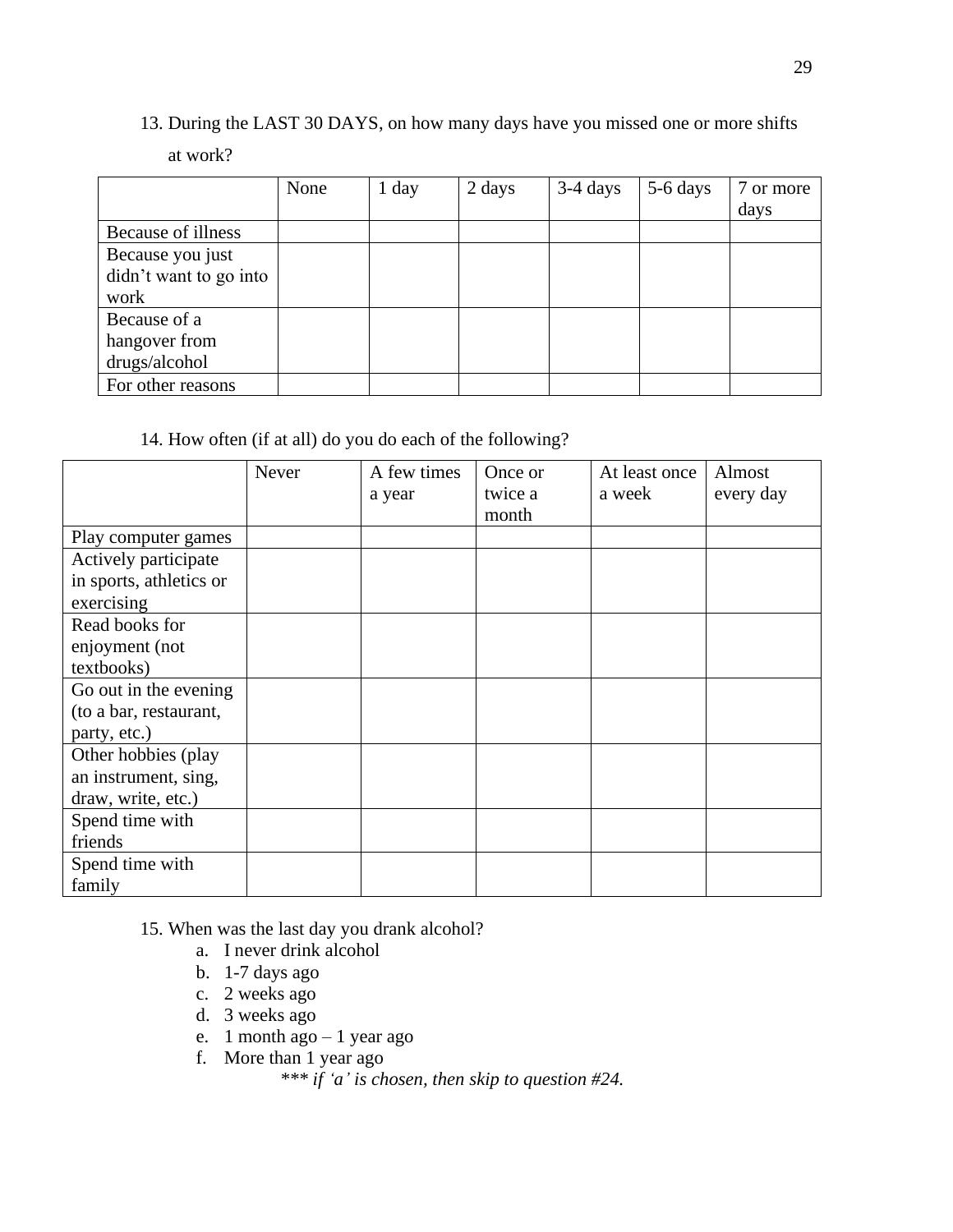## 16. On how many occasions have you had any alcoholic beverage to drink?

|                 | $-2$ | $3 - 5$ | $6-9$ | $10-19$ | 20-39 | 40 or more |
|-----------------|------|---------|-------|---------|-------|------------|
| In your         |      |         |       |         |       |            |
| lifetime?       |      |         |       |         |       |            |
| During the last |      |         |       |         |       |            |
| 12 months?      |      |         |       |         |       |            |
| During the last |      |         |       |         |       |            |
| 30 days?        |      |         |       |         |       |            |

### 17. In the LAST 12 MONTHS, how many times (if any) have you had **five or more** drinks on one occasion? (A 'drink" is one cup/serving of an alcoholic beverage)

- a. None
- b. 1
- c. 2
- d. 3-5
- e. 6-9
- f. 10 or more times
- 18. In the LAST 12 MONTHS, on how many occasions (if any) have you been **intoxicated from drinking alcoholic beverages**? (For example: staggered when walking, not being able to speak properly, throwing up, or not remembering what happened)
	- a. 0
	- b. 1-2
	- c. 3-5
	- d. 6-9
	- e. 10-19
	- f. 20-39
	- g. 40 or more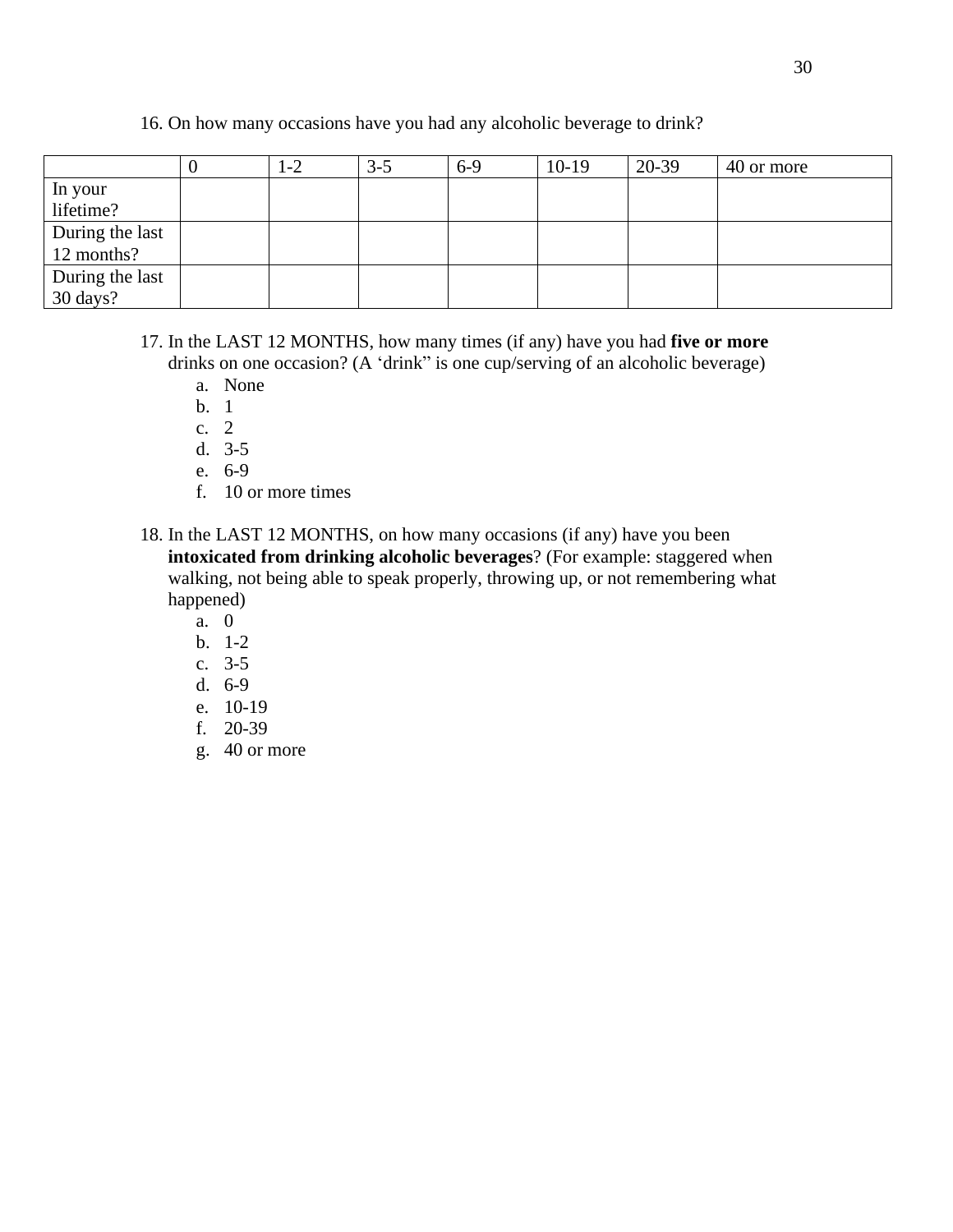|                                  | Never | Seldom | Sometimes | Mostly | Always |
|----------------------------------|-------|--------|-----------|--------|--------|
| Because it helps you enjoy a     |       |        |           |        |        |
| party?                           |       |        |           |        |        |
| Because it helps you when you    |       |        |           |        |        |
| feel upset or nervous?           |       |        |           |        |        |
| To cheer up when you're in a     |       |        |           |        |        |
| bad mood?                        |       |        |           |        |        |
| Because you like the feeling of  |       |        |           |        |        |
| drinking?                        |       |        |           |        |        |
| To get drunk?                    |       |        |           |        |        |
| Because it makes social          |       |        |           |        |        |
| gatherings more fun?             |       |        |           |        |        |
| To fit in with a group you like? |       |        |           |        |        |
| Because it improves parties and  |       |        |           |        |        |
| celebrations?                    |       |        |           |        |        |
| To forget about your problems?   |       |        |           |        |        |
| Because it's fun?                |       |        |           |        |        |
| To be liked?                     |       |        |           |        |        |
| So you won't feel left out?      |       |        |           |        |        |

### 19. In the LAST 12 MONTHS, how often did you drink …

20. Have you ever felt the need to cut down on your drinking?

- a. No
- b. Yes
- 21. Have you ever felt annoyed when people criticize your drinking?
	- a. No
	- b. Yes
- 22. Have you ever felt guilty about drinking?
	- a. No
	- b. Yes
- 23. Have you ever felt you needed a drink first thing in the morning to steady your nerves or to get rid of a hangover?
	- a. No
	- b. Yes

## 24. In your lifetime, have you ever used cocaine?

- a. Never
- b. I tried it once
- c. I tried it a few times
- d. I use(d) it on a regular basis

*\*\*\* if "Never" is chosen, then skip to question #27.*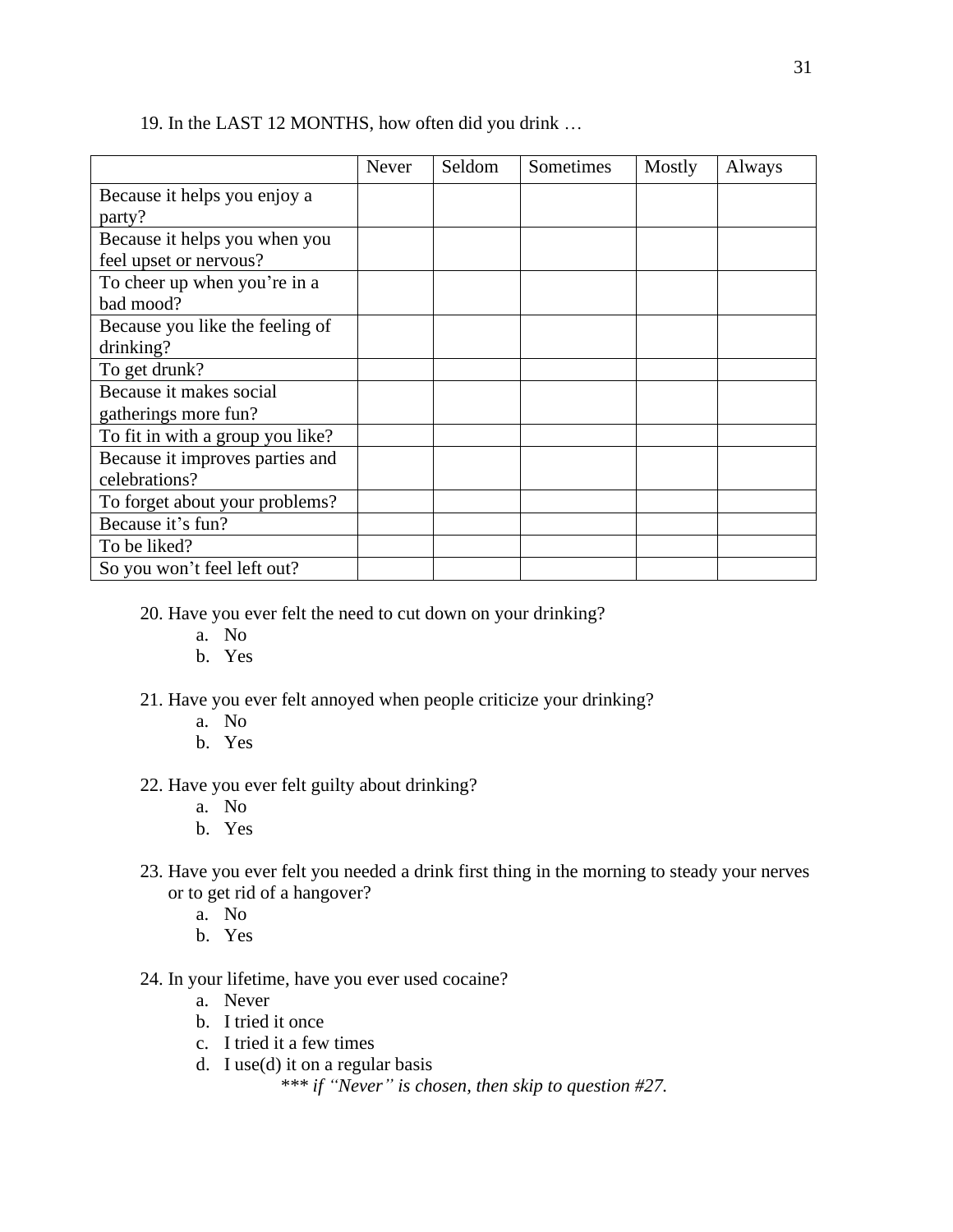- 25. Think back to the last time you used cocaine. Was there alcohol involved?
	- a. I did not drink alcohol
	- b. I drank before using cocaine
	- c. I drank after using cocaine
	- d. I drank alcohol around the same time
	- e. I do not recall
- 26. Think back to the last time you used cocaine. Who were you with?
	- a. I was alone
	- b. With friends (at a party, at home, another location)
	- c. With strangers (at a party, club, or other location)
	- d. With family
- 27. In your lifetime, on how many occasions have you had the **opportunity to try** the following but **did not try it**?

|                                                                                      | Never | $1 - 2$ | $3 - 5$ | $6-9$ | $10-19$ | 20-39 | 40 or more |
|--------------------------------------------------------------------------------------|-------|---------|---------|-------|---------|-------|------------|
| Marijuana/hashish (cannabis)                                                         |       |         |         |       |         |       |            |
| Cocaine                                                                              |       |         |         |       |         |       |            |
| Ecstasy/MDMA                                                                         |       |         |         |       |         |       |            |
| Amphetmaines without a<br>prescription (like<br>Adderall/Ritalin)                    |       |         |         |       |         |       |            |
| Nicotine                                                                             |       |         |         |       |         |       |            |
| Heroin                                                                               |       |         |         |       |         |       |            |
| Hallucinogens (LSD,<br>Mushrooms, DMT)                                               |       |         |         |       |         |       |            |
| Sedatives/tranquilizers<br>without a prescription (like<br>Xanax)<br>Methamphetamine |       |         |         |       |         |       |            |
|                                                                                      |       |         |         |       |         |       |            |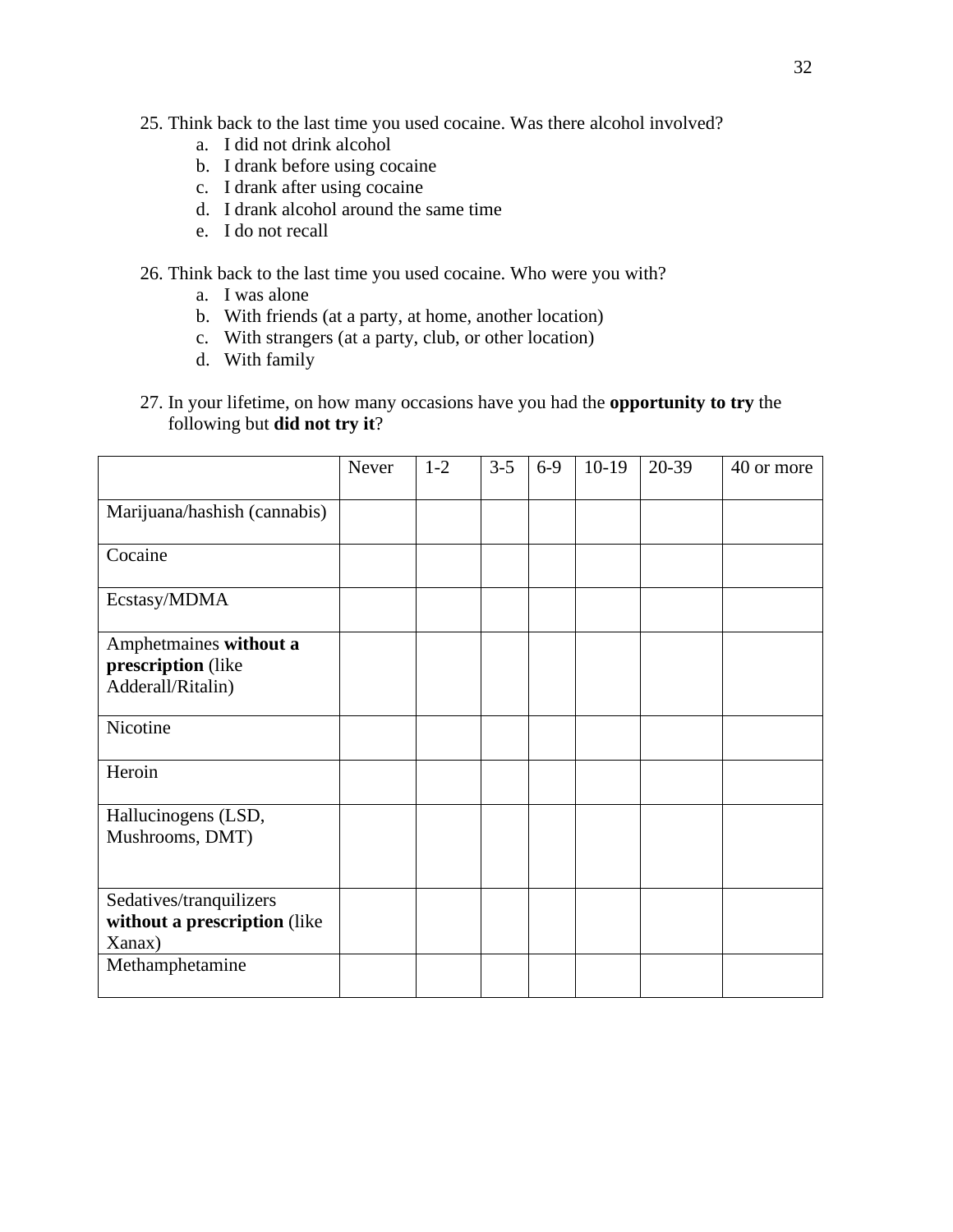|                         | <b>Never</b> | $1 - 2$ | $3 - 5$ | $6-9$ | $10-19$ | 20-39 | $40$ or |
|-------------------------|--------------|---------|---------|-------|---------|-------|---------|
|                         |              |         |         |       |         |       | more    |
| Marijuana/hashish       |              |         |         |       |         |       |         |
| (cannabis)              |              |         |         |       |         |       |         |
| Ecstasy/MDMA            |              |         |         |       |         |       |         |
| Amphetamines            |              |         |         |       |         |       |         |
| without a               |              |         |         |       |         |       |         |
| prescription (like      |              |         |         |       |         |       |         |
| Adderall/Ritalin)       |              |         |         |       |         |       |         |
| Nicotine                |              |         |         |       |         |       |         |
| Heroin                  |              |         |         |       |         |       |         |
| Hallucinogens (LSD,     |              |         |         |       |         |       |         |
| Mushrooms, DMT)         |              |         |         |       |         |       |         |
| Sedatives/tranquilizers |              |         |         |       |         |       |         |
| without a               |              |         |         |       |         |       |         |
| prescription (like      |              |         |         |       |         |       |         |
| Xanax)                  |              |         |         |       |         |       |         |
| Methamphetamines        |              |         |         |       |         |       |         |

28. In your lifetime, on how many occasions have you used each of the following?

29. How satisfied are you usually with your relationship with …

|                  | Very      | Satisfied | Indifferent   Not so |           | Not at all | N/A |
|------------------|-----------|-----------|----------------------|-----------|------------|-----|
|                  | satisfied |           |                      | satisfied | satisfied  |     |
| Your father?     |           |           |                      |           |            |     |
| Your mother?     |           |           |                      |           |            |     |
| Your friends?    |           |           |                      |           |            |     |
| Your significant |           |           |                      |           |            |     |
| other?           |           |           |                      |           |            |     |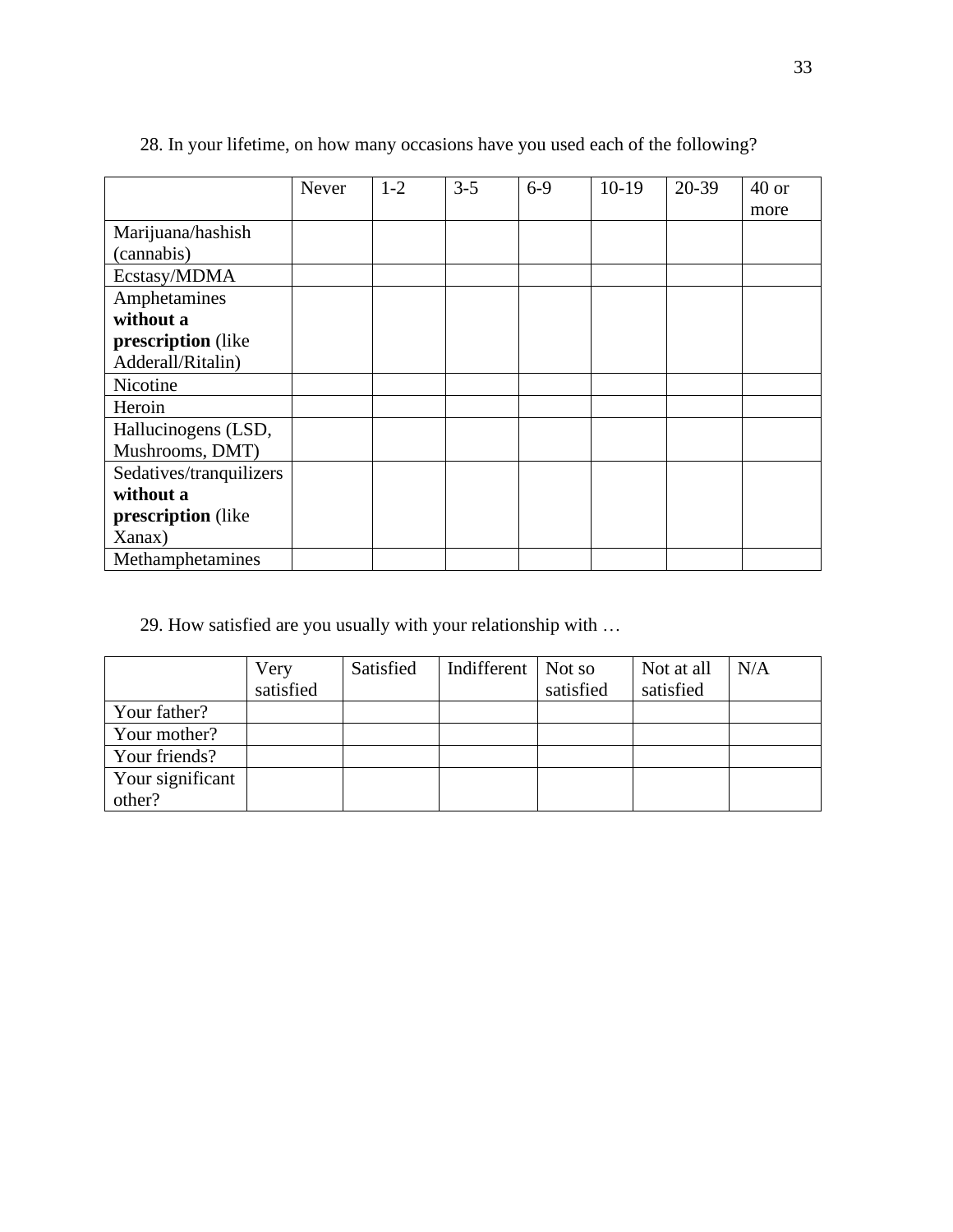|                              | None | A few | Some | Most | Don't |
|------------------------------|------|-------|------|------|-------|
|                              |      |       |      |      | Know  |
| Smoke cigarettes?            |      |       |      |      |       |
| Drink alcoholic beverages?   |      |       |      |      |       |
| Get drunk?                   |      |       |      |      |       |
| Smoke marijuana or hashish   |      |       |      |      |       |
| (cannabis)?                  |      |       |      |      |       |
| Take tranquilizers/sedatives |      |       |      |      |       |
| (like Xanax) without a       |      |       |      |      |       |
| prescription?                |      |       |      |      |       |
| Take amphetamines (like      |      |       |      |      |       |
| Adderall/Ritalin) without a  |      |       |      |      |       |
| prescription?                |      |       |      |      |       |
| Take ecstasy/MDMA?           |      |       |      |      |       |
| Use hallucinogens (LSD,      |      |       |      |      |       |
| Mushrooms, DMT, etc.)?       |      |       |      |      |       |
| Use heroin?                  |      |       |      |      |       |
| Use cocaine?                 |      |       |      |      |       |

30. How many of your friends would you estimate …

- 31. Have you ever used drugs other than those required for medical reasons?
	- a. Yes
	- b. No

#### 32. Have you ever used more than one drug at a time?

- a. Yes
- b. No
- 33. Are you always able to stop using drugs when you want to?
	- a. Yes
	- b. No
- 34. Have you ever had "blackouts" or "flashbacks" as a result of drug or alcohol use?
	- a. Yes
	- b. No
- 35. Do you ever feel bad or guilty about your drug use? (If you never use drugs, answer "No")
	- a. Yes
	- b. No
- 36. Do your friends or family ever complain about your involvement with drugs?
	- a. Yes
	- b. No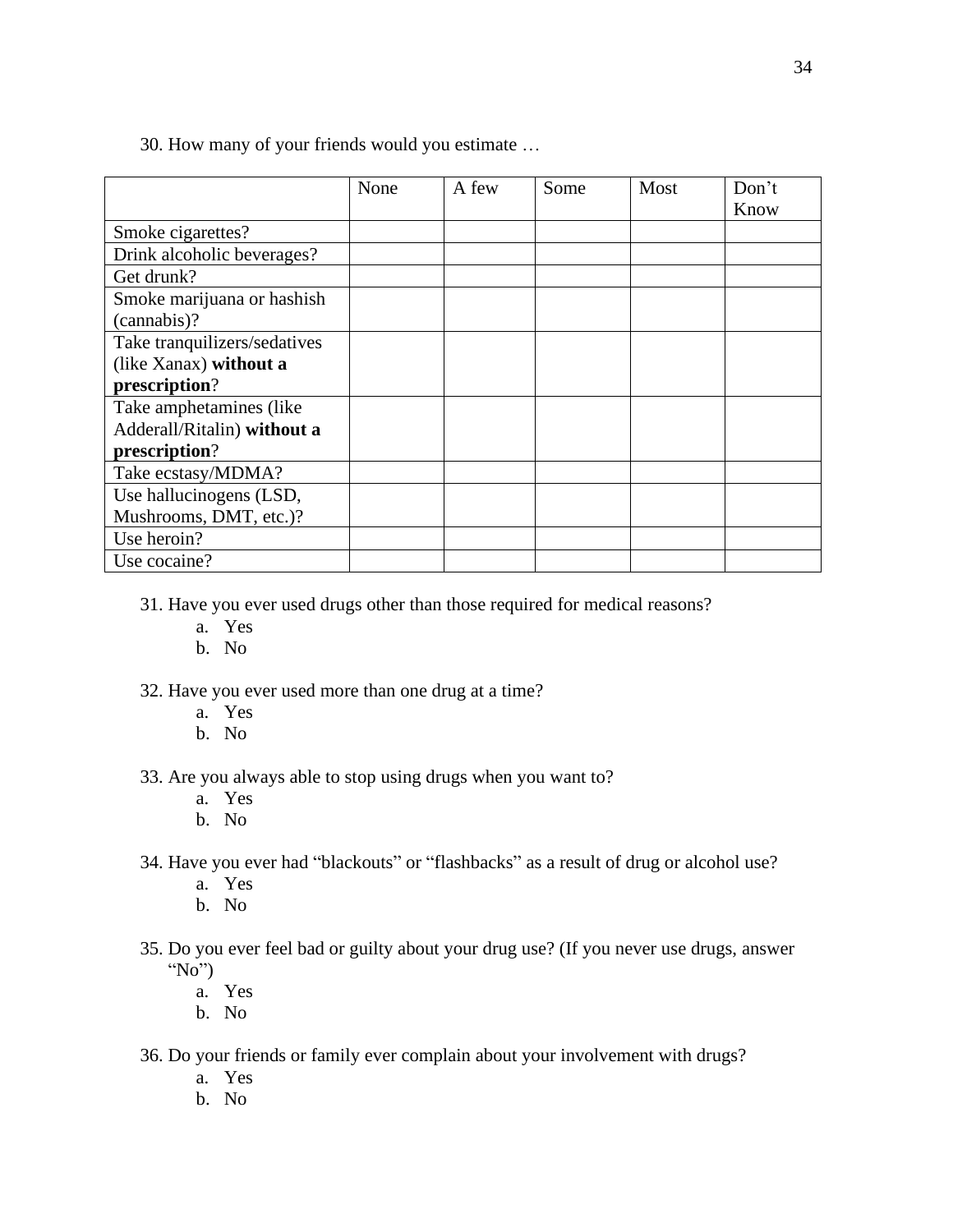- 37. Have you ever forgotten about your family or friends because of your use of drugs?
	- a. Yes
	- b. No
- 38. Have you ever engaged in illegal activities in order to obtain drugs?
	- a. Yes
	- b. No
- 39. Have you ever experienced withdrawal symptoms (feeling sick, headaches, cold sweats) when you stopped taking drugs?
	- a. Yes
	- b. No
- 40. Have you ever had any medical problems as a result of your drug use (e.g., memory loss, convulsions/seizures, bleeding, etc.)?
	- a. Yes
	- b. No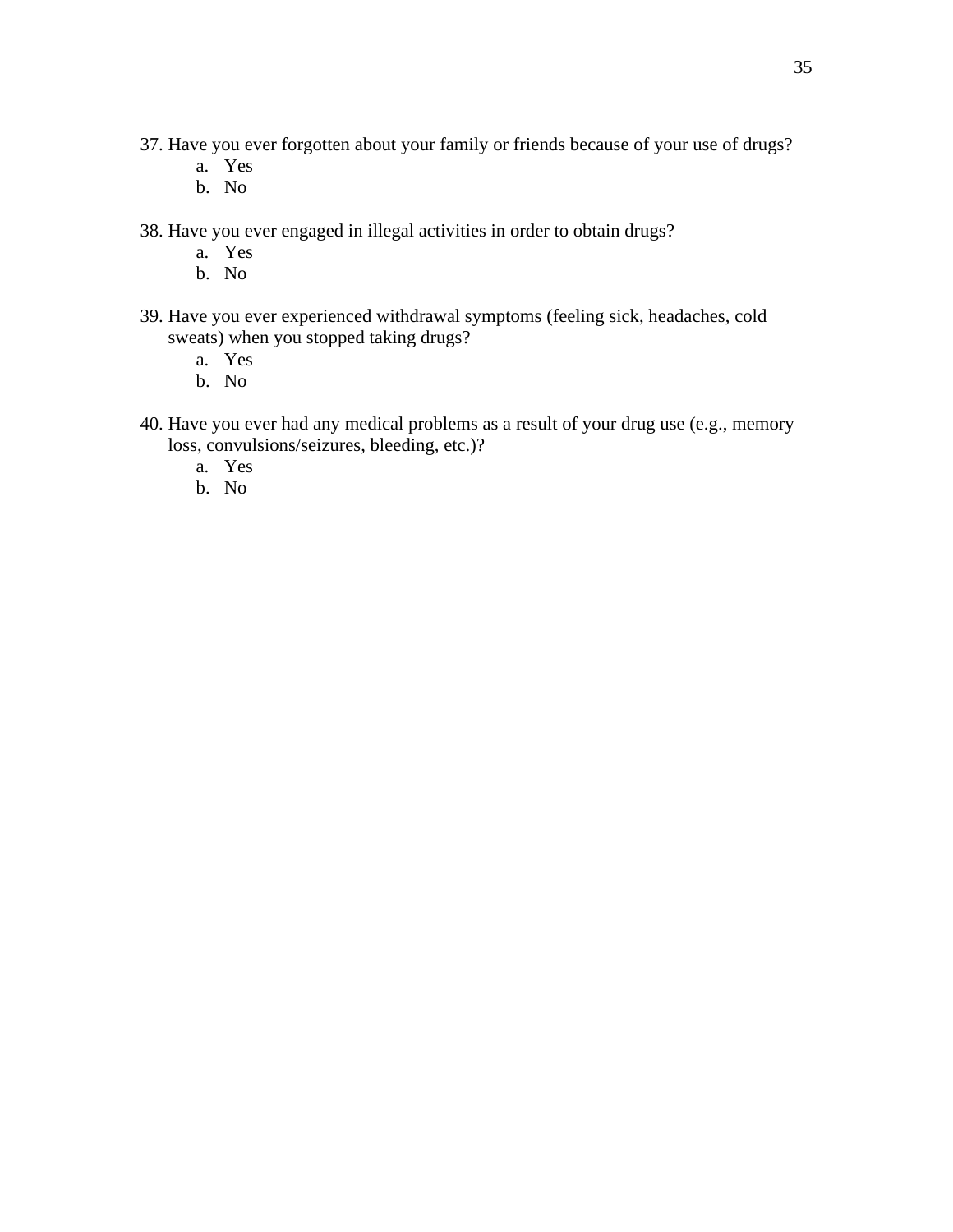#### **References**

- American Addiction Centers. (2019). What are the effects of cocaine on the brain? Retrieved from: [https://americanaddictioncenters.org/cocaine-treatment/effects](https://americanaddictioncenters.org/cocaine-treatment/effects-on-the-brain)[on-the-brain](https://americanaddictioncenters.org/cocaine-treatment/effects-on-the-brain)
- American Addiction Centers. (2019). Cocaethylene effects and dangers: The product of cocaine and alcohol use**.** Retrieved from

[https://americanaddictioncenters.org/alcoholism-treatment/mixing-cocaine-and-](https://americanaddictioncenters.org/alcoholism-treatment/mixing-cocaine-and-alcohol)

[alcohol](https://americanaddictioncenters.org/alcoholism-treatment/mixing-cocaine-and-alcohol)

- Andrews, P. (2008). Cocaethylene toxicity. *Journal of Addictive Diseases, 16*(3), 75-84. [https://doi.org/10.1300/J069v16n03\\_08](https://doi.org/10.1300/J069v16n03_08)
- Associated Press. (2020). U.S. online alcohol sales jump 243% during coronavirus pandemic. *MarketWatch*. Retrieved from: [https://www.marketwatch.com/story/us-alcohol-sales-spike-during-coronavirus](https://www.marketwatch.com/story/us-alcohol-sales-spike-during-coronavirus-outbreak-2020-04-01)[outbreak-2020-04-01](https://www.marketwatch.com/story/us-alcohol-sales-spike-during-coronavirus-outbreak-2020-04-01)
- Brick, J., Erickson, C. (1998). Drugs, the brain, and behavior: The Pharmacology of Abuse and Dependence. *The International Journal of Neuropsychopharmacology, 3*(1), 87.<https://doi.org/10.1017/S1461145799001698>
- Centers for Disease Control and Prevention. (2019). "Other drugs." *Centers for Disease Control and Prevention.* Retrieved from

[www.cdc.gov/drugoverdose/data/otherdrugs.html](http://www.cdc.gov/drugoverdose/data/otherdrugs.html)

Gara, C., Williams, S. (2016). New evidence in mice that cocaine makes brain cells cannibalize themselves. Retrieved from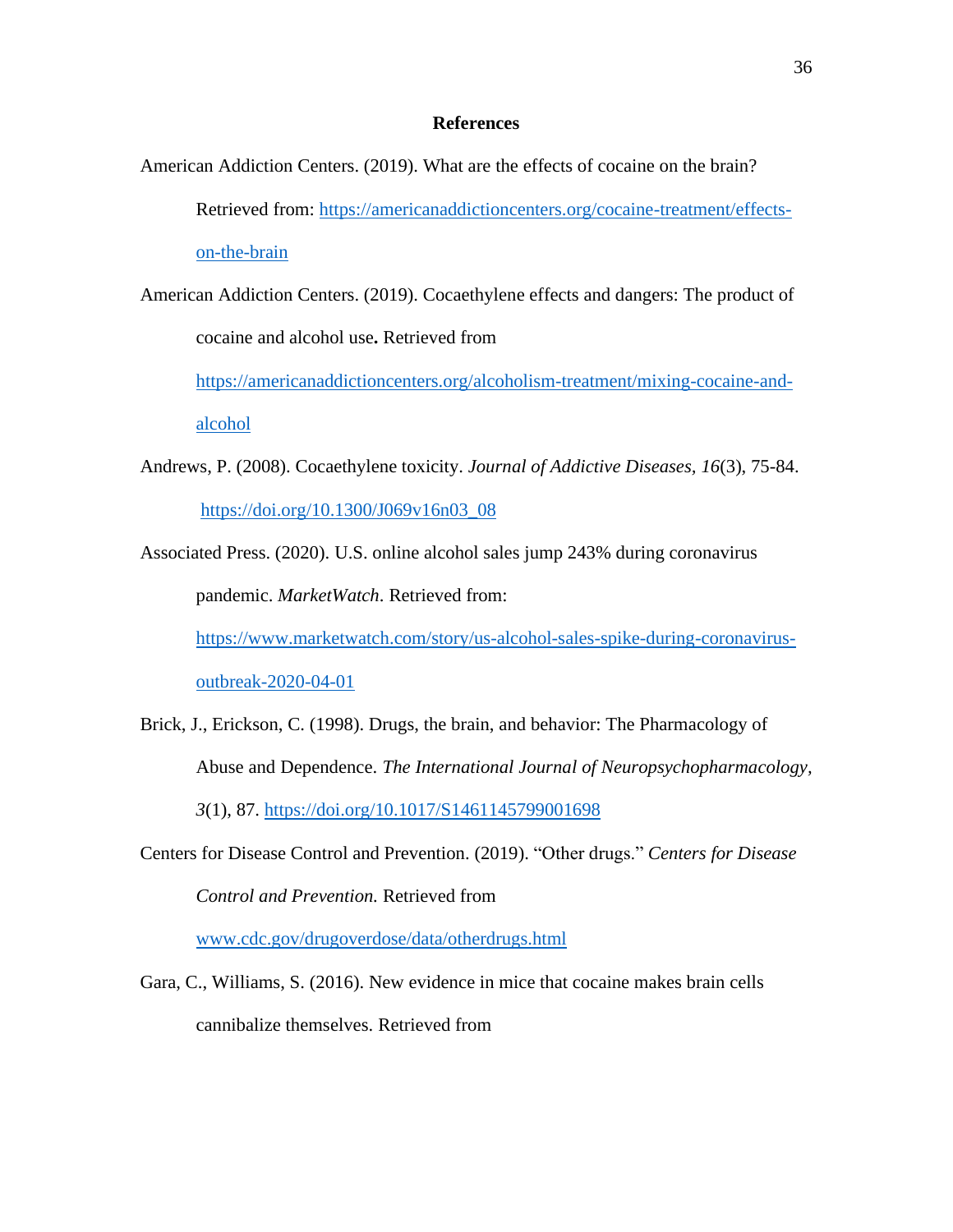[https://www.hopkinsmedicine.org/news/media/releases/new\\_evidence\\_in\\_mice\\_t](https://www.hopkinsmedicine.org/news/media/releases/new_evidence_in_mice_that_cocaine_makes_brain_cells_cannibalize_themselves) [hat\\_cocaine\\_makes\\_brain\\_cells\\_cannibalize\\_themselves](https://www.hopkinsmedicine.org/news/media/releases/new_evidence_in_mice_that_cocaine_makes_brain_cells_cannibalize_themselves)

Grove, C., Kelly, B. C., Parsons, J. T. (2009). Polydrug use among club-going young adults recruited through time-space sampling. *Substance Use & Misuse, 44*(6), 848-864. doi: [10.1080/10826080802484702](https://dx.doi.org/10.1080%2F10826080802484702)

Harvard Health Publishing. (2011). How addiction hijacks the brain. Retrieved from [https://www.health.harvard.edu/newsletter\\_article/how-addiction-hijacks](https://www.health.harvard.edu/newsletter_article/how-addiction-hijacks-the-brain)[the-brain](https://www.health.harvard.edu/newsletter_article/how-addiction-hijacks-the-brain)

Hulka, L.M., Eisenegger, C., Preller, K.H., Vonmoos, M., Jenni, D., Bendrick, K., Baumgartner, M.R., Seifritz, E., Quednow, B.B. (2013). Altered social and nonsocial decision-making in recreational and dependent cocaine users. *Psychological medicine, 44*(5), 1015-1028.

<https://doi.org/10.1017/S0033291713001839>

- McCabe, S. E., Cranford, J. A., Morales, M., & Young, A. (2006). Simultaneous and concurrent polydrug use of alcohol and prescription drugs: prevalence, correlates, and consequences. *Journal of studies on alcohol*, *67*(4), 529–537. <https://doi.org/10.15288/jsa.2006.67.529>
- NCSolutions. (2020). We're still buying booze. *NCS Covid-19 Resources*. Retrieved from:<https://www.ncsolutions.com/covid/were-still-buying-booze/>

NIDA. (2016). Cocaine. Retrieved from

<https://www.drugabuse.gov/publications/research-reports/cocaine>

NIDA. (2003). What are the early signs of risk that may predict later drug abuse?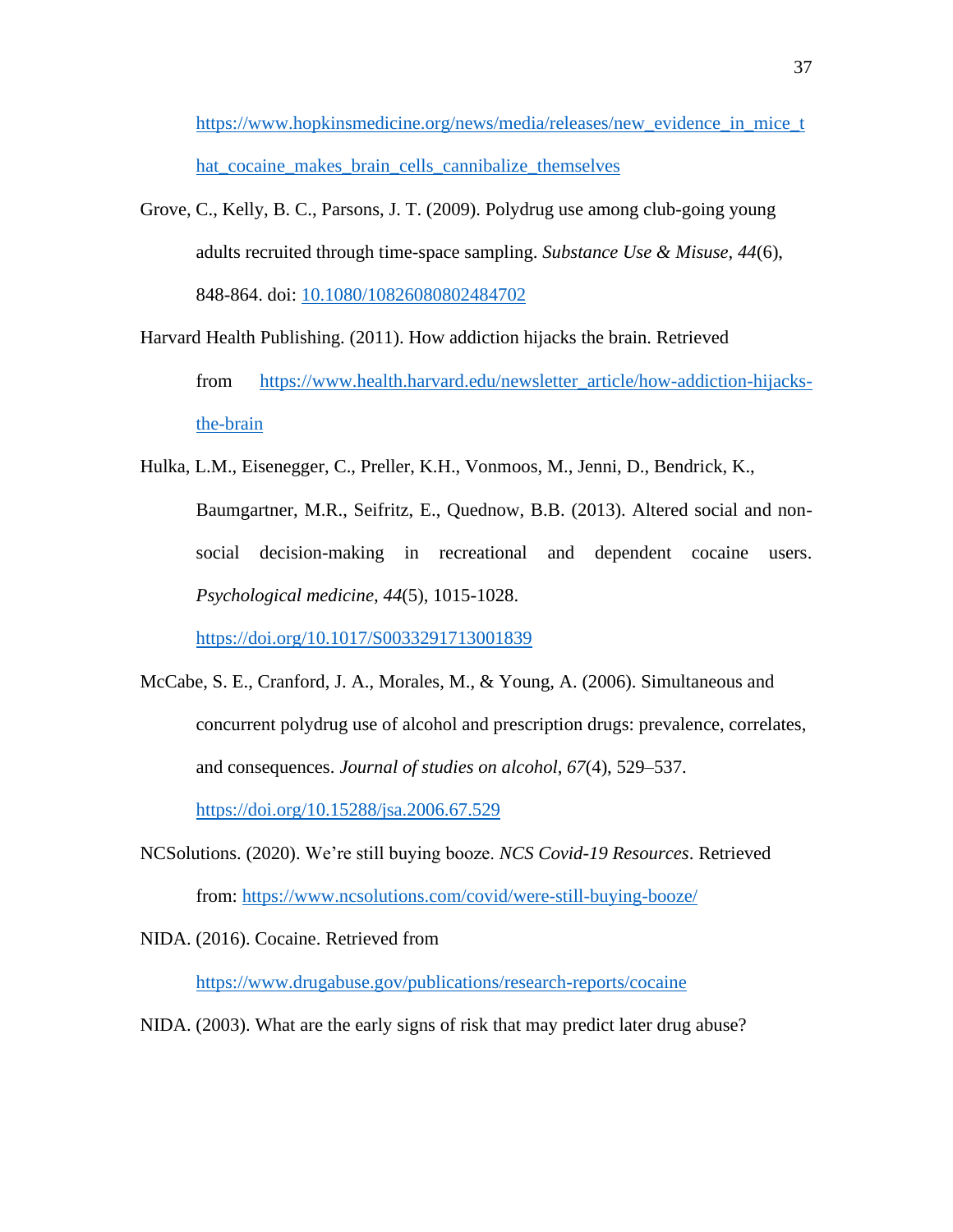*Preventing Drug Use among Children and Adolescents (In Brief)*. Retrieved from https://www.drugabuse.gov/publications/preventing-drug-abuse-among-childrenadolescents/chapter-1-risk-factors-protective-factors/what-are-early-signs-

Sessa, B. (2014). Why psychiatry needs psychedelics and psychedelics need psychiatry. *Journal of Psychoactive Drugs*, *46*(1), 57–62.

<https://doi.org/10.1080/02791072.2014.877322>

- Silverman, K., Wong, C. J., Needham, M., Diemer, K. N., Knealing, T., Crone-Todd, D., Fingerhood, M., Nuzzo, P., & Kolodner, K. (2007). A randomized trial of employment-based reinforcement of cocaine abstinence in injection drug users. *Journal of applied behavior analysis*, *40*(3), 387–410. <https://doi.org/10.1901/jaba.2007.40-387>
- Soar, K., Mason, C., Potton, A., & Dawkins, L. (2012). Neuropsychological effects associated with recreational cocaine use. *Psychopharmacology*, *222*(4), 633–643. <https://doi.org/10.1007/s00213-012-2666-4>
- Tomaszewski, R. J., Strickler, D. P., Maxwell, W. A. (1980). Influence of social setting and social drinking stimuli on drinking behavior. *Addictive Behaviors,* (5), 235- 240. [https://doi.org/10.1016/0306-4603\(80\)90045-3](https://doi.org/10.1016/0306-4603(80)90045-3)
- Vallance, K., Roth, E., Thompson, K., Chow, C., & Martin, G. (2016). Partying last weekend: Factors related to heavy episodic drinking among people who use recreational drugs. *Substance Use & Misuse*, *51*(13), 1731–1740. <https://doi.org/10.1080/10826084.2016.1197262>
- White, H. R., Bates, M. E., & Johnson, V. (1991). Learning to drink: Familial, peer, and